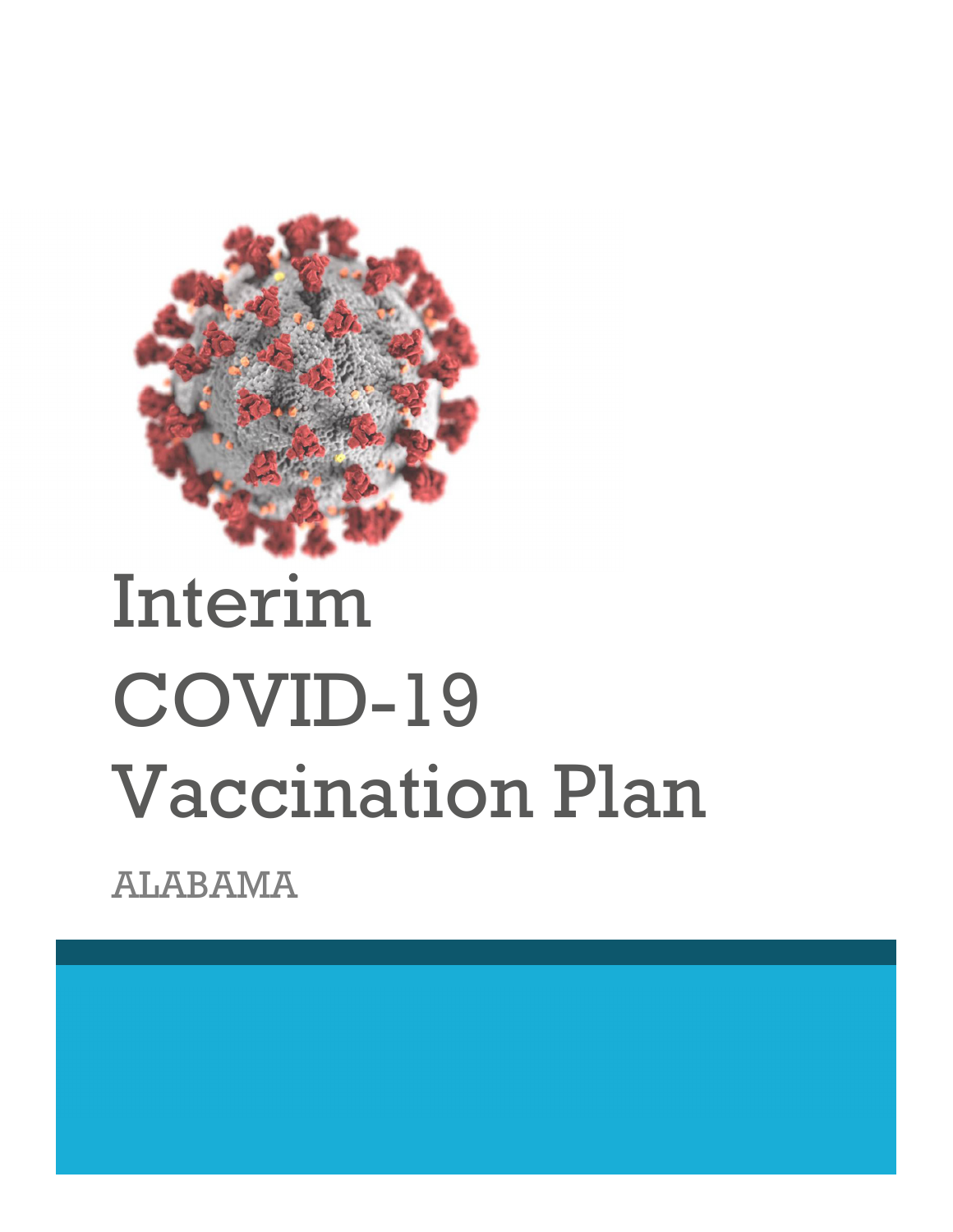

# Table of Contents

| Section 7: COVID-19 Vaccine Allocation, Ordering, Distribution, and Inventory Management27 |  |
|--------------------------------------------------------------------------------------------|--|
|                                                                                            |  |
| Section 9: COVID-19 Vaccine Administration Documentation and Reporting 34                  |  |
|                                                                                            |  |
|                                                                                            |  |
|                                                                                            |  |
|                                                                                            |  |
|                                                                                            |  |
|                                                                                            |  |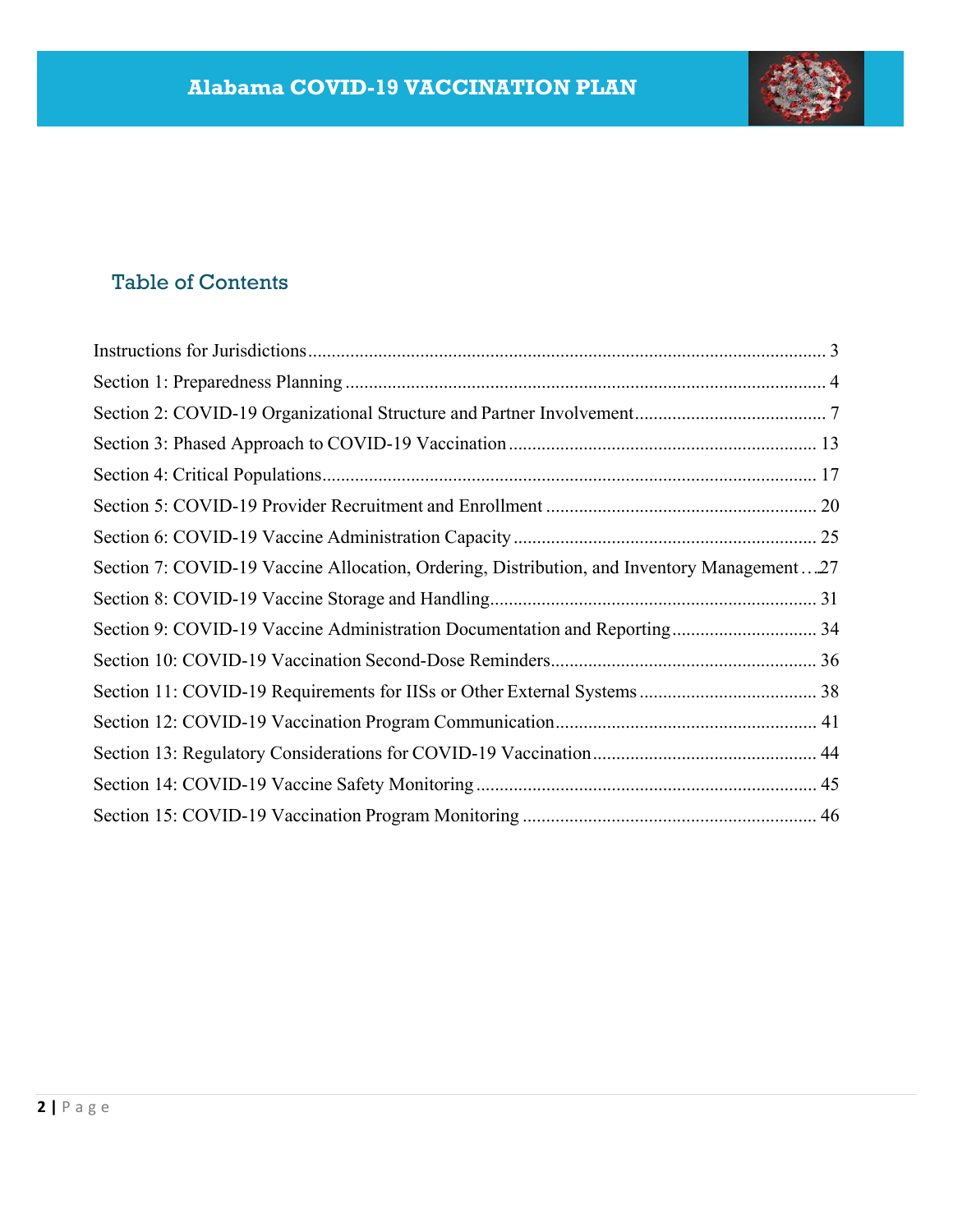

# Instructions for Jurisdictions

The COVID‐19 Vaccination Plan template is to assist with development of a jurisdiction's COVID‐19 vaccination plan. Jurisdictions should use this template when submitting their COVID‐19 vaccination plans to CDC.

The template is divided into 15 main planning sections, with brief instructions to assist with content development. While these instructions may help guide plan development, they are not comprehensive, and jurisdictions are reminded to carefully review the *CDC COVID‐19 Vaccination Program Interim Playbook for Jurisdiction Operations* as well as other CDC guidance and resources when developing their plans. Jurisdictions are encouraged to routinely monitor local and federal COVID‐19 vaccination updates for any changes in guidance, including any updates to the *CDC COVID‐19 Vaccination Program Interim Playbook for Jurisdiction Operations.*

General Reference Planning Documents

- CDC's Public Health Preparedness Resources, https://www.cdc.gov/cpr/readiness/resources.htm
- CDC's Vaccine and Other Medical Countermeasures, https://www.cdc.gov/flu/pandemic‐ resources/planning‐preparedness/vaccine‐medical‐countermeasures.html
- CDC's ACIP COVID‐19 Vaccine Presentation Slides, https://www.cdc.gov/vaccines/acip/meetings/slides‐2020‐08.html
- OSHA's COVID-19 Hazard Recognition, https://www.osha.gov/SLTC/covid-19/hazardrecognition.html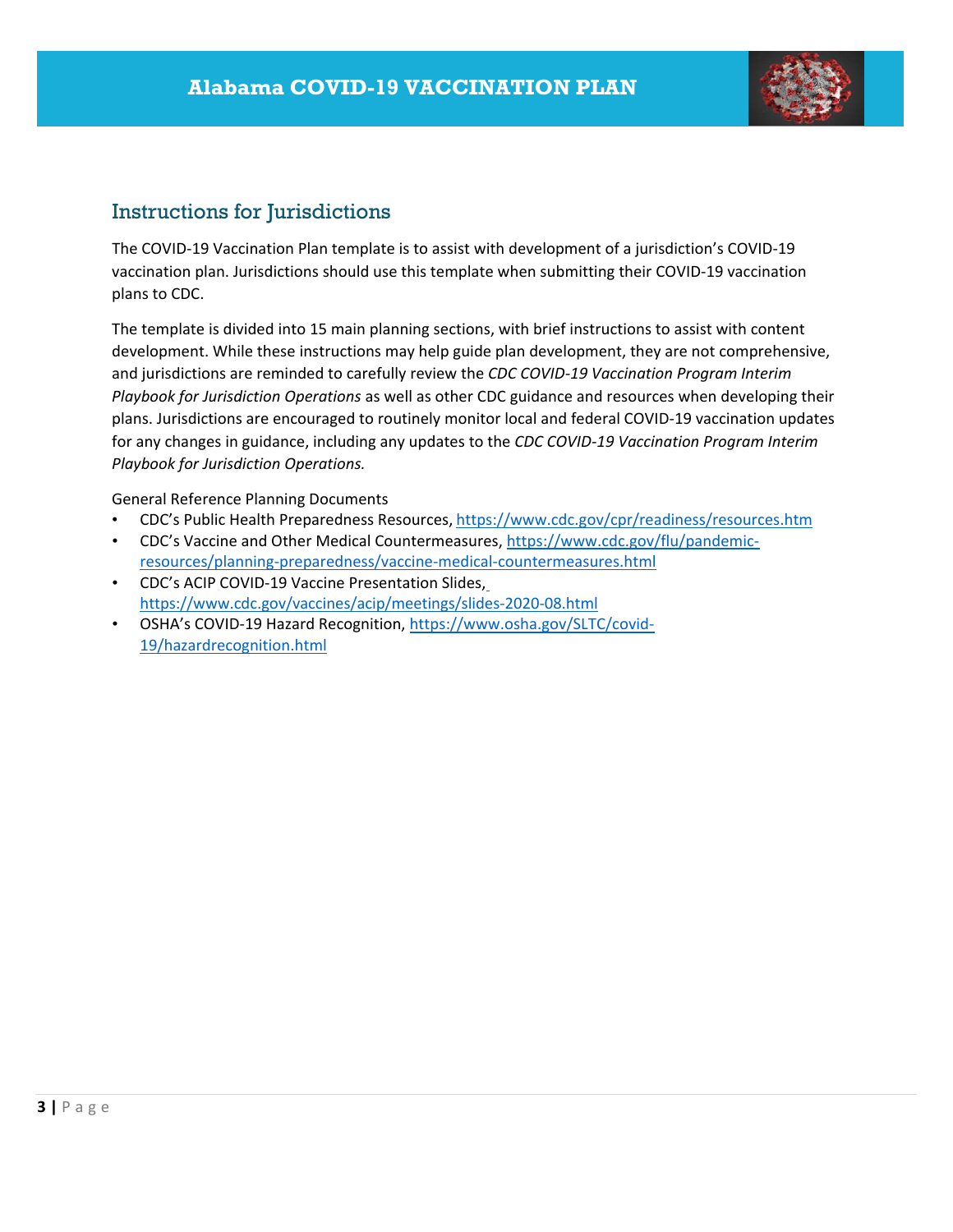

#### **Section 1: COVID‐19 Vaccination Preparedness Planning**

#### Reference Planning Documents

Cybersecurity and Infrastructure Security Agency, https://www.cisa.gov/critical‐infrastructure‐sectors

#### *Instructions:*

*A. Describe your early COVID-19 vaccination program planning activities, including lessons learned and improvements made from the 2009 H1N1 vaccination campaign, seasonal influenza campaigns, and other responses to identify gaps in preparedness.* 

#### Planning Activities

The Alabama Department of Public Health (ADPH), Center for Emergency Preparedness (CEP) is responsible for all countermeasure points of distribution sites (PODs), local healthcare coalitions, logistics, and coordinating critical infrastructure populations. CEP collaborates with the Alabama Emergency Management Agency (AEMA) and the Alabama Department of Homeland Security (ADHS). CEP created local teams throughout the state, who network with all organizations before, during, and after an emergency, including a pandemic.

ADPH is led by State Health Officer (SHO), Scott Harris, MD, MPH, who designated the Bureau of Communicable Disease Director (BCDD), to lead the COVID‐19 overall the planning efforts. The SHO has also named an External Partner Executive Committee (EPEC), which includes but is not limited to the Alabama Hospital Association, Medical Association for the State of Alabama, Alabama Academy of Family Physicians, Alabama Academy of Pediatrics, members of the state legislature, and members of the business and faith‐based communities. The role of the EPEC is to ensure transparency and equitable access to critical populations and distribution. In addition, various expertise will serve as educational conduits to the process.

The BCDD assigned ADPH expert staff, SHO approved, to be on the Internal Implementation Committee (IIC) to assist with planning, coordination, and execution of the plan. In addition, BCDD named specific staff to the COVID‐19 Vaccine Executive Committee, who will work through overlapping issues and make recommendations to the SHO for major decisions related to limited vaccine allotment and the many targeted groups. Their role is to contact their external partners point of contact (POC) and assess their plans to vaccinate. The IIC responsibility is to send all education materials and surveys to their POCs, schedule and participate in all requested calls with their POCs, answer all POC questions with provided information, except for state vaccine registry, and ImmPRINT questions. BCDD designated the Immunization Division (IMM) Director, the Vaccine for Children (VFC) Director, and CEP Liaison Branch Manager as responsible parties for the vaccine specific planning efforts.

#### Lessons Learned

After reviewing the 2009 H1N1 Pandemic Response After‐Action Response and Improvement Plan, three Primary Areas for Improvement were identified; Strategic National Stockpile (SNS) Inventory Management, SNS population-based supply, and public information and rumors. Two of the three areas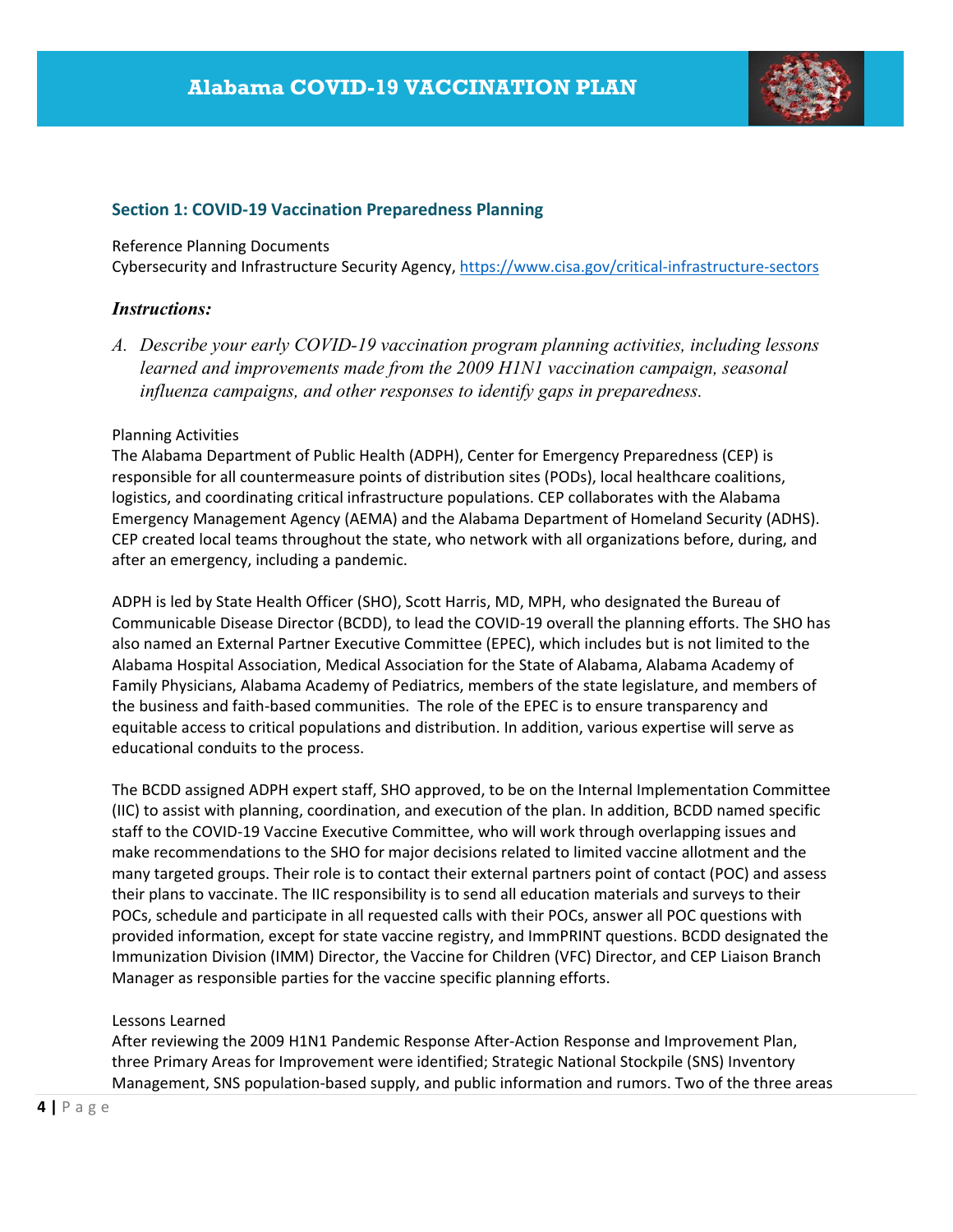

related to SNS will not affect the state COVID‐19 vaccine plan, because the vaccine and ancillary supplies will be shipped directly to providers. No state involvement will be necessary. The third area, public information and rumors, will again be a major factor in the success of the overall vaccine plan. A plan is being developed to proactively respond to rumors, myths, and misinformation about influenza (flu) vaccine and will be extended to include COVID vaccine as soon as information is available from the Centers for Disease Control and Prevention (CDC).

ADPH's CEP Training and Exercise Manager is responsible for conducting and documenting training and exercises.

Past activities:

- ADPH generated an after‐action report and improvement plan for the 2009 H1N1 Pandemic response. Lessons learned and an improvement plan were developed. Corrective action items were addressed.
- Three mass flu vaccination drive-through clinic exercises were conducted in October 2019.
- Medical countermeasure tabletops were held in each district and state level during April to July 2017.
- Ongoing points of dispensing site (PODS) set-up exercises in each public health district.
- ADPH has conducted vaccination throughput timing on three drive-through mass vaccine clinics. Average throughput times were 8:00, 5:34, and 7:11 (minutes: seconds) per car at the three clinics.

Seasonal Vaccination Plans

- Alabama is a VFC Program vaccine only state. VFC flu vaccine is available for eligible children through these 500+ providers. All VFC providers are required to submit all doses administered into the state vaccine registry (ImmPRINT).
- In addition, ImmPRINT contains over 2,000 more vaccine providers who submit flu vaccine doses administered, including adult vaccine providers. IMM (Immunization Division) has an Adult Immunization Provider website, https://www.alabamapublichealth.gov/immunization/adult‐ immunization-providers.html, to assist the public to find adult vaccine by county. IMM Adult Immunization Provider website has many more providers than VaccineFinder.org to assist the public with finding a vaccine.
- IMM conducts an annual influenza and pneumococcal (flu and pneu) marketing campaign, which includes billboards, social media, and radio. The campaign will be conducted for six months this year, instead of three months.
- This year, IMM is offering 220,550 CDC 317 adult flu vaccine doses. IMM has built a new Vaccine Ordering and Management System (VOMS) to be used for adult flu vaccine and COVID‐19 vaccine.
- *B. Include the number/dates of and qualitative information on planned workshops or tabletop, functional, or full-scale exercises that will be held prior to COVID-19 vaccine availability.*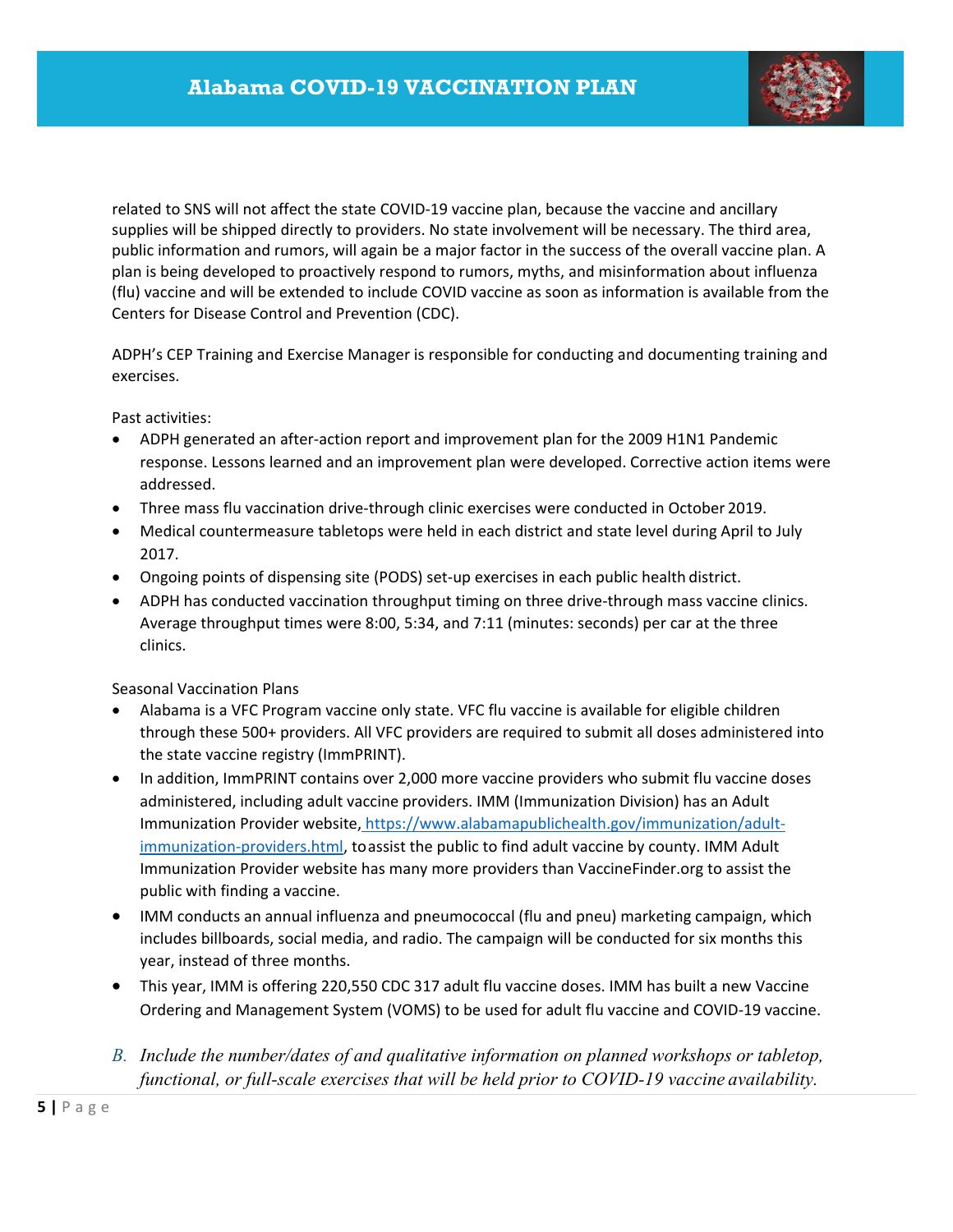

*Explain how continuous quality improvement occurs/will occur during the exercises and implementation of the COVID-19 Vaccination Program.* 

CEP has started meeting to discuss and schedule a Concept and Objective meeting for workshops and exercises. Tabletops and/or workshops may be held for ADPH central office and district-level staff. On October 29, 2020, ADPH conducted a drive‐through influenza vaccine clinic in Montgomery, AL. On November 5, 2020, ADPH will conduct an off‐site influenza vaccine clinic in Tuscaloosa, AL. Exercise discussions will be based on the phased approach to vaccine availability and priority groups. Based on exercise findings, corrective action items and improvement plans will be developed. Scheduled timeline for completion on the workshops and exercises is mid‐December 2020.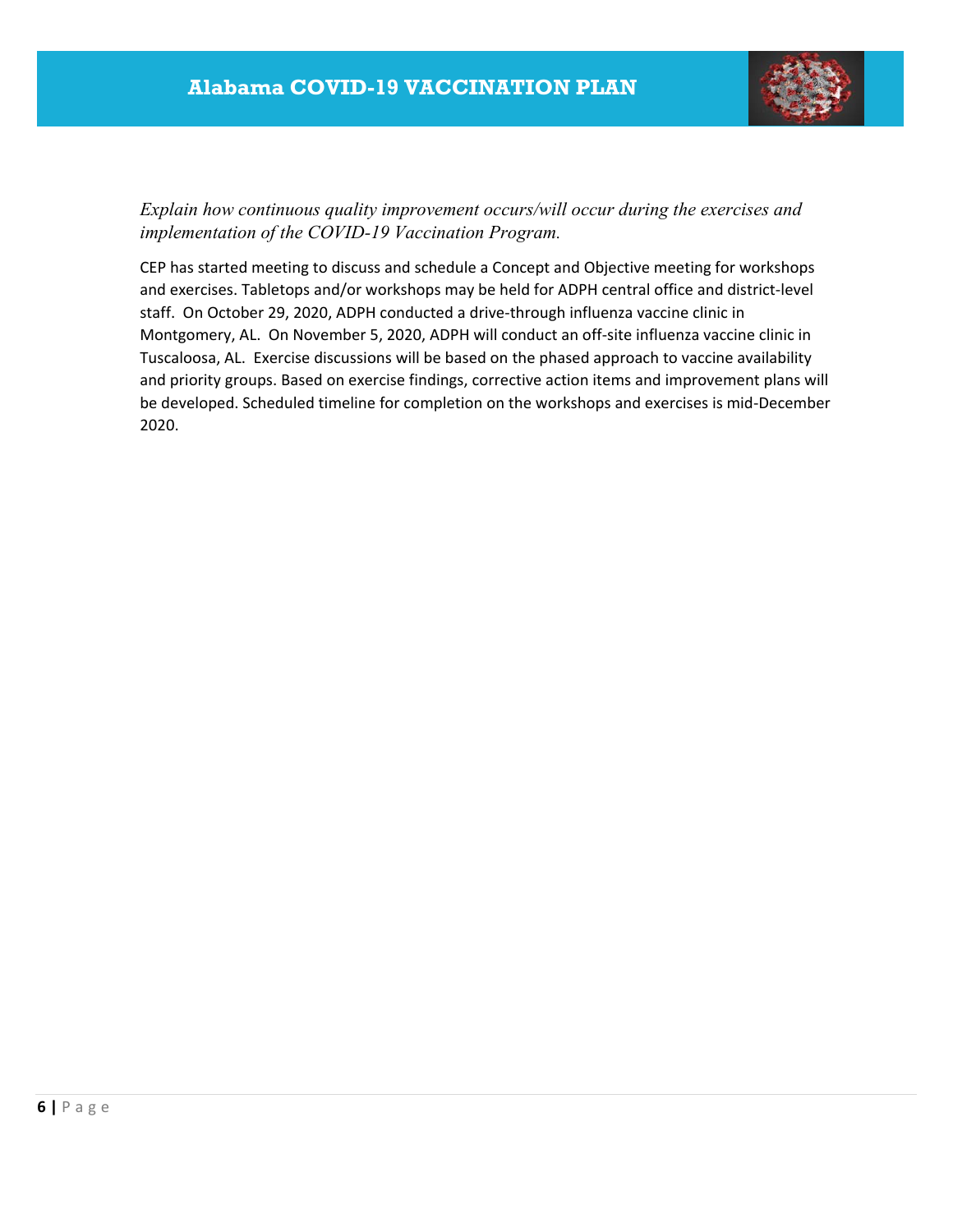

#### **Section 2: COVID‐19 Organizational Structure and Partner Involvement**

#### *Instructions:*

*A. Describe your organizational structure.*

ADPH is the primary state health agency for the state of Alabama. Alabama law designates the State Board of Health, which meets annually, as an advisory board to the state in all medical matters, matters of sanitation, and public health. The State Committee of Public Health meets monthly between the annual meetings and is authorized to act on behalf of the State Board of Health. The State Health Officer (SHO) is empowered to act on behalf of the State Committee of Public Health when the committee is not in session. ADPH consists of 6 districts, which includes 65 out of 67 county health departments. Jefferson and Mobile Counties are semi‐autonomous, but still are under the authority of SHO.

*B. Describe how your jurisdiction will plan for, develop, and assemble an internal COVID‐19 Vaccination Program planning and coordination team that includes persons with a wide array of expertise as well as backup representatives to ensure coverage.*

The SHO designated the BCDD to lead the COVID‐19 Vaccination Plan. BCDD has identified expert staff and external partners as members of the ADPH Executive Committee and an Internal Implementation Committee, for example: physicians, nurses, emergency planners, pharmacists, EMS, administrators, and epidemiologists. These committees will meet to address each issue and section in the playbook.

*C. Describe how your jurisdiction will plan for, develop, and assemble a broader committee of key internal leaders and external partners to assist with implementing the program, reaching critical populations, and developing crisis and risk communication messaging.*

ADPH will use the expertise in the department to engage our external partners about point of contact, needed education, and total population to be vaccinated at each external site.

*Identify and list members and relevant expertise of the internal team and the internal/external committee.*

| <b>ADPH Executive Committee (EC)</b>                       |
|------------------------------------------------------------|
| Governor's Representative                                  |
| Northern/Northeastern District Medical Officer             |
| <b>Health Media &amp; Communications Division Director</b> |
| <b>CEP Training and Exercise Manager</b>                   |
| <b>CEP Director</b>                                        |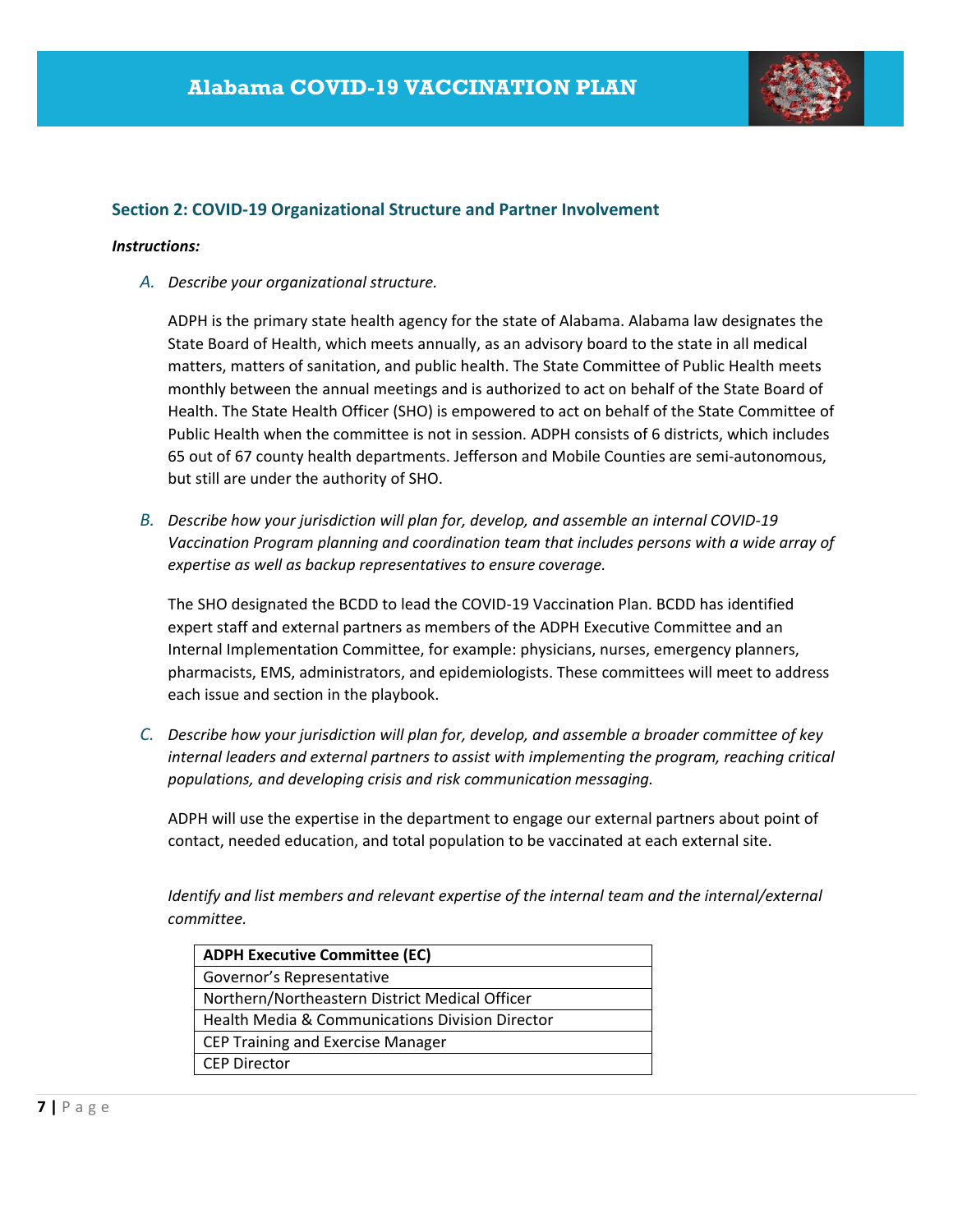

| <b>IMM Division Director</b>                   |
|------------------------------------------------|
| Director for Field Operations                  |
| Clinical Management & Practice Director        |
| Clinical Management & Practice Deputy Director |
| Medical Officer, Disease Control &             |
| Prevention                                     |
| <b>IMM VFC Branch Manager</b>                  |
| State Epidemiologist                           |
|                                                |

| <b>ADPH Internal Implementation Committee (IIC)</b> |                                                                |  |
|-----------------------------------------------------|----------------------------------------------------------------|--|
| <b>External Partners</b>                            | <b>Internal Assignment</b>                                     |  |
| <b>Emergency management agencies</b>                | <b>CEP Director</b>                                            |  |
| <b>Healthcare coalitions</b>                        | <b>CEP Director</b>                                            |  |
| Critical Infrastructure                             | <b>CEP Director</b>                                            |  |
| <b>Immunization Task Force</b>                      | <b>IMM Division Director</b>                                   |  |
| Local health departments                            | Director for Field Operations and DAs                          |  |
| Health systems and hospitals (including             | <b>Chief Medical Officer</b>                                   |  |
| critical access hospitals for rural areas, in-      |                                                                |  |
| patient psychiatric facilities)                     |                                                                |  |
| County health departments'                          | Director for Field Operations and District                     |  |
|                                                     | Administrators (DAs)                                           |  |
| Businesses and occupational health                  | Director for Field Operations and DAs                          |  |
| organizations                                       |                                                                |  |
| Community representatives                           | Director for Field Operations and DAs                          |  |
| Community health centers                            | Office of Primary Care & Rural Health                          |  |
| <b>Rural Health Clinics (RHCs)</b>                  | Office of Primary Care & Rural Health                          |  |
| Pharmacies                                          | <b>Pharmacy Division Director</b>                              |  |
| Long-term care facilities (LTCFs; includes          | <b>Bureau of Health Provider Standards State</b>               |  |
| nursing home, assisted living, skilled nursing      | Program Director                                               |  |
| facilities)                                         |                                                                |  |
| Health insurance issuers and plans                  | Centralized Billing Unit Director                              |  |
| <b>Education agencies and providers</b>             | Clinical Management & Practice Director<br>and Deputy Director |  |
| <b>Correctional facilities</b>                      | Medical Officer, Disease Control &<br>Prevention               |  |
| Churches or religious leaders and                   | <b>Chief Medical Officer</b>                                   |  |
| institutions                                        |                                                                |  |
| <b>Tribal leaders</b>                               | IMM VFC Branch Manager                                         |  |
| Organizations serving racial and ethnic             | Office of Women's Health Director                              |  |
| minority groups                                     |                                                                |  |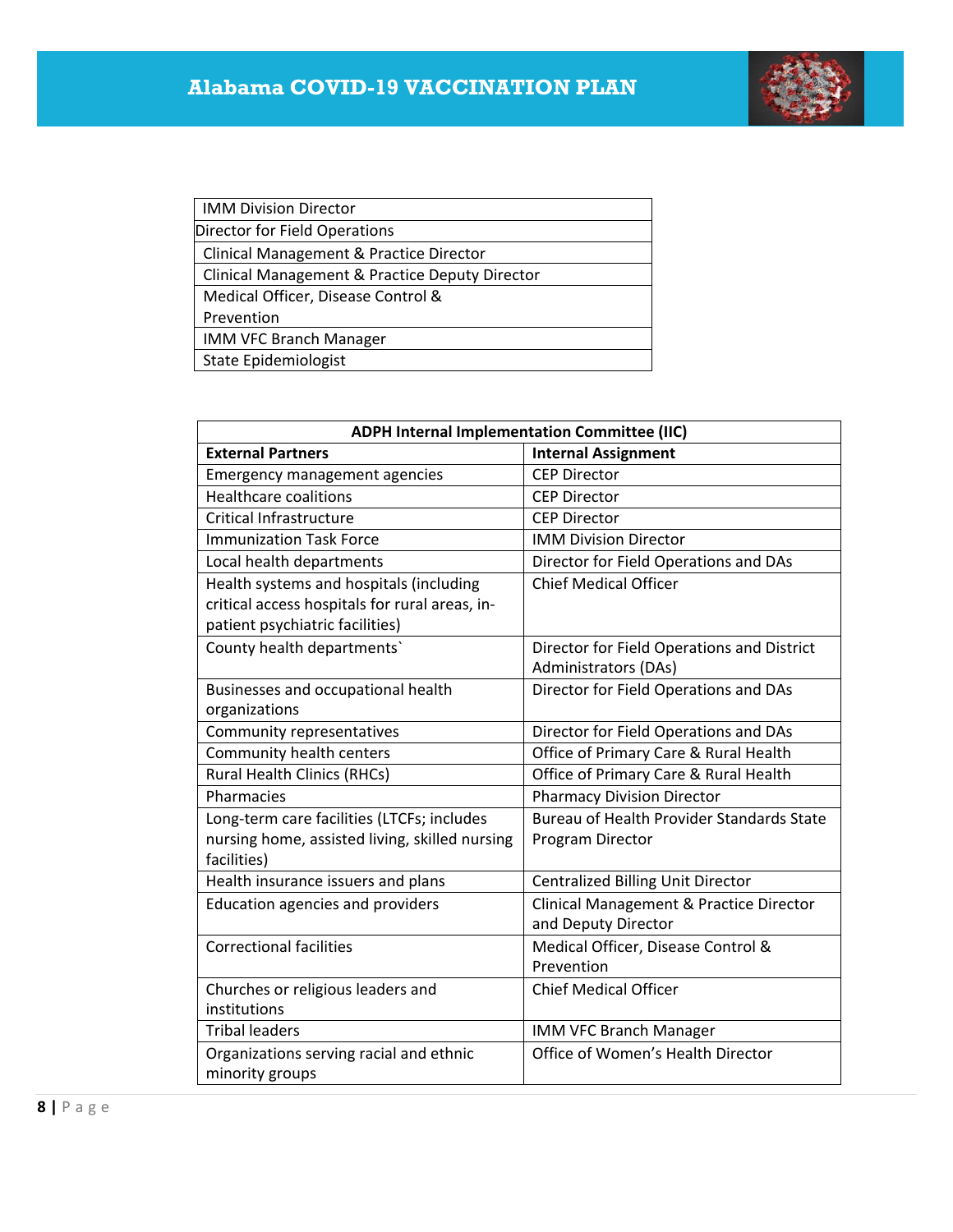

| Organizations serving people with<br>disabilities                | Disability & Health Program Director                 |
|------------------------------------------------------------------|------------------------------------------------------|
| Organizations serving people with limited<br>English proficiency | <b>Employee Relations Officer/EEO</b><br>Coordinator |
| Entities involved in COVID-19 testing center<br>organization     | <b>State Epidemiologist</b>                          |
| <b>Emergency Medical Services</b>                                | <b>Office of Emergency Medical Services</b>          |
|                                                                  | Director                                             |
| <b>Risk and Crisis Communication</b>                             | <b>Health Media &amp; Communications Division</b>    |
|                                                                  | Director                                             |

| <b>External Partners Committee</b>                                                                                                      |
|-----------------------------------------------------------------------------------------------------------------------------------------|
| Dr. Allen Malone, Alabama Extension (A&M)                                                                                               |
| Aubrey Carter, Alabama Power                                                                                                            |
| Jeff Arrington, Executive Director, Alabama Association of Family Practice                                                              |
| Anthony Daniels, State Representative                                                                                                   |
| Ryan Kelly, Executive Director, Alabama Rural Health Association                                                                        |
| Ashley Tarrant, COO, Medical Advocacy and Outreach                                                                                      |
| Dr. Bert Eichold, Health Officer, Mobile County Health Department                                                                       |
| Dr. Benjamin Estrada, USA Health System                                                                                                 |
| Brandon Farmer, Alabama Nursing Home Association                                                                                        |
| Bobby Singleton, State Senator                                                                                                          |
| Dr. John McGuinness, West Point Graduate, Retired State Surgeon for Alabama National Guard, Developed Military's Annual Physical Review |
| Dr. David Hicks, Deputy Health Officer, Jefferson County Health Department                                                              |
| Debbie Donaldson, Assistant to Rt. Reverend Glenda Curry, Bishop Coadjutor, Episcopal Diocese of Alabama                                |
| Danne Howard, Alabama Hospital Association                                                                                              |
| Dr. David Kimberlin, UAB - Children's of Alabama                                                                                        |
| Dr. Stewart Tankersley, Internal Medicine/Family Medicine, Former Alabama Ethics Commission, 27 years serving with National Guard       |
| Dr. Don Williamson, President, Alabama Hospital Association                                                                             |
| Erin Hays, Hispanic Interest Coalition of Alabama                                                                                       |
| Dr. Eric Mackey, State Superintendent, Alabama State Department of Education                                                            |
| Dorsey Morrow, Alabama Association of Free Clinics                                                                                      |
| Rt. Reverend Glenda Curry, Bishop Coadjutor, Episcopal Diocese of Alabama                                                               |
| Dr. Gary Lemme, Alabama Extension (A&M)                                                                                                 |
| Glenda Allred, Alabama Department of Finance                                                                                            |
| Dr. Graham Sisson, Executive Director, Governor's Office of Disability                                                                  |
| Greg Cochran, Alabama League of Municipalities                                                                                          |
| General Jerry Martin, State Military Department                                                                                         |
| Jim Purcell, Alabama Commission on Higher Education                                                                                     |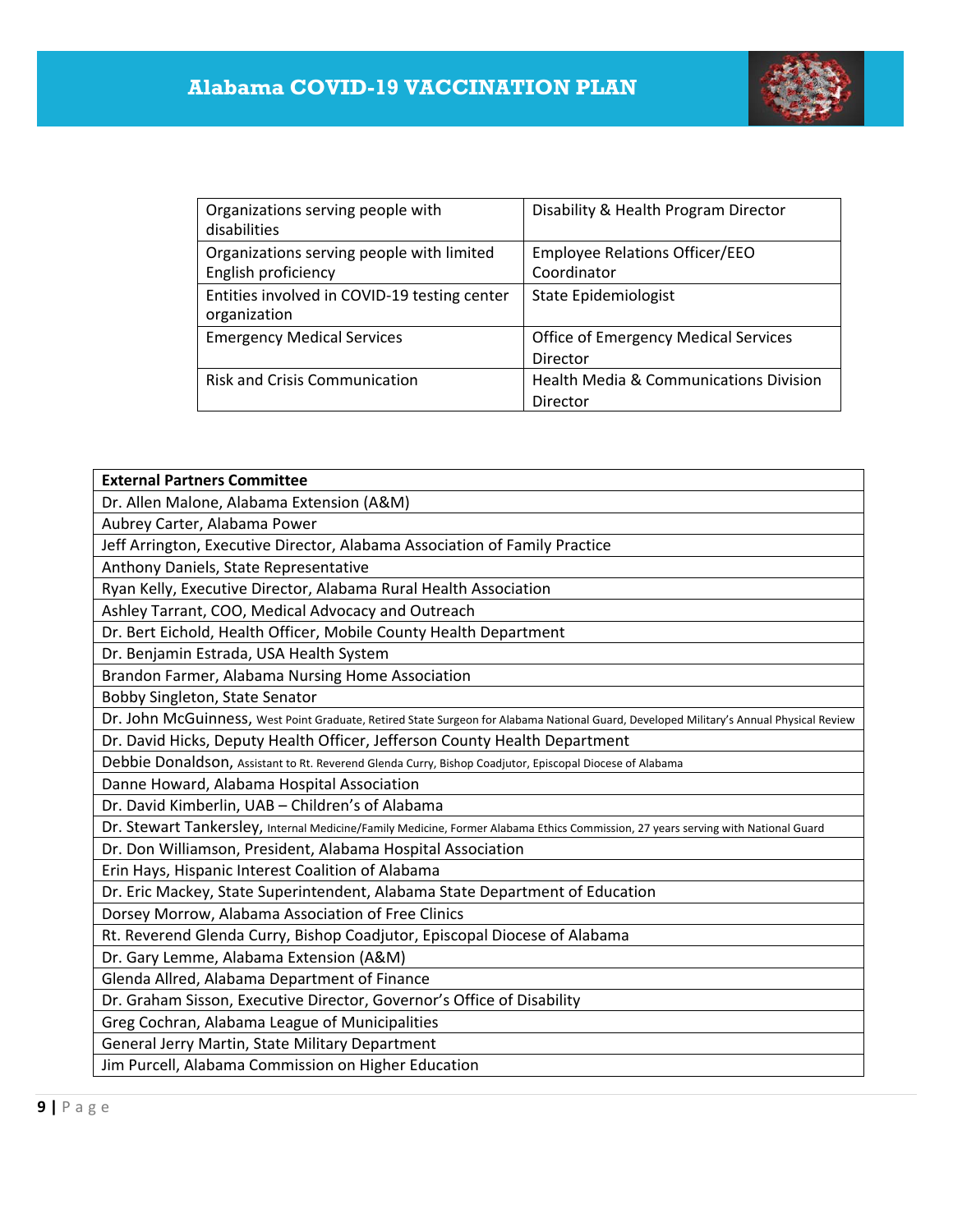

| Jim Carnes, Alabama Arise                                                                        |
|--------------------------------------------------------------------------------------------------|
| Jim McClendon, State Senator                                                                     |
| Dr. Stewart Robert, CEO Stopwatch Urgent Care                                                    |
| Dr. John Zeigler, Executive Director, Alabama State Nurses Association                           |
| Kayla Bass, Alabama League of Municipalities                                                     |
| Ken Roach, Communications Director and Associate Pastor, Frazer Memorial United Methodist Church |
| Kyle Searcy, Faith-Based Representative                                                          |
| Laura Cepeda, Deputy Health Officer, Mobile County Health Department                             |
| Louise Jones, Alabama Pharmacy Association                                                       |
| Linda Lee, Executive Director, Alabama Academy of Pediatrics                                     |
| Dr. Mark Wilson, Health Officer, Jefferson County Health Department                              |
| Vickie Diann Dawson Moore, Executive Director, Alabama Conference of Black Mayors                |
| Melinda Stallworth, Governor's Office on Faith-Based Initiatives                                 |
| Mary Finch, Director, Alabama Primary Health Care Association                                    |
| Mark Jackson, Executive Director, Medical Association of the State of Alabama                    |
| Mike Murphree, Chief Executive Officer, Medical Advocacy and Outreach                            |
| Owen Bailey, Health Chair, BCA                                                                   |
| Paul Erwin, UAB School of Public Health                                                          |
| Paul Lee, State Representative                                                                   |
| Ruth Naglich, Alabama Department of Corrections                                                  |
| Sonny Brasfield, Executive Director, Alabama Association of County Commissions                   |
| Sharon Darrington, Alabama Association of Regional Councils                                      |
| Sam Eskildsen, CEO, MainStreet Family Care                                                       |
| Dr. Selwyn Vickers, UAB School of Medicine                                                       |
| Stephanie Ousley, Alabama Department of Corrections                                              |
| Tawana Wright, Associate State Director, Community Outreach, AARP                                |
| Viki Brant, Community Ministry Liaison, First Baptist Church                                     |

#### *D. Describe how your jurisdiction will coordinate efforts between state, local, and territorial authorities.*

ADPH is a centralized public health system and all levels, including central office and counties, are under the authority of the SHO.

State's Role

States are individually responsible for coordination of the pandemic influenza response within and between their jurisdictions. Specific ADPH responsibilities include:

- Identify public and private sector partners needed for effective planning and response.
- Develop and enhance key components of pandemic preparedness vaccine plan: distribution of vaccine, documentation, and communication.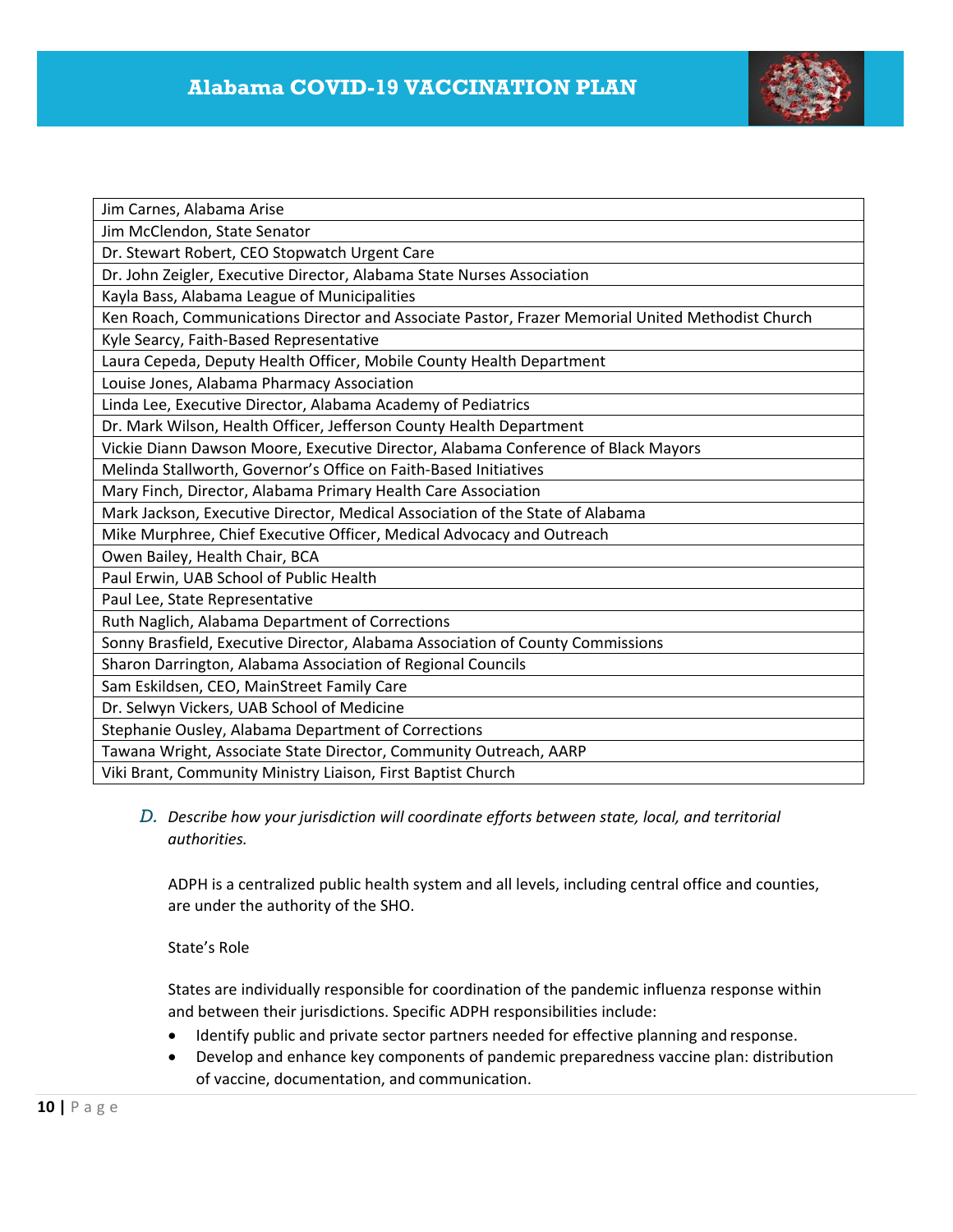

- Integrate pandemic planning with other planning activities conducted under CDC and Health Resources and Services' Administration (HRSA) Emergency Preparedness Cooperative Agreements.
- Coordinate with public health districts to ensure development of local plans and to provide resources such as templates to assist in the planning process.
- Develop data management systems needed to implement components of the plan.

#### Local Role

ImmPRINT.

Public health districts and county health departments (CHDs) are responsible for coordination of pandemic vaccine response with other organizations in their region. Specific areas of preparedness responsibilities include the following:

- Identify public and private partners to assist with COVID-19 vaccine preparedness activities (planning, training, and exercises) as well as local or regional response to anoutbreak.
- Identify local resources to administer COVID-19 vaccine to all residents in their local communities. This will include identification of facilities, populations, and mass vaccinators. Identify community leaders to assist in disseminating emergency messages from the central office to specific populations.
- Identify, train, and equip staff to activate a pandemic COVID-19 vaccine response upon notification.
- Establish relationships with partner agencies to provide response assistance, e.g., security and crowd control.
- *E. Describe how your jurisdiction will engage and coordinate efforts with leadership from tribal communities, tribal health organizations, and urban Indian organizations.* Alabama has one federally recognized Indian Tribe, the Poarch Creek Indians. IMM has regular ongoing contact with the Poarch Creek Indians because they are a VFC provider. The IMM VFC Branch Manager is responsible for engagement and planning with the Poarch Creek Indians for vaccinations. Their plan is to work with Indian Health Services to vaccinate their communities as vaccine becomes available. Poarch Creek Indians will enter all doses administered in
- *F. List key partners for critical populations that you plan to engage and briefly describe how you plan to engage them, including but not limited to:*

The IIC POC has called, emailed, and surveyed many of these facilities and are gathering details from them about who is the POC and how many doses they may request. That information will be consolidated, and a more detailed survey will go out to educate them. Based on the contact information gathered we can disseminate information through various mechanisms, like ICC member and group emails. Survey will be used to tailor educational material.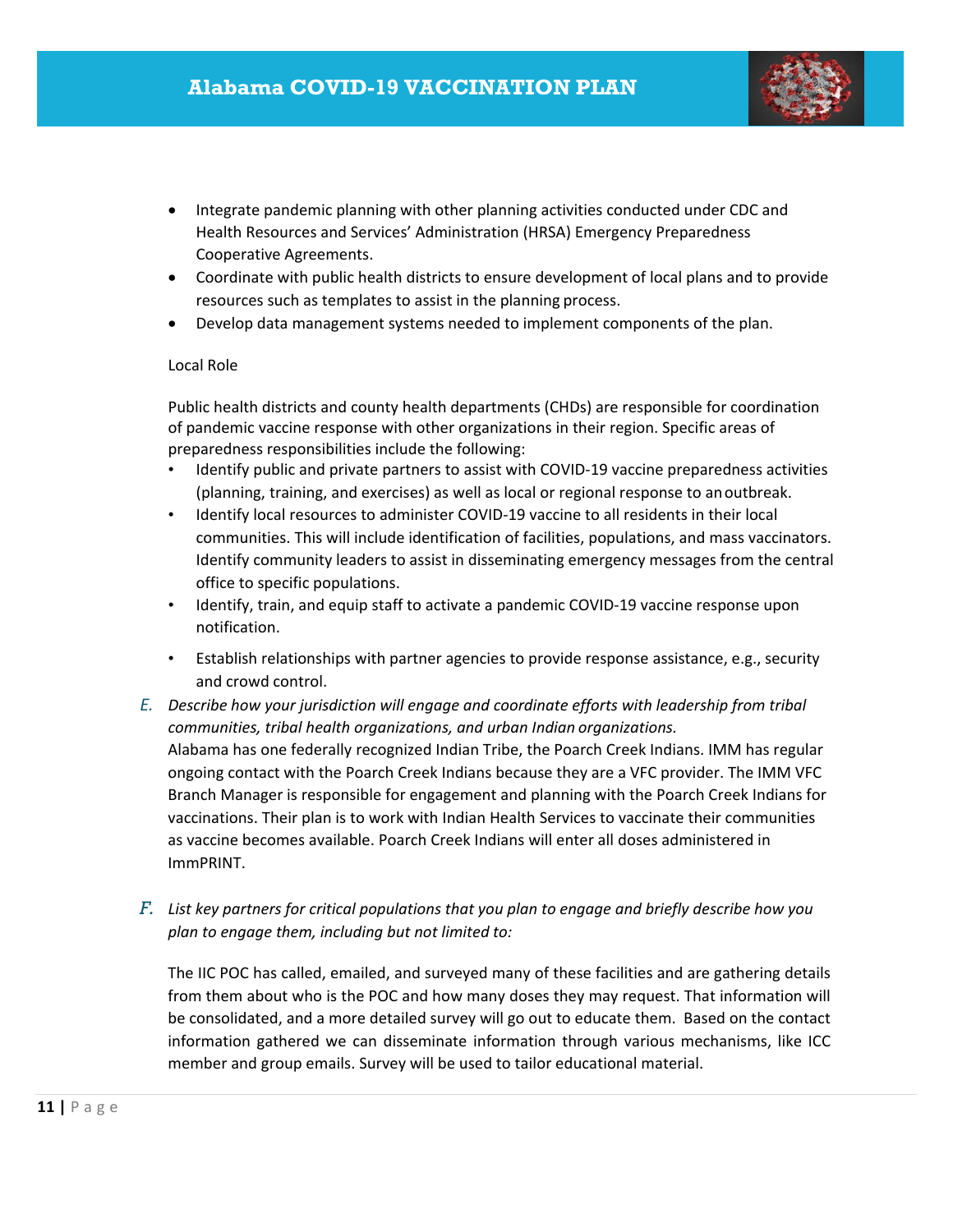

*Pharmacies –*

ADPH Pharmacist, IMM Division Director, and ImmPRINT Manager have been in contact with the Alabama Pharmacy Association (APA) and the American Pharmacy Cooperative Incorporated (APCI) to discuss COVID‐19 vaccine plans and to encourage pharmacies to create an interface with the registry. Currently, there are over 850 pharmacies in ImmPRINT and most have an electronic interface. For phase 2 implementation, IMM is contracting with APA to assist with interfaces for small pharmacies, purchasing supplies, and equipment for all COVID‐ 19 vaccine providers.

*Correctional facilities/vendors ‐*

BCD Medical Officer has contacted the AL Dept of Corrections' Assistant Commissioner for Healthcare and they have provided their COVID‐19 priority groups, vaccine plans and refrigeration capacity. VFC Branch Manager has attempted to contact the Alabama (AL) Jail Association. ADPH will contact the AL Sheriff Association.

*Homeless shelters‐*

The ADPH District Administrators (DAs) are responsible for contacting homeless shelters in their districts. Due to the statewide Hepatitis A outbreak, which is ongoing, many have made those contacts already. The Field Operations Director is responsible for all district activities, including engaging homeless shelters for COVID‐19 vaccine.

#### *Community‐based organizations‐*

ADPH DAs, District Infection Prevention & Control Teams, and other designated district and local level staff, will work with identified community partners for vaccine distribution. Strong relationships exist with local partners from prior ADPH responses such as: Hep A, H1N1, Disaster Responses, Seasonal Flu Clinics (off-site and drivethrough), etc. Existing partnerships will be expanded to include additional organizations, entities, businesses, etc. at the local and district level. Staff will conduct traditional on‐site public health clinics as well as non‐traditional off‐site public health clinics, to assure the COVID‐19 vaccination is made available to appropriate groups by phases. Closed PODs will be encouraged with appropriate partners. EMA, law enforcement, faith‐based organizations, Red Cross, city commissions, and city municipalities will also be included.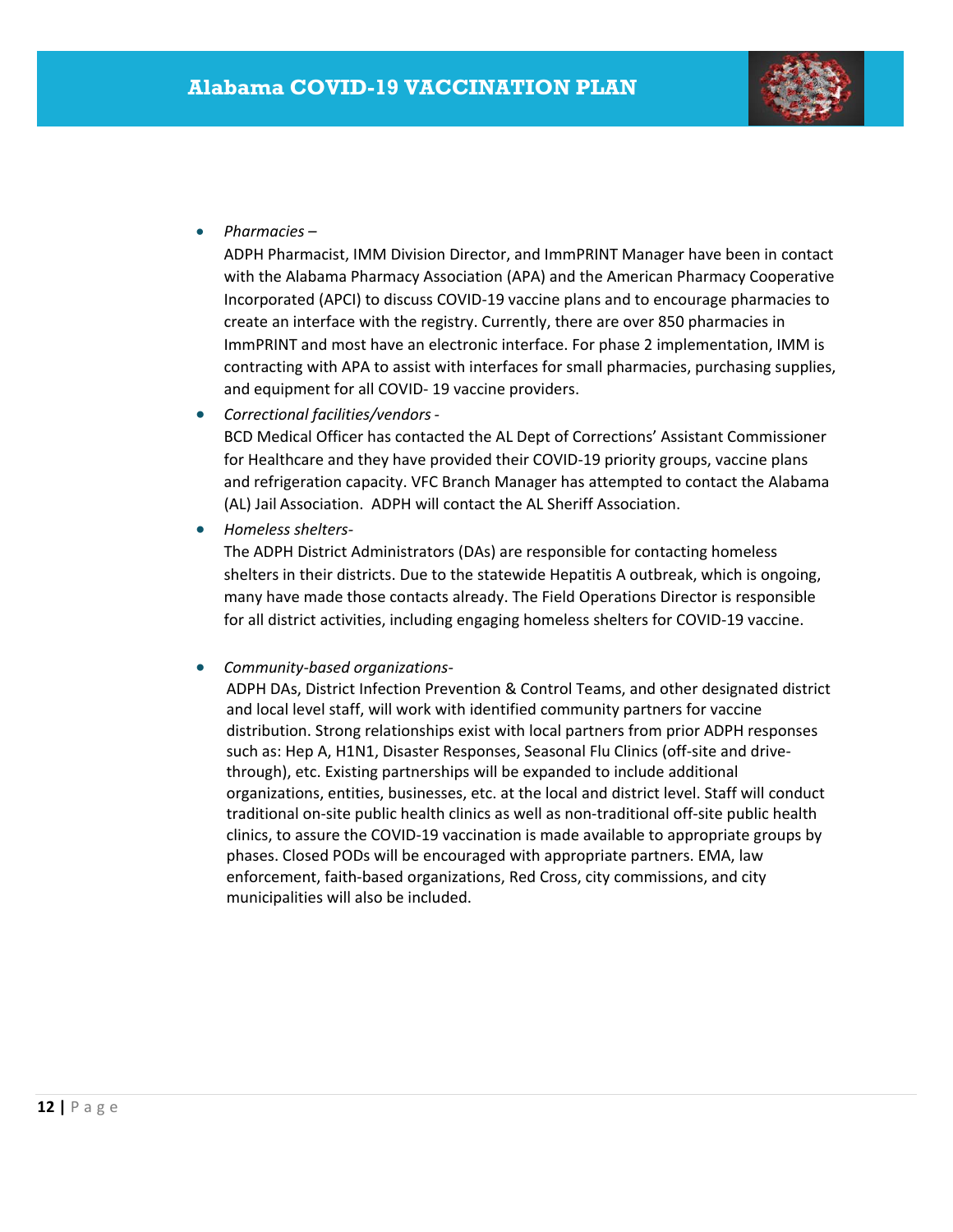

#### **Section 3: Phased Approach to COVID‐19 Vaccination**

#### CDC's Assumptions

Many COVID‐19 vaccine candidates are in development, and clinical trials are being conducted simultaneously with large-scale manufacturing. It is not known which vaccines will be approved. COVID-19 vaccination program plans must be flexible and accommodate multiple scenarios. It is important to note that recommendations on the various population groups to receive initial doses of vaccine could change after vaccine is available, depending on each vaccine's characteristics, vaccine supply, disease epidemiology, and local community factors. For initial planning, consider the following assumptions.

#### CDC's COVID‐19 VACCINE

- Limited COVID-19 vaccine doses may be available by early November 2020, but COVID-19 vaccine supply will increase substantially in 2021.
- Initially available COVID‐19 vaccines will either be approved as licensed vaccines or authorized for use under an Emergency Use Authorization (EUA) issued by the U.S. Food and Drug Administration (FDA).
- Cold chain storage and handling requirements for each COVID-19 vaccine product will vary from refrigerated (2<sup>o</sup> to 8°C) to frozen (-20°C) to ultra-cold (-60º to -80ºC) temperatures, and ongoing stability testing may impact these requirements. Note: These temperatures are based on information available as of August 26, 2020. Updated information will be provided as it becomes available.
- Jurisdictions should develop strategies to ensure the correct match of COVID‐19 vaccine products and dosing intervals. For most vaccines, two doses of COVID-19 vaccine, separated by either >21 or >28 days, will be needed for immunity, and second‐dose reminders for patients will be necessary. Both doses will need to match each other (i.e., be the same vaccine product).
- Some COVID‐19 vaccine products will likely require reconstitution with diluent or adjuvant at the point of administration.

#### CDC's COVID‐19 VACCINE ALLOCATION

- The federal government will issue guidance on groups to prioritize for initial COVID-19 vaccination; populations of focus for initial COVID‐19 vaccination will likely be:
	- o Critical workforce that provides health care and maintains essential functions of society (see https://www.cisa.gov/identifying‐critical‐infrastructure‐during‐covid‐19)
- Staff and residents in long‐term care and assisted living facilities
- Allocation of COVID‐19 vaccine to jurisdictions will be based on multiple factors, including:
	- $\circ$  Populations recommended by the Advisory Committee on Immunization Practices (with input from the National Academy of Medicine)
	- o Current local spread/prevalence of COVID‐19
	- o COVID‐19 vaccine production and availability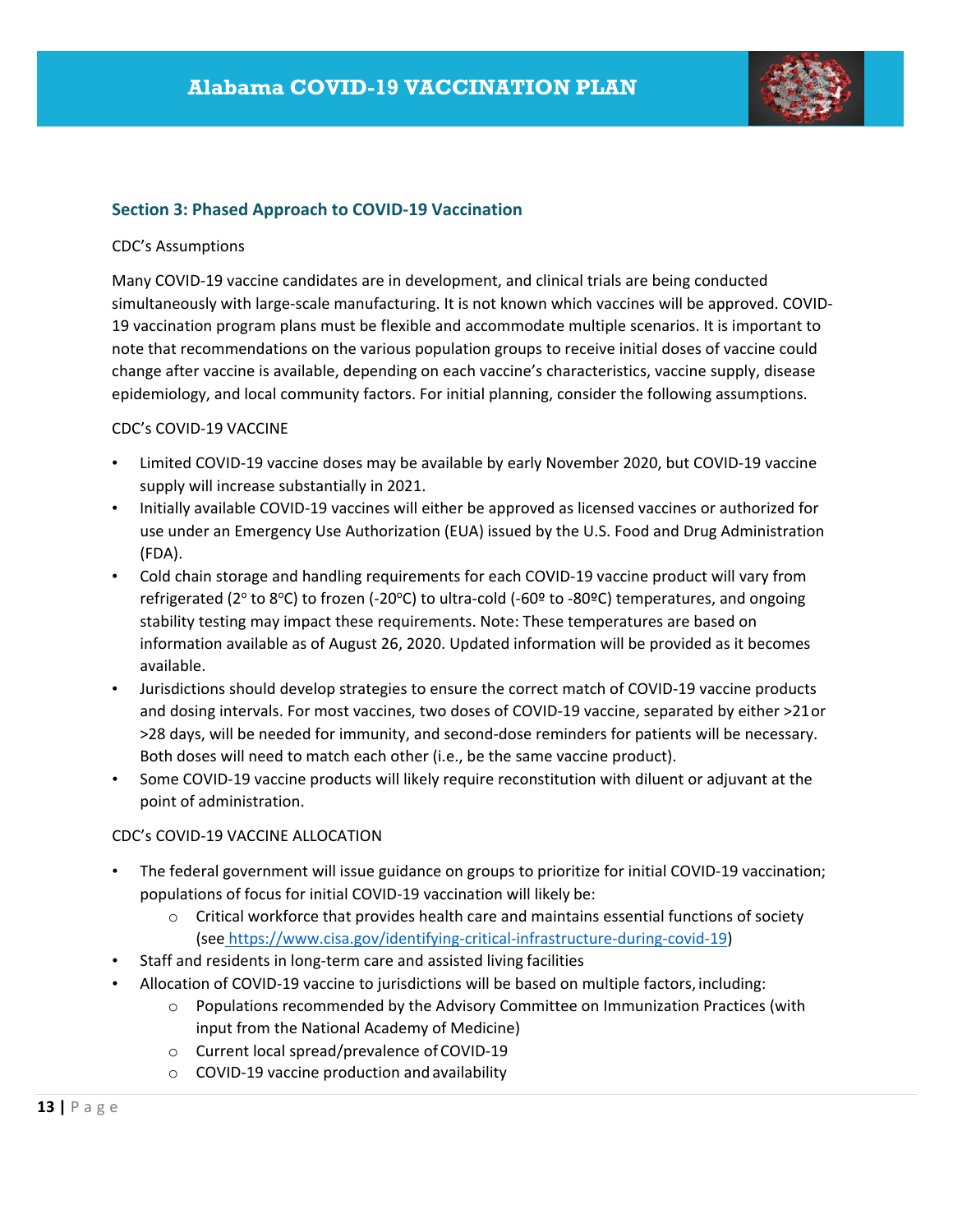# **Alabama COVID-19 VACCINATION PLAN**



- Jurisdictions should anticipate that allocations may shift during the response based on supply, demand, and risk.
- Each jurisdiction should plan for high‐demand and low‐demand scenarios.

Reference Planning Guidance

- CDC's Roadmap to Implementing Pandemic Influenza Vaccination of Critical Workforce, https://www.cdc.gov/flu/pandemic‐resources/pdf/roadmap\_panflu.pdf
- CDC's People at Increased Risk, https://www.cdc.gov/coronavirus/2019‐ncov/need‐extra‐ precautions/index.html?CDC\_AA\_refVal=https%3A%2F%2Fwww.cdc.gov%2Fcoronavirus%2F2019ncov%2Fneed‐extra‐precautions%2Fpeople‐at‐increased‐risk.html
- CDC's Guidance for Planning Vaccination Clinics, Held at Satellite, Temporary, or Off‐Site Locations, https://www.cdc.gov/vaccines/hcp/admin/mass‐clinic‐activities/index.html
- CDC's Satellite, Temporary, or Off‐Site Locations Supply Checklist, https://www.cdc.gov/vaccines/hcp/admin/mass‐clinic‐activities/vaccination‐clinic‐supply‐ checklist.html



\*Planning should consider that there may be initial age restrictions for vaccine products.

\*\*See Section 4: Critical Populations for information on Phase 1 subset and other critical population groups.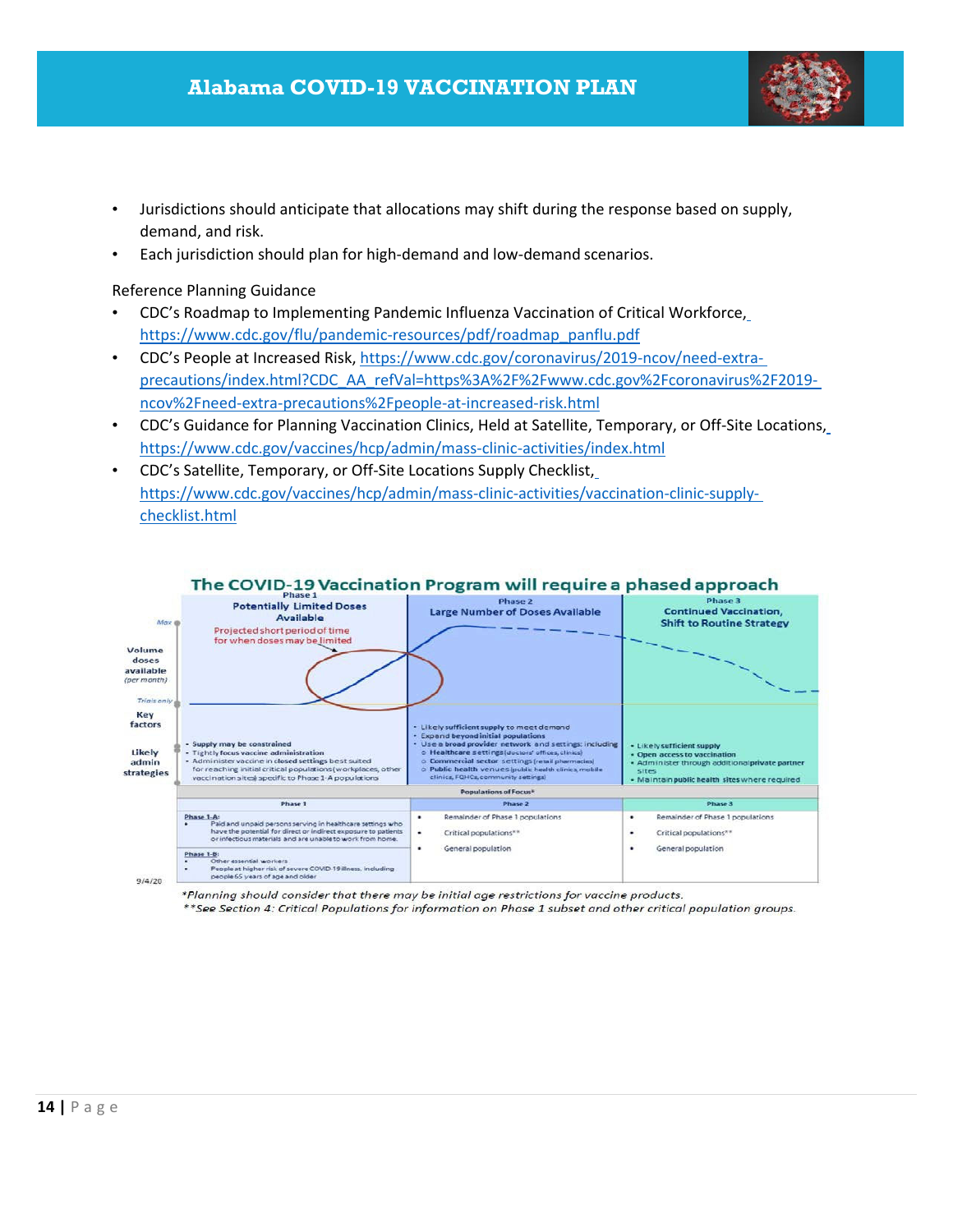

#### *Instructions:*

A. *Describe how your jurisdiction will structure the COVID‐19 Vaccination Program around the three phases of vaccine administration:*

#### *Phase 1: Potentially Limited Doses Available*

ADPH has surveyed the healthcare providers within the Emergency Preparedness Healthcare Coalitions. We have identified six large providers who have the freezer capacity for Vaccine A. Two hundred and forty‐seven other healthcare provider sites have answered the survey and we will follow up with them to prepare for phase 1 vaccine for priority groups.

ADPH has signed up and has access to the Health and Human Services' (HHS) Operation Warp Speed (OWS) Tiberius web application tool to assist with microplanning during this phase. The ICC and EC will be shown Tiberius data and mapping capabilities to determine how to utilize the tool allocation to the highest priority groups. They will determine if any of the federal data needs to be modified or changed. Currently, Tiberius has most of the CDC requested database down to the county level with mapping. Tiberius contains hospital, pharmacy, nursing home, and provider information to the county level. In addition, it contains critical population data down to county level with mapping.

ADPH has begun engaging internal and critical external partners to collect information and provide basic information, including who will receive the limited supply of COVID‐19 vaccine. ADPH will include external partners, like the Alabama Hospital Association, the Medical Association for the State of Alabama, and the State Committee of Public Health, to ensure support of the plan and the select populations within CDC Phase 1 priority groups. In addition, ADPH is continuing to reach out to all other major healthcare systems and providers, including the Alabama Adolescent and Adult Vaccine Task Force. ADPH will begin to introduce the different topics of COVID‐19 to the public, including who is eligible to receive the initial doses of COVID‐19 vaccine.

ADPH will open ImmPRINT to allow providers to pre‐register for COVID‐19 vaccine. Providers will have to complete CDC's provider agreement and profile in ImmPRINT When the vaccine is available, we will notify pre‐registered providers. Decisions will be made based on vaccine available, providers who have registered and requested doses, and other specific issues in AL.

On November 5, 2020, IMM, in conjunction with the Alabama Hospital Association, will begin educating the 6 largest hospitals to receive the pre‐positioned Vaccine A to hold until the emergency use authority has been signed by Federal Drug Administration. After this pre‐ position activity, ADPH will engage other healthcare providers who meet the freezer capacity for Vaccine A.

When CDC sends out the provider educational material for Vaccine A, IMM field staff will verify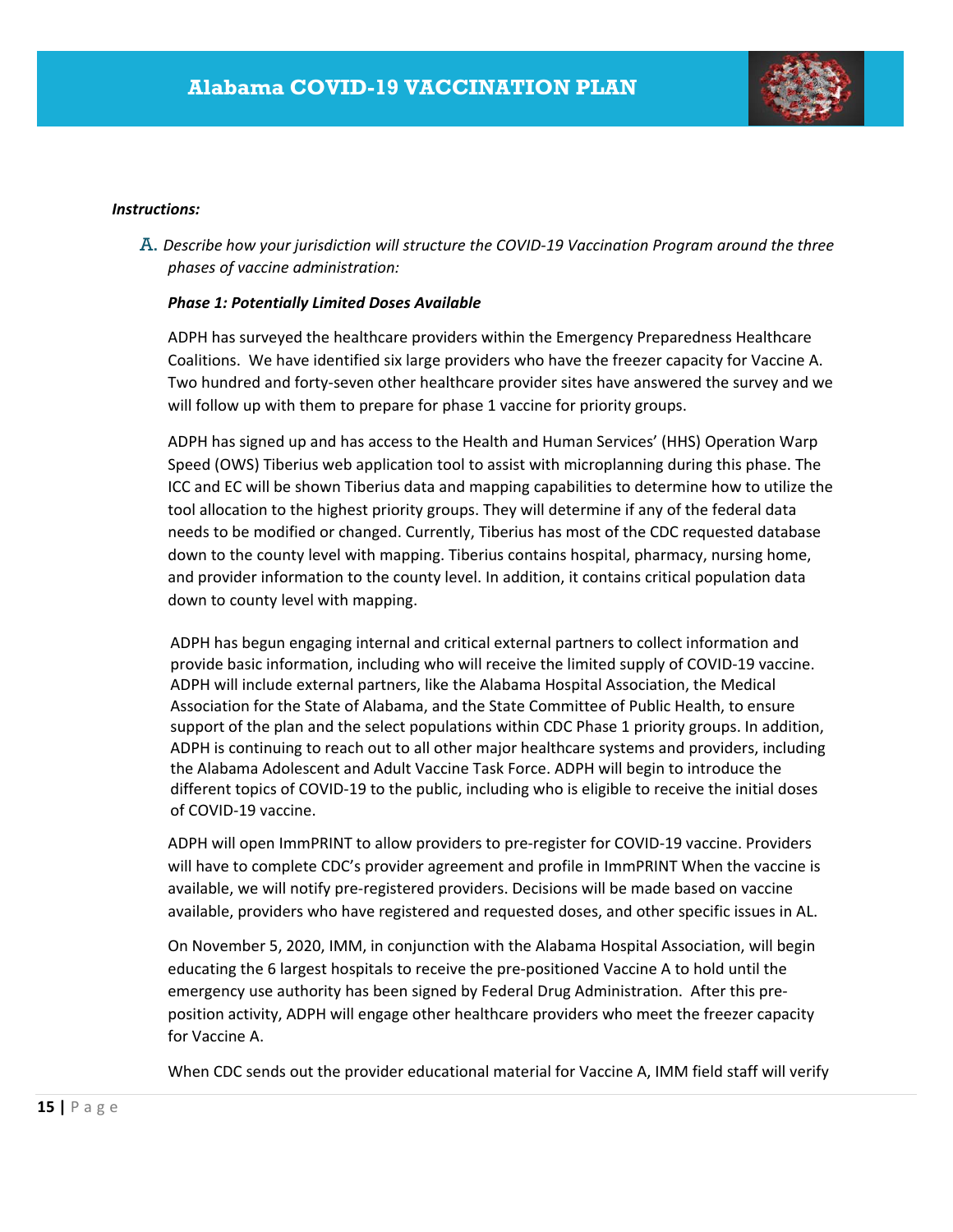

and train via WebEx, or in‐person, if the provider meets cold chain and on ImmPRINT reporting requirements. IMM staff will monitor reporting, ensuring end-to-end visibility of vaccine doses.

#### *Phase 2: Large Number of Doses Available, Supply Likely to Meet Demand*

ADPH will consult with Tiberius data and microplanning tools to assist on the best plan based on data and mapping to make equitable recommendations on where the vaccine needs to go.

Based on the communication with external partners, ImmPRINT provider database (2,677 registered providers), and Health ALERT Network (HAN) system, ADPH will be able to contact providers quickly to notify them of the increase in vaccine availability to ensure equitable access to critical populations and distribution and complete Phase 1 priority groups.

CEP staff is responsible for working with pre‐identified and newly identified points of distribution (PODs) sites to ensure they are ready to accept vaccine and administer it quickly to identified populations. CEP and the Nursing Division will work to add vaccinators to staff PODs, contract needs for vaccination services, and review state nursing practice acts to allow for expanded professional practice, if necessary. ADPH will plan for the critical populations to include homeless, incarcerated, and uninsured persons.

#### *Phase 3: Likely Sufficient Supply, Slowing Demand*

Once vaccine is available to general public, all provider vaccine orders will be filled. External partner organizations will provide input to ADPH Executive Committee to ensure equitable access to increasing vaccine supplies.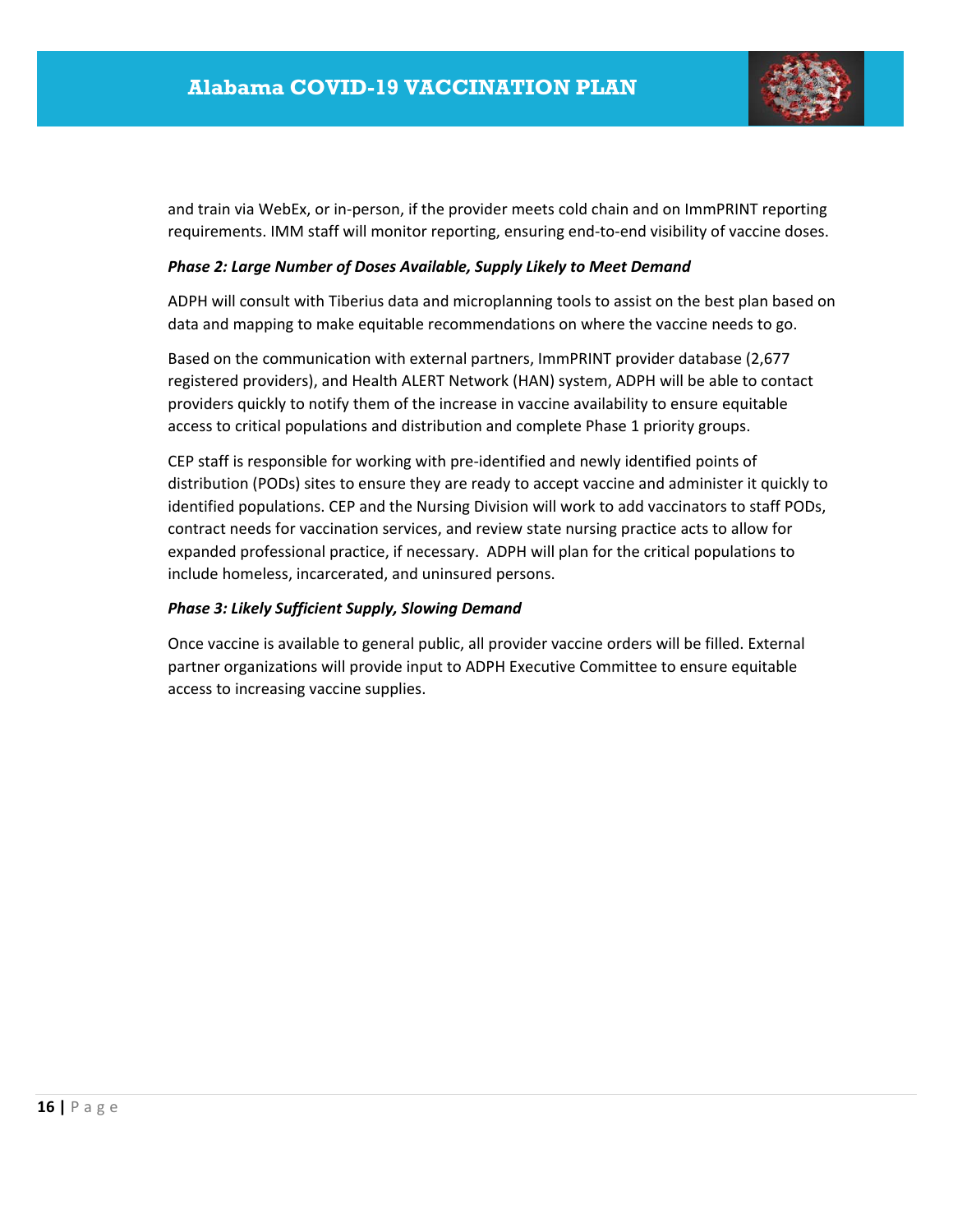

### **Section 4: Critical Populations**

#### Reference Planning Documents

- CDC's Underlying Medical Condition, https://www.cdc.gov/coronavirus/2019‐ncov/need‐extra‐ precautions/people‐with‐medical‐conditions.html
- CMS Office of Minority Health, https://www.cms.gov/About-CMS/Agency-Information/OMH/OMH-Mapping‐Medicare‐Disparities

#### *Instructions:*

- *A. Describe how your jurisdiction plans to: 1) identify, 2) estimate numbers of, and 3) locate (e.g., via mapping) critical populations. Critical population groups may include:*
	- *Healthcare personnel*
	- *Other essential workers*
	- *Long‐term care facility residents (e.g., nursing home and assisted living facility residents)*
	- *People with underlying medical conditions that are risk factors for severe COVID‐19 illness*
	- *People 65 years of age and older*
	- *People from racial and ethnic minority groups*
	- *People from tribal communities*
	- *People who are incarcerated/detained in correctional facilities*
	- *People experiencing homelessness/living in shelters*
	- *People attending colleges/universities*
	- *People living and working in other congregate settings*
	- *People living in rural communities*
	- *People with disabilities*
	- *People who are under‐ or uninsured*

ADPH will use the Operation Warp Speed (OWS) Tiberius system to track COVID‐19 critical populations down to the county level including maps. ADPH has created a Data Group to analyze and verify the data in Tiberius to complete this activity. The Data Group will use all the available databases used for COVID‐19 surveillance (including the Social Vulnerabilities Index), and CDC provided databases to identify, estimate the numbers, and where they are located.

- *B. Describe how your jurisdiction plans to: 1) identify, 2) estimate numbers of, and 3) locate (e.g., via mapping) critical populations. Critical population groups may include:*
	- *Healthcare personnel*
	- *Other essential workers*
	- *Long‐term care facility residents (e.g., nursing home and assisted living facility*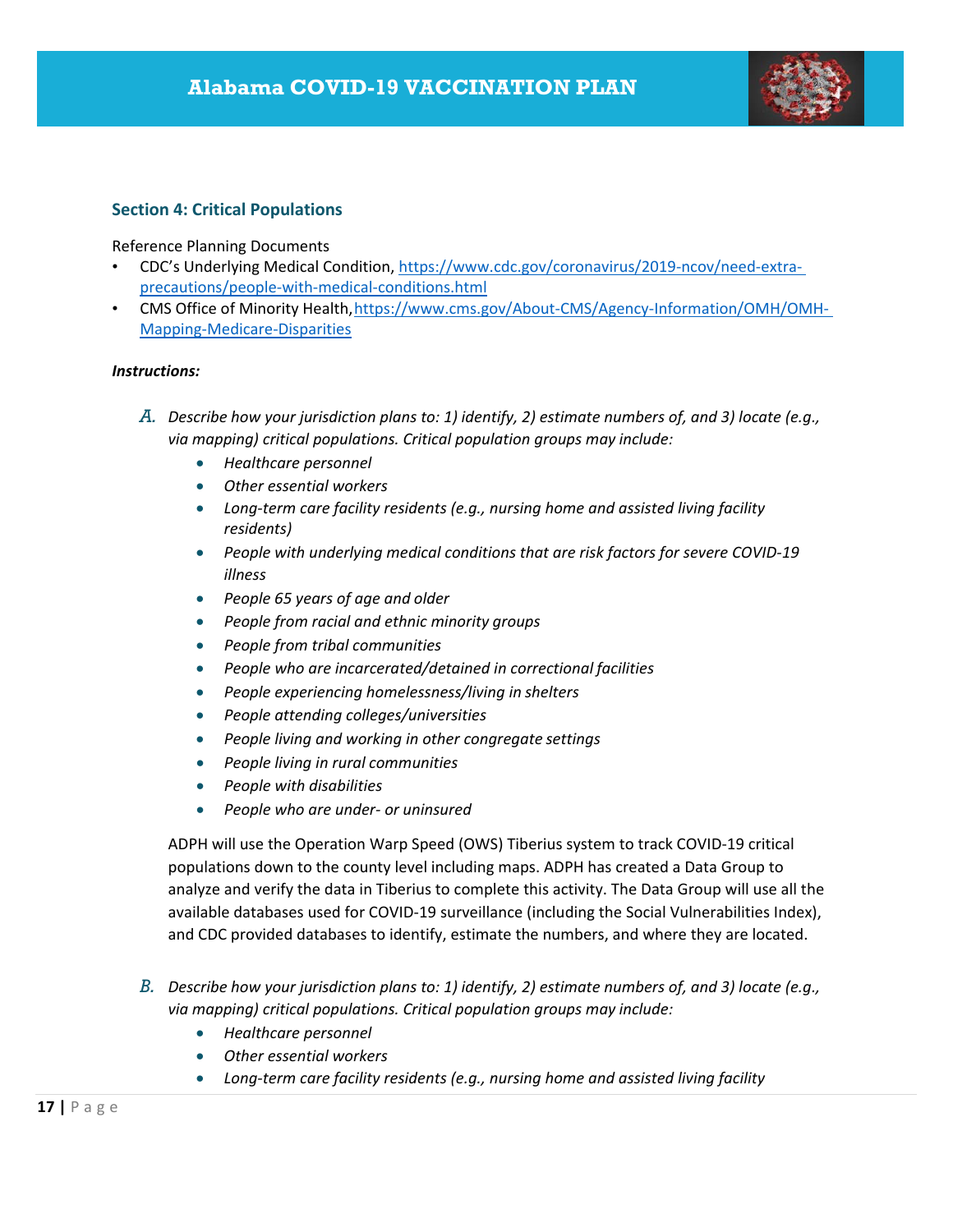

*residents)*

- *People with underlying medical conditions that are risk factors for severe COVID‐19 illness*
- *People 65 years of age and older*
- *People from racial and ethnic minority groups*
- *People from tribal communities*
- *People who are incarcerated/detained in correctional facilities*
- *People experiencing homelessness/living in shelters*
- *People attending colleges/universities*
- *People living and working in other congregate settings*
- *People living in rural communities*
- *People with disabilities*
- *People who are under‐ or uninsured*

ADPH will use the Operation Warp Speed (OWS) Tiberius system to track COVID‐19 critical populations down to the county level including maps. ADPH has created a Data Group to analyze and verify the data in Tiberius to complete this activity. The Data Group will use all the available databases used for COVID‐19 surveillance (including the Social Vulnerabilities Index), and CDC provided databases to identify, estimate the numbers, and where they are located.

*C. Describe how your jurisdiction will define and estimate numbers of persons in thecritical infrastructure workforce, which will vary by jurisdiction.*

ADPH will use OWS Tiberius system to track COVID-19 critical populations down to the county level including maps. CEP will work with AEMA, OSHA, and other organizations to collect and define data for critical infrastructure priority groups. ADPH will also include CDC's Recommendations to define and estimate numbers of persons in the critical infrastructure workforce.

In addition, ADPH DAs are compiling a list of all businesses and critical infrastructure within their district, including Alabama Sheriffs, Police Chiefs of Alabama, Alabama Fire Chiefs, Alabama Volunteer Fire Departments, and other essential workers. DAs are concentrating on the top ten manufacturing/businesses in each county first to provide partnership opportunities for closed PODs. District Infection Prevention and Control teams will continue to add to the list for vaccination opportunities, in collaboration with Chambers of Commerce across the state.

*D. Describe how your jurisdiction will determine additional subset groups of critical populations if there is insufficient vaccine supply.*

ADPH's COVID‐19 Vaccine EC will meet to discuss further subsets of critical population based on ACIP Recommendations, Tiberius, provider's COVID‐19 vaccine orders, and vaccine phase. The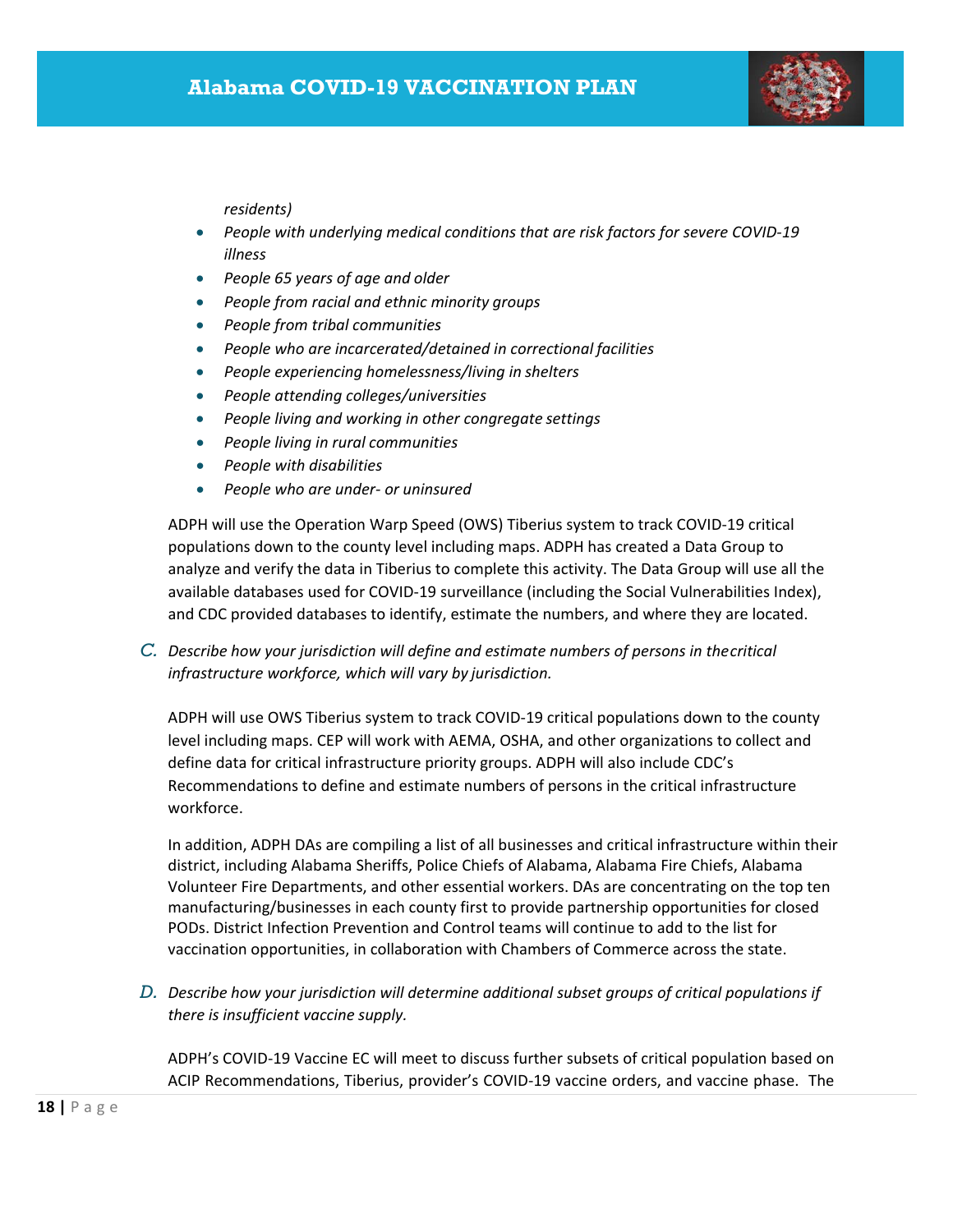

committee's recommendations will be given to ADPH Administration and shared with the External Executive Committee for the final decisions.

*E. Describe how your jurisdiction will establish points of contact (POCs) and communication methods for organizations, employers, or communities (as appropriate) within the critical population groups.*

ADPH Internal Implementation Committee members were assigned, as subject matter experts, to contact their external partners to request point of contact name, phone, and email, facilities or association name, address, and total potential population to be vaccinated. District Administrators and their staff will conduct outreach at homeless shelters.

*F. Describe how your jurisdiction will define and estimate numbers of persons in the critical infrastructure workforce, which will vary by jurisdiction.*

ADPH will use the OWS Tiberius system to track COVID‐19 critical populations down to the county level including maps. CEP will work with AEMA, OSHA, and other organizations to collect and define data for critical infrastructure priority groups. ADPH will also include CDC's Recommendations to define and estimate numbers of persons in the critical infrastructure workforce. ADPH will follow CDC's Recommendations to define and estimate numbers of persons in the critical infrastructure workforce.

*G. Describe how your jurisdiction will determine additional subset groups of critical populations if there is insufficient vaccine supply.*

ADPH's COVID‐19 Vaccine EC will meet to discuss further subsets of critical population based on ACIP Recommendations, Tiberius, provider's COVID‐19 vaccine orders, and vaccine phase. The committee's recommendations will be given to ADPH Administration and shared with the External Executive Committee for the final decisions.

*H. Describe how your jurisdiction will establish points of contact (POCs) and communication methods for organizations, employers, or communities (as appropriate) within the critical population groups.*

ADPH Internal Implementation Committee was given an assignment, as experts, to contact their external partners to request point of contact name, phone, and email, facilities or association name, address, and total potential population to be vaccinated.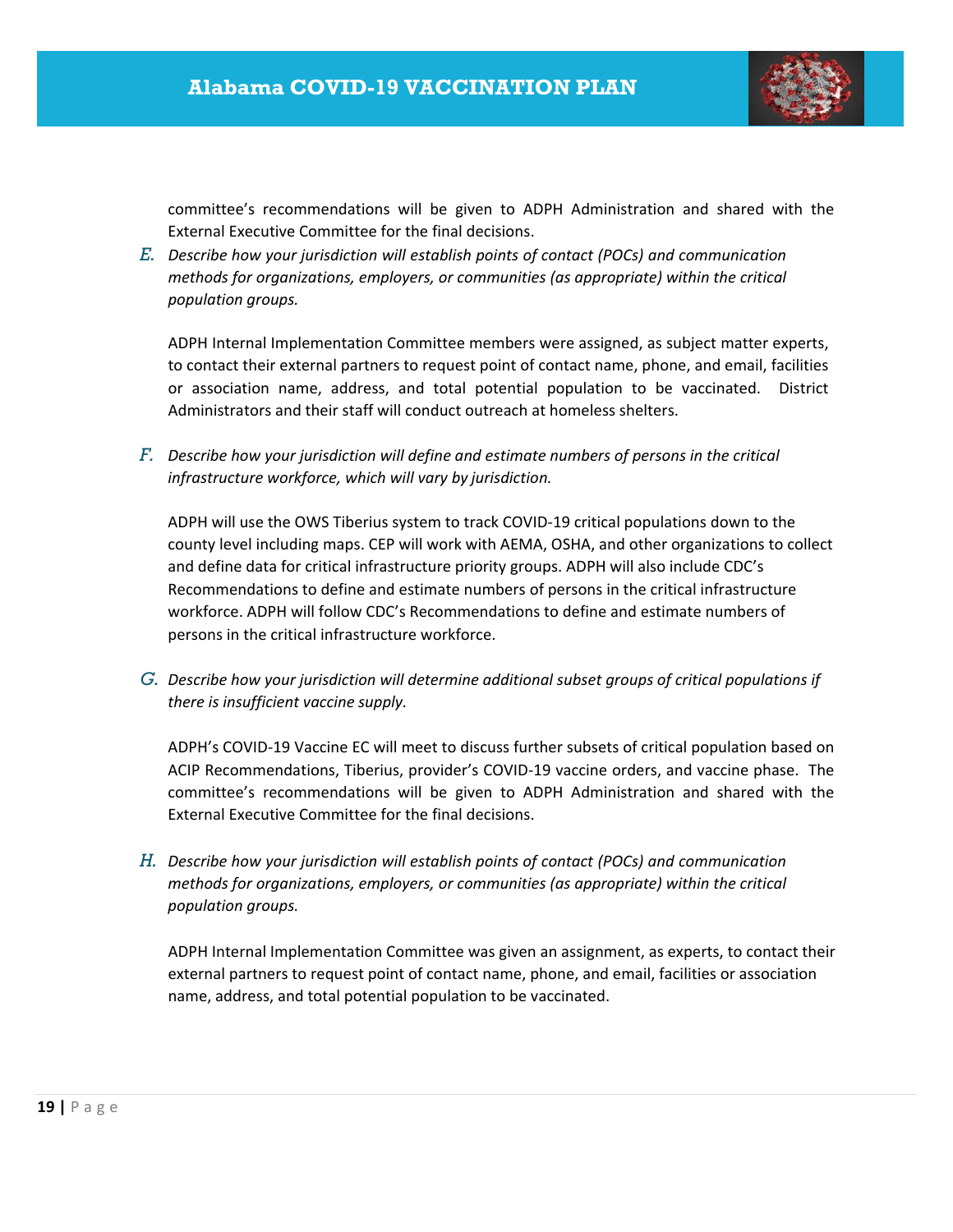

#### **Section 5: COVID‐19 Provider Recruitment and Enrollment**

CDC's COVID‐19 VACCINATION PROVIDER OUTREACH AND ENROLLMENT

- To receive and administer COVID-19 vaccine and ancillary supplies, vaccination providers must enroll in the United States Government (USG) COVID‐19 vaccination program, coordinated through their jurisdiction's immunization program, by signing and agreeing to conditions outlined in the COVID‐19 Vaccination Program Provider Agreement.
- CDC will make this agreement available to each jurisdiction's immunization program for use in conducting outreach and enrolling vaccination providers. Jurisdictions will be required to maintain these agreements on file for a minimum of three years.
- Jurisdictions will be required to collect and submit to CDC information on each enrolled vaccination provider/site, including provider type and setting, patient population (i.e., number and type of patients served), refrigerated/frozen/ultra‐cold temperature storage capacity, and logistical information for receiving COVID‐19 vaccine shipments.
- Some multijurisdictional vaccination providers (e.g., select large drugstore chains, Indian Health Service [IHS], and other federal providers) will enroll directly with CDC to order and receive COVID‐ 19 vaccine. These direct partners will be required to report vaccine supply and uptake information back to each respective jurisdiction. CDC will share additional information when available on these procedures to ensure jurisdictions have full visibility for planning and documentationpurposes.
- Jurisdictions may choose to partner with commercial entities to reach the initial populations of focus.
- Routine immunization programs will continue.

#### *Instructions:*

*A. Describe how your jurisdiction is currently recruiting or will recruit and enroll COVID‐19 vaccination providers and the types of settings to be utilized in the COVID‐19 Vaccination Program for each of the previously described phases of vaccine availability, including the process to verify that providers are credentialed with active, valid licenses to possess and administer vaccine.*

IMM creates, maintains, and enhances the statewide vaccine registry, ImmPRINT. ImmPRINT is a lifespan registry for all residents of Alabama. There are more than 2,677 healthcare sites who utilize ImmPRINT, either manually or by electronic interface. The IMM IIS Manager and staff coordinate the interfaces between ImmPRINT and providers' electronic medical record who submit vaccine information, which includes two‐way communication. There are over 5 million patients of all ages and over 60 million vaccine doses recorded in ImmPRINT.

ADPH will utilize and leverage ImmPRINT to recruit additional providers for COVID‐19 vaccine. ADPH has reached out to the Long Term Care Facilities (LTCFs) with the supplemental Adult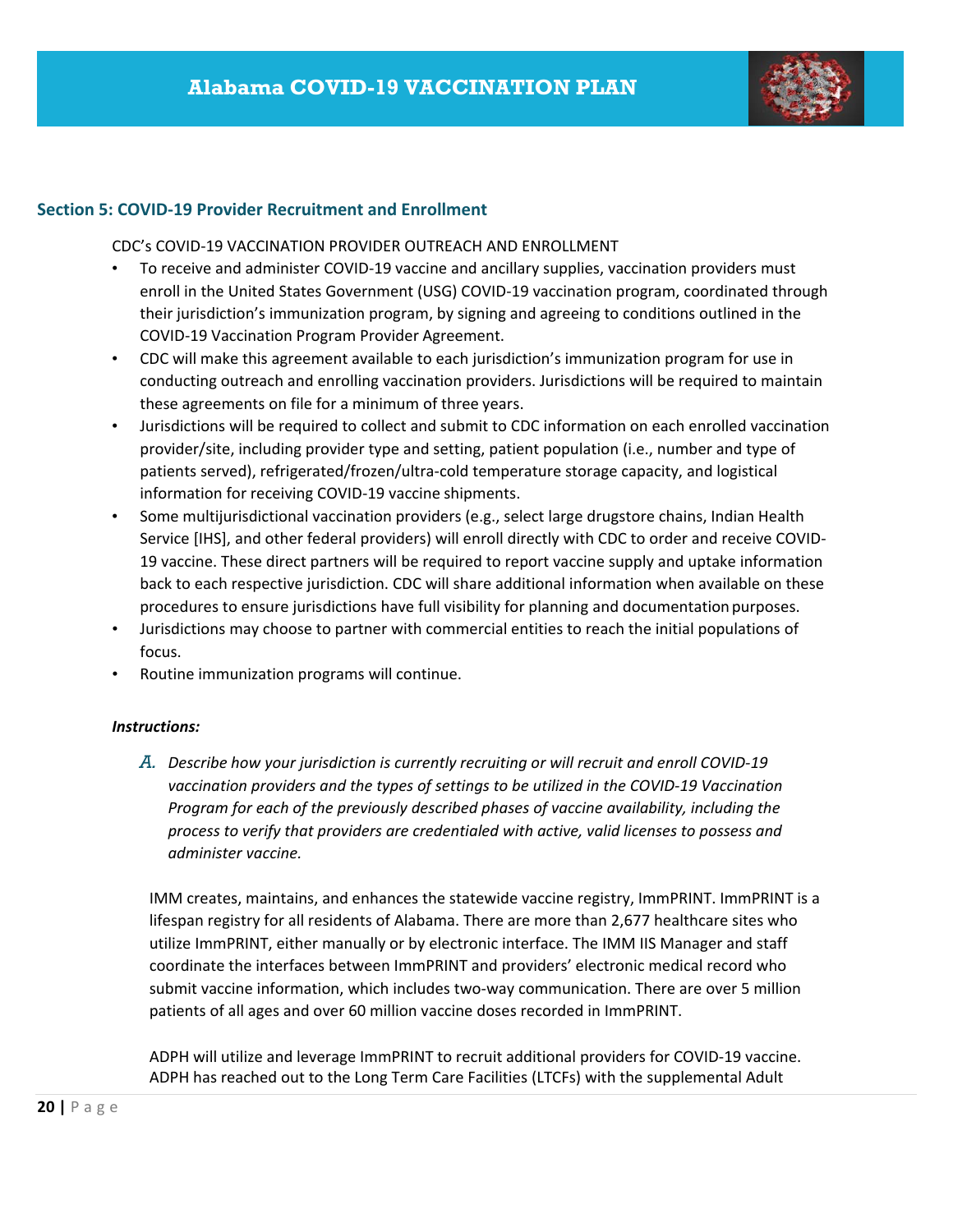

Influenza project to assist with LTCFs need for interfaces between their existing electronic medical record systems and ImmPRINT for phase 2. This will allow LTCFs to be able to familiarize themselves and be trained on the basics of ImmPRINT and encourage vaccination in their facilities.

ADPH will continue to engage internal and critical external partners to recruit and enroll COVID‐ 19 vaccination partners through the Health Alert Network (HAN) system to all and/or select licensed physicians in the state, partner meetings, and media (press conferences, news releases, etc.) so providers that are outside of the traditional immunization providers can be informed of the process to enroll and request vaccine through ImmPRINT .

ADPH will include external partners, like the Alabama Hospital Association, the Medical Association for the State of Alabama, and the State Committee of Public Health. In addition, ADPH continues to reach out to all the other major healthcare systems and providers, including the members of the Alabama Adolescent and Adult Vaccine Task Force. Once each provider completes the enrollment process in ImmPRINT to request COVID‐19 vaccine, staff in the Immunization Program will review their enrollment paperwork and verify that providers have active, valid licenses with the appropriate credentialing agencies to administer vaccines. IMM field staff will train all new ImmPRINT providers via WebEx or in‐person, as time permits.

There are four primary provider types that will be utilized to reach critical population groups: Local Health Departments; Hospitals/Health Care Organizations; Long Term Care Facilities that serve our most vulnerable citizens; and Pharmacies. Pharmacies can identify and conduct outreach to their patients who may not necessarily have a defined "medical home" and can serve the immunization needs of this population.

*B. Describe how your jurisdiction will determine the provider types and settings that will administer the first available COVID‐19 vaccine doses to the critical population groups listed in Section4.*

ADPH has created an Internal Executive Committee who will make recommendations as to which will receive vaccine first based on the recommendations of the ACIP and National Academy of Science, Engineering, and Medicine. The Committee will send their recommendations to ADPH Administration and they will work with their External Executive Committee to share final decisions based on CDC's recommendations. The External Executive Committee includes the Medical Association of the State of Alabama and the Board of Medical Examiners who can assist with identifying and recruiting providers of critical populations.

ADPH has signed up and has access to the Health and Human Services' (HHS) Operation Warp Speed (OWS) Tiberius web application tool to assist with microplanning during this phase. The IEC and EEC will be shown Tiberius data and mapping capabilities to determine how to utilize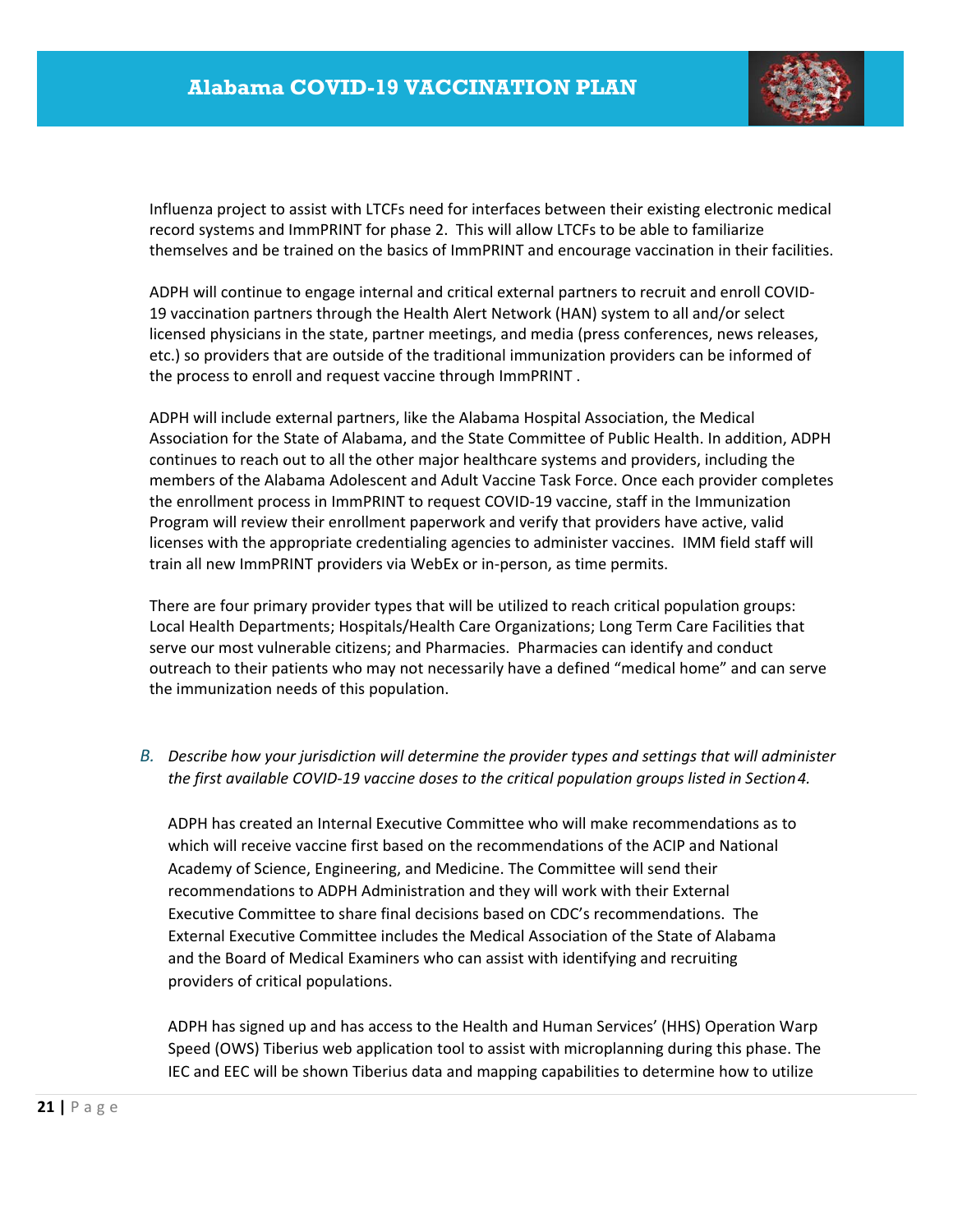

the tool allocation to the highest priority groups. There are four primary provider types that will be utilized to reach critical population groups: Local Health Departments; Hospitals/Health Care Organizations; Long Term Care Facilities that serve our most vulnerable citizens; and Pharmacies. Pharmacies can identify and conduct outreach to their patients who do not have a defined "medical home" and can serve the immunization needs of this population.

*C. Describe how provider enrollment data will be collected and compiled to be reported electronically to CDC twice weekly, using a CDC‐provided CommaSeparated Values (CSV) or JavaScript (JSON) template via a SAMS‐authenticated mechanism.*

IMM will send the provider enrollment data via CDC's SAMS portal in a separate process from the vaccine ordering which will be done through VTrckS. IMM will provide ImmPRINT provider enrollment data via CSV or JSON files twice a week via SAMS.

*D. Describe the process your jurisdiction will use to verify that providers are credentialed with active, valid licenses to possess and administer vaccine.*

IMM will use the same process to verify providers as we use for the VFC Program. We receive the Board of Medical Examiners list quarterly to verify physicians have an active, valid license in AL. Dedicated staff from the VFC Program will review the Board of Medical Examiners list or go to their website at albme.org to perform a search for the provider to ensure their license is active and valid. VFC Program staff will also review the list of nursing staff on the agreement with the Alabama Board of Nursing at abn.alabama.gov to ensure that all nursing staff involved in the administration of vaccine have an active, valid license. The pharmacists/pharmacies who enroll will be verified through the Alabama Board of Pharmacy's website at albop.com. A final step in verifying credentials includes checking all names against the HHS Office of Inspector General's Exclusion database to ensure that none of the providers are excluded from receiving and providing federally purchased vaccine. If a provider or member of their staff is in the Exclusions database, they will be unable to receive COVID‐19 vaccine.

*E. Describe how your jurisdiction will provide and track training for enrolled providers and list training topics.*

Our jurisdiction will provide and track training by first training all Central Office and Field Staff employees. It is essential that all employees attend, attendance will be mandatory. We will provide follow up support via WebEx. This training will offer the platform for questions and answers, one on one training, and an open group forum for upcoming enhancement requests. We provide and encourage testing of the system prior to its launch. Evidence has shown that a hands‐on approach has promoted an easier learning environment. We utilize WebEx so that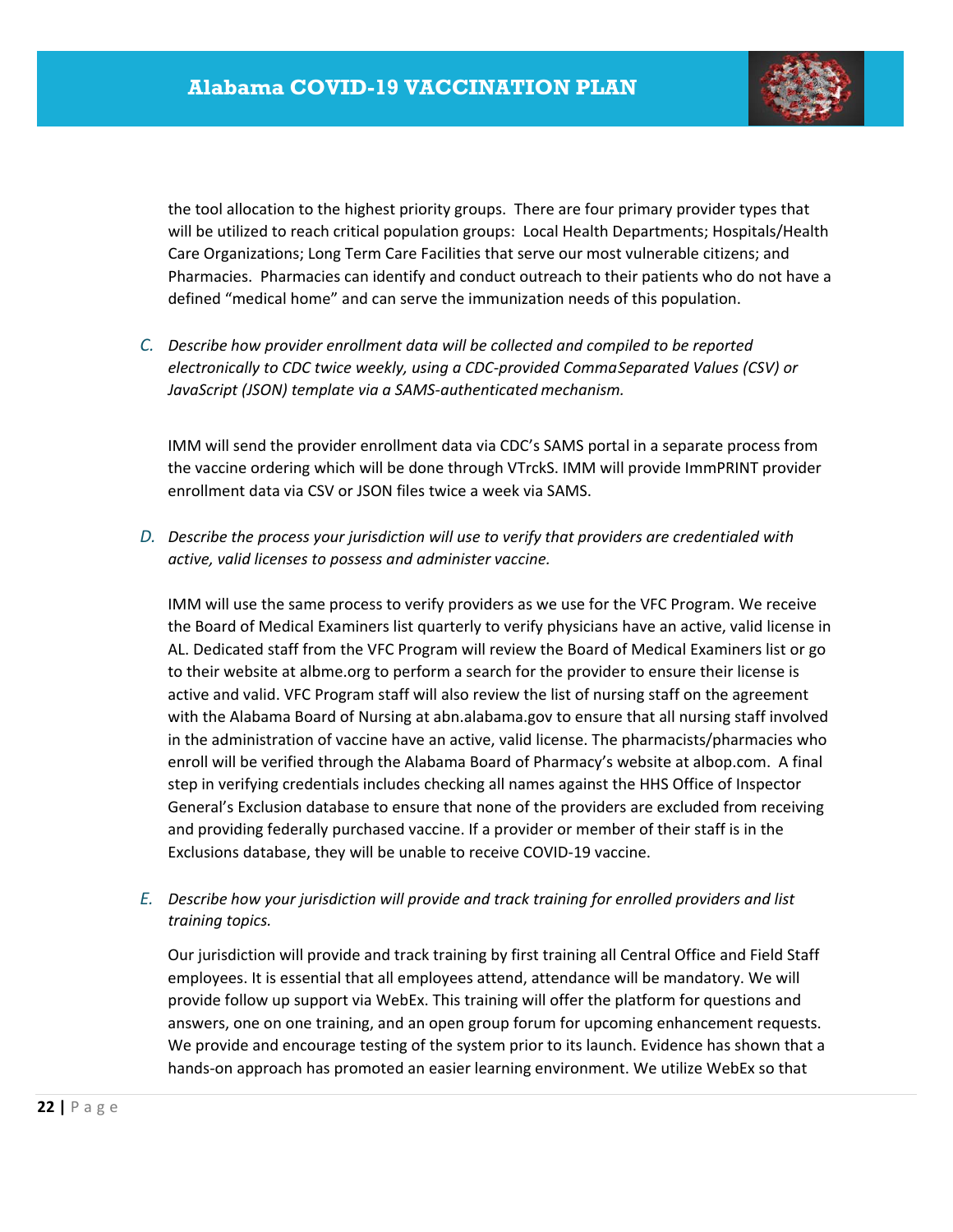

trainings can be recorded for future use and to promote safety for field staff. Field Staff will be able to enter dated trainings within the ImmPRINT registry. The registry can provide and support various trainings that are required for the State of Alabama. We are currently doing a trial run of the system by offering Adult Influenza Vaccine to the Public. We are requiring that interested Providers fill out enrollment information within the registry. Upon receiving the vaccine, the orders and inventory should be documented within ImmPRINT as well. We are updating the registry application to accommodate Providers through additional projects soon such as COVID‐19 enrollment and vaccine ordering. The Vaccine Ordering Management System (VOMS) will provide available vaccine presentations that can be ordered along with possible delivery dates. Training topics will include: Special Project Registration, VOMS Ordering System, Storage and Handling Requirements, Vaccine Accountability in ImmPRINT, Help Desk Support and Basic Troubleshooting and Support. These trainings will be available within the ImmPRINT Manual and as videos within the ImmPRINT application. Providers will also be trained in vaccination at offsite clinics, VAERS, vaccine safety, vaccine management, vaccine administration, EUA fact sheets, etc., as well as product‐specific storage and handling training when that information is available.

*F. Describe how your jurisdiction will approve planned redistribution of COVID‐19 vaccine (e.g., health systems or commercial partners with depots, smaller vaccination providers needing less than the minimum order requirement).*

For non‐ultra‐cold COVID‐19 vaccine, IMM VFC staff will review and follow the approved recommendations of the ADPH Administration to approve the order and any redistribution of vaccine for health systems between their sites, smaller providers in the state, or other providers who are needing less than the minimum order requirement and would normally be unable to place an order. Redistribution will also be utilized in any efforts to move vaccine from providers who may not administer all vaccine on hand in lieu of placing new orders or if vaccine needed to be broken down into smaller increments. ADPH will limit any redistribution to refrigerated vaccines only to ensure that vaccine loss and wastage is kept at a minimum. Redistribution will be conducted by ADPH staff who have been trained on the proper storage and handling and transport of vaccines.

*G. Describe how your jurisdiction will ensure there is equitable access to COVID‐19 vaccination services throughout all areas within your jurisdiction.*

Based on the ACIP Recommendations and Tiberius data, ADPH will focus on critical population equitable access to vaccine. ADPH IMM will monitor providers registered in ImmPRINT about site locations. This will allow additional outreach and recruitment activities to occur if locations are insufficient to meet the anticipated demand based on population density, size of priority group populations (if known), and any known disparity regions. ADPH IMM will monitor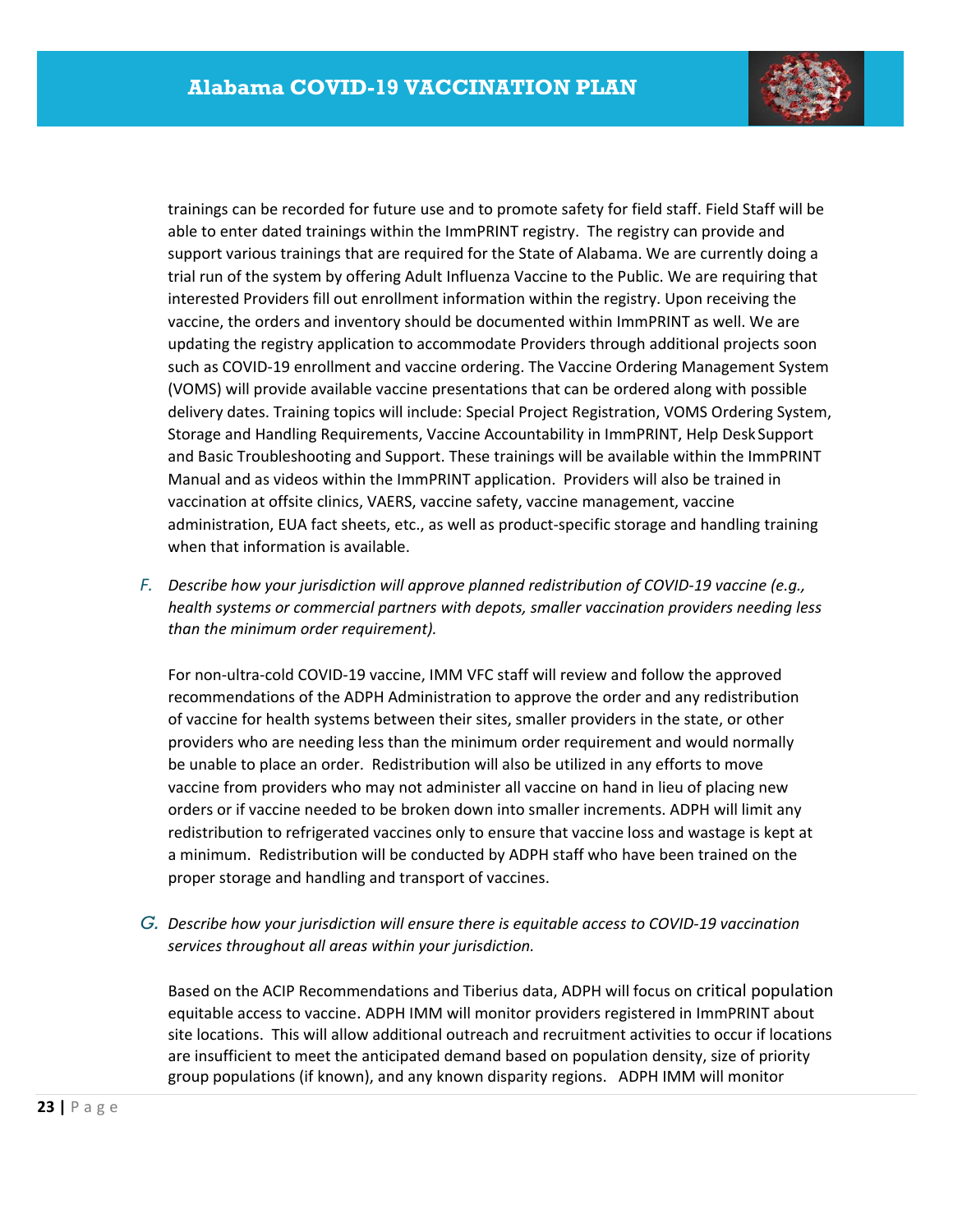

vaccinations administered to understand current saturation by county based on available information on vaccine distributed and by county characteristics (e.g. race, high risk population, current COVID outbreak area(s), etc.).

*H. Describe how your jurisdiction plans to recruit and enroll pharmacies not served directly by CDC and their role in your COVID‐19 Vaccination Program plans.*

IMM currently has 856 of ~1500 pharmacies enrolled in ImmPRINT. IMM is working with the AL Pharmacy Association and the American Pharmacy Cooperative Inc., to recruit rural and independent pharmacies. Each provider will select whether they will be a COVID‐19 vaccine provider and agree to the provider agreement and profile before approving vaccine distribution.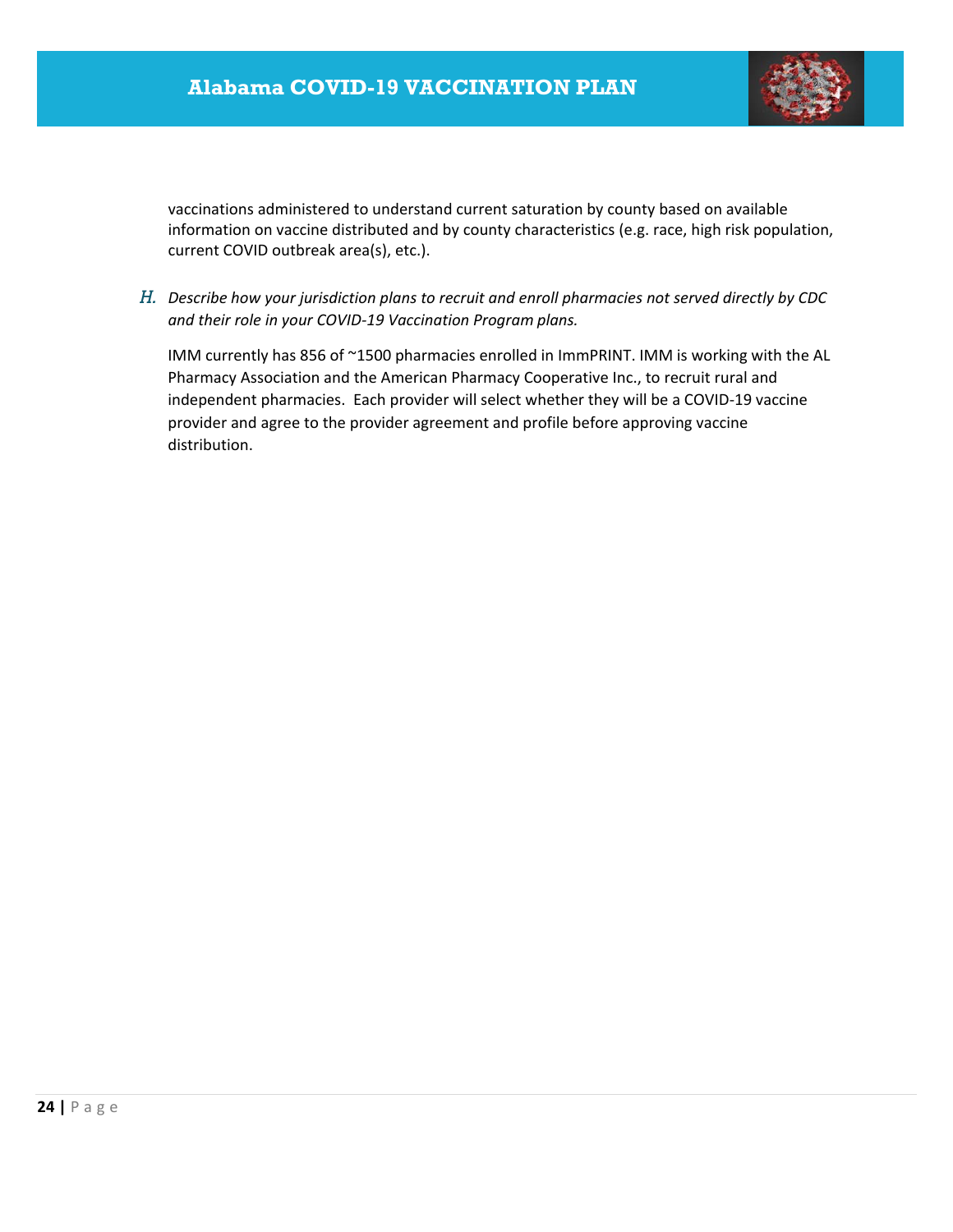

#### **Section 6: COVID‐19 Vaccine Administration Capacity**

#### *Instructions:*

*A. Describe how your jurisdiction has or will estimate vaccine administration capacity based on hypothetical planning scenarios provided previously.*

The vaccine administration capacity will be gauged by ImmPRINT provider profiles, data compiled by the DATA Group, and by specific RedCap surveys. The planning scenarios have been shared with CEP. CEP will schedule a Concept and Objective meeting for exercise to be held in Mid-October. Based on discussion from that meeting, tabletops and/or workshops will be held for the state agencies and for the district level. Exercise discussions will be based on the three phases of vaccine availability. Based on exercise findings, corrective action items and improvement plans will be developed. Schedule timeline for completion on the exercises is mid‐ December 2020.

- ADPH and its affiliate agencies will utilize partnerships developed during medical countermeasures planning. Closed PODS, nursing homes, hospitals, and public health‐led mass vaccination clinics will be utilized to vaccinate the population.
	- Based on the phase of the vaccination campaign, ADPH will partner with the appropriate agencies to reach the target population to be vaccinated.
	- **The current population served by Closed PODS is estimated at 303,688.**
	- Additional facilities falling into either phase one and phase two vaccinecampaigns will be added into the ImmPRINT System. The ImmPRINT will be the method used for these facilities to order, track, and report vaccinations.
- ADPH has previously conducted vaccination throughput timing on three drive-through satellite, temporary, or off‐site vaccine clinics. Average throughput times were 8:00, 5:34, and 7:11 (minutes: seconds) per car at the three different clinic sites.
- ADPH is going to treat this like our drive-through clinics for COVID 19 specimen collection sites and other mass drive-through vaccination sites.
	- **Patients remain in their car.**
	- **Provide clipboards and pens to patients to complete paperwork. Pens and** clipboards will be wiped with disinfectant after each use.
	- Nurses wear PPE ADPH has a protocol for donning and doffing that is currently used for our COVID 19 drive-through sites.
	- Time management will be a factor. ADPH will have as much information completed on the form as possible prior to making copies for the patients to complete.
	- Scheduling should be done at 15-minute intervals unless it is a first come first serve basis. In this case, the number of people who can wait would be based on the space available for parking. Everyone would be required to remain in their vehicle.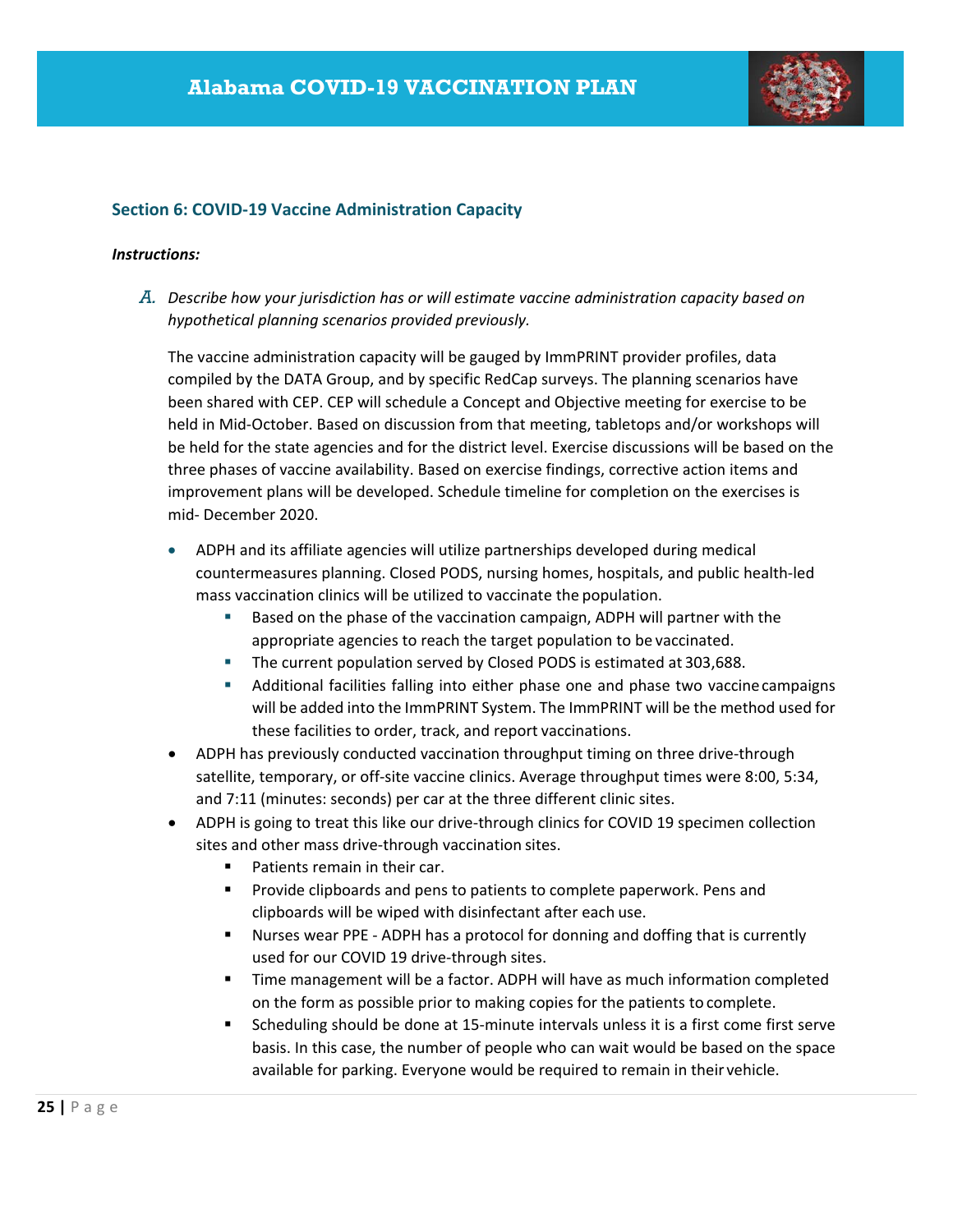

- ADPH will have a safety officer at each clinic. One of the officer's roles will be to monitor the weather by collaborating with local EMA.
	- **The clinic planning team will monitor the weather with local EMA prior to** scheduled clinics.
		- If weather causes a clinic to be rescheduled, this information will be distributed to the media by the PIO.
- As of September 16, 2020, ADPH has the following staff to assist with the vaccination campaign.
	- Total staff minus Epis: 2561 29 = 2532. (This total includes hourly Wellness employees)
	- $\blacksquare$  Total nurses = 637
		- Hourly nurses total = 169 (hourly RN and LPN combined)
		- 29 merit LPN; 7 Hourly LPN
		- 162 hourly RN

#### *B. Describe how your jurisdiction will use this information to inform provider recruitment plans.*

Post tabletop exercise, data will be compiled and reviewed. This data will be from exercise evaluation guides and participant feedback. Based on the review, a corrective action plan and best practices will be developed. The best practices will be shared. The areas that have gaps/needs improvement will be worked on until those items are corrected. These corrective action items will be prioritized as to which items needs to be addressed first.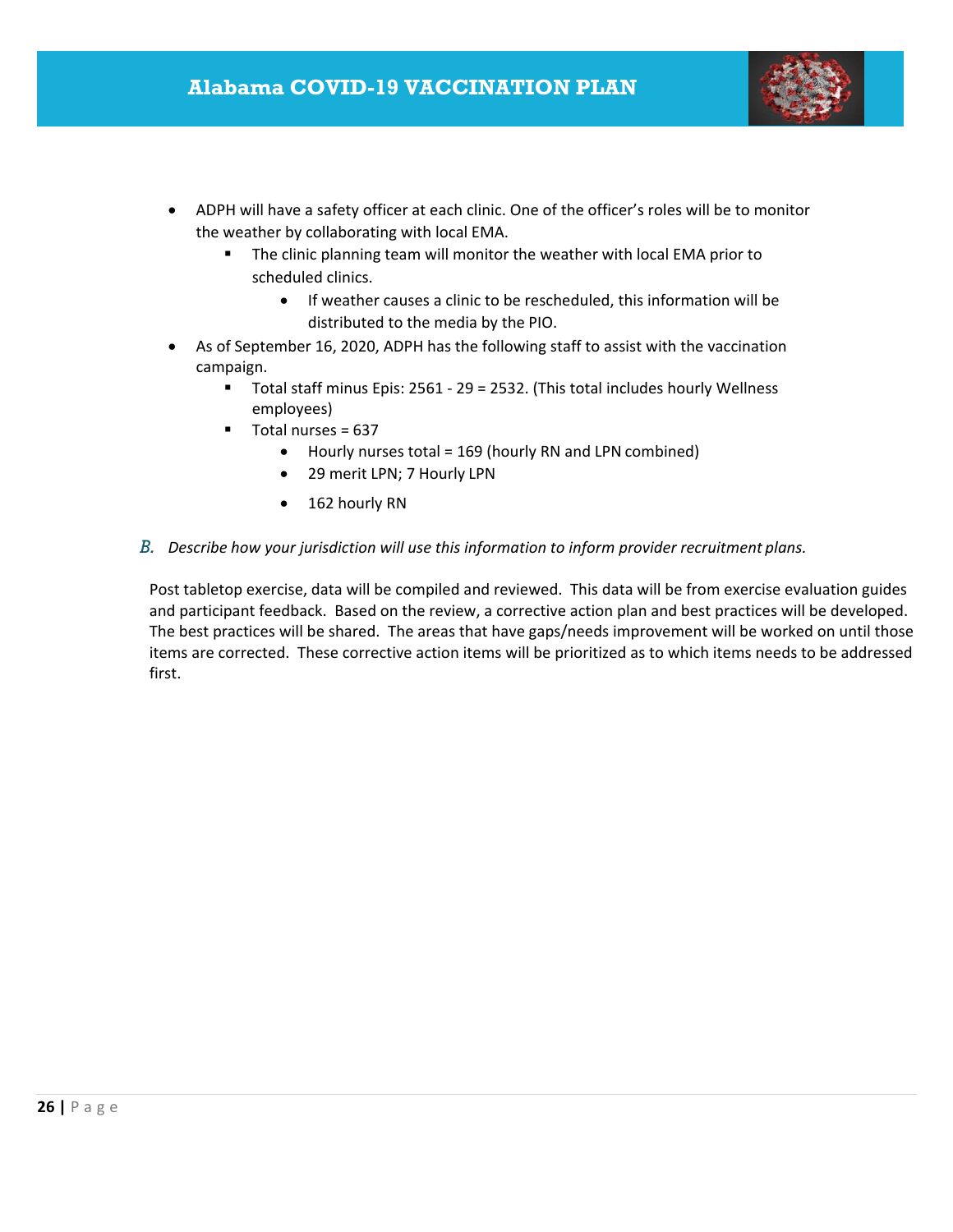

#### **Section 7: COVID‐19 Vaccine Allocation, Ordering, Distribution, and Inventory Management**

#### CDC's COVID‐19 VACCINE ORDERING AND DISTRIBUTION

- COVID-19 vaccine and ancillary supplies will be procured and distributed by the federal government at no cost to enrolled COVID‐19 vaccination providers. CDC will share more information about reimbursement claims for administration fees as it becomes available.
- CDC will use its current centralized distribution contract to fulfill orders for most COVID‐19 vaccine products as approved by jurisdiction immunization programs. Some vaccine products, such as those with ultra-cold temperature requirements, will be shipped directly from the manufacturer.
- Jurisdiction‐enrolled vaccination providers will follow the jurisdiction's vaccine ordering procedures.
- COVID-19 vaccination providers will be required to report ongoing COVID-19 vaccine inventory.
- Vaccine orders will be approved and transmitted in CDC's Vaccine Tracking System (VTrckS) by jurisdiction immunization programs for vaccination providers they enroll.
- Vaccine (and adjuvant, if required) will be shipped to provider sites within 24 hours of order approval by the immunization program, if supply is available. Ancillary supply kits and diluent (if required) will ship separately from the vaccine due to different cold chain requirements, but shipment will be timed to arrive with or before the vaccine.
- Ancillary supply kits will include needles, syringes, alcohol prep pads, COVID‐19 vaccination record cards for each vaccine recipient, and a minimal supply of personal protective equipment (PPE), including surgical masks and face shields, for vaccinators.
	- o Each kit will include supplies needed to administer 100 doses of vaccine.
	- $\circ$  Jurisdictions may need to plan for additional PPE, depending on vaccination site needs.
	- o For COVID‐19 vaccines that require reconstitution with diluent or mixing adjuvant at the point of administration, these ancillary supply kits will include additional necessary syringes, needles, and other supplies for this purpose.
	- $\circ$  Sharps containers, gloves, bandages, and other supplies will not be included.
- Minimum order size for CDC centrally distributed vaccines will be 100 doses per order for most vaccines. Minimum order size for direct‐ship vaccines may be much larger. CDC will provide more detail as it becomes available.
- Vaccine will be sent directly to vaccination provider locations for administration or designated depots for secondary distribution to administration sites (e.g., chain drugstores' central distribution).
- Once vaccine products have been shipped to a provider site, the federal government will not redistribute product.
- Jurisdictions will be allowed to redistribute vaccines while maintaining the cold chain. However, with the challenge of meeting cold chain requirements for frozen or ultra-cold vaccines, jurisdictions should be judicious in their use of redistribution and limit any redistribution to refrigerated vaccines only.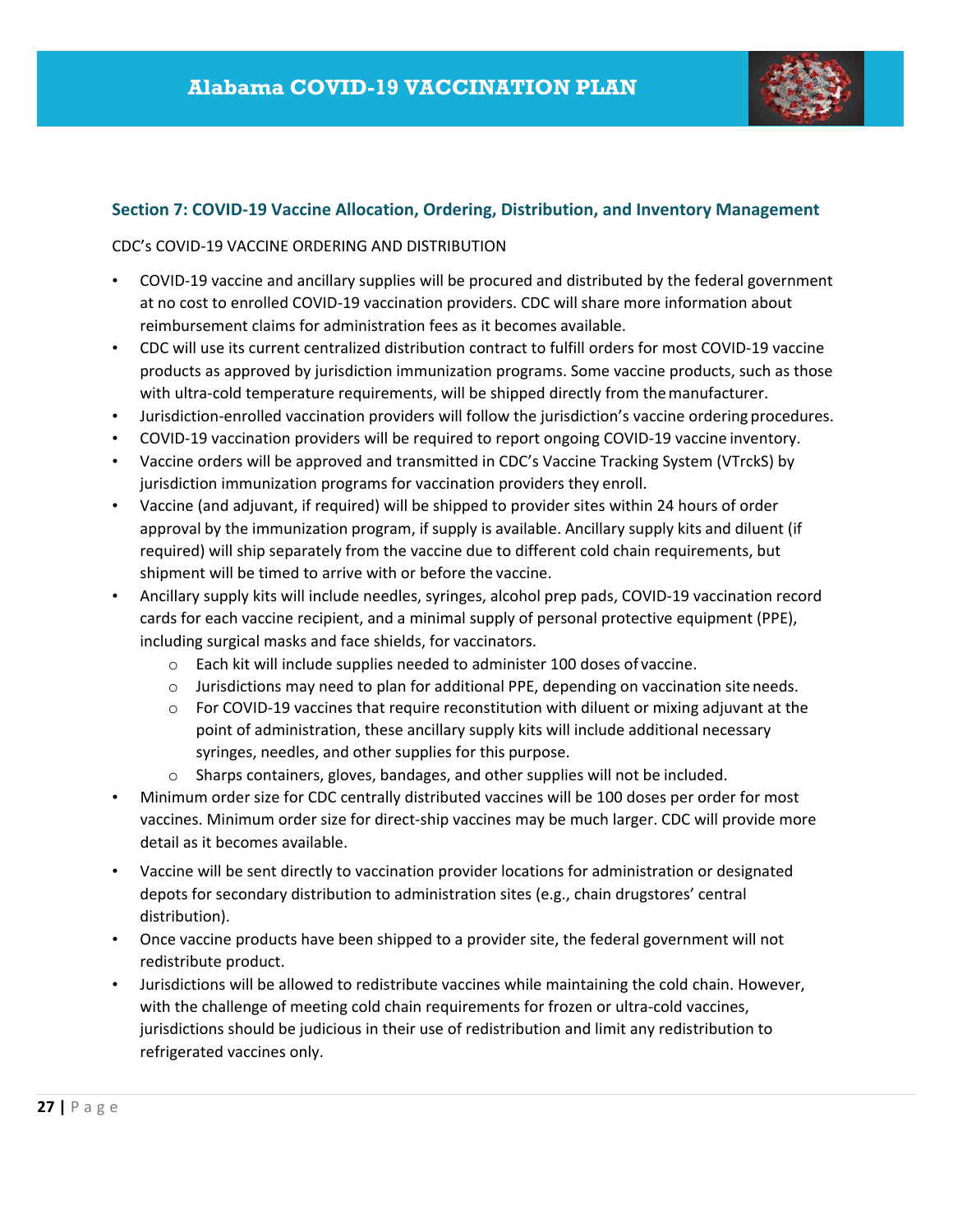

- Jurisdictions are not advised to purchase ultra-cold storage equipment at this time; ultra-cold vaccine may be shipped from the manufacturer in coolers that are packed with dry ice, can store vaccine for an extended period of time, and can be repacked for longer use. CDC will provide additional detail as it becomes available.
- To be determined:
	- o Frequency requirement for provider‐level COVID‐19 vaccine inventory reporting
	- o Vaccine disposal/recovery procedures

#### *Instructions:*

*A. Describe your jurisdiction's plans for allocating/assigning allotments of vaccine throughout the jurisdiction using information from Sections 4, 5, and 6. Include allocation methods for populations of focus in early and limited supply scenarios as well as the variables used to determine allocation.*

ADPH has created an Internal Executive Committee who make recommendations about which providers and settings will receive the vaccine first based on the recommendations of the ACIP and National Academy of Science, Engineering, and Medicine. The Committee will send their recommendations to ADPH Administration and they will work with their External Executive Committee to make the final decisions based on CDC's recommendations. ADPH has signed up and has access to the Health and Human Services' (HHS) Operation Warp Speed (OWS) Tiberius web application tool to assist with microplanning during this phase. The IEC and EEC will be shown Tiberius data and mapping capabilities to determine how to utilize the tool allocation to the highest priority groups.

The Internal Executive committee is a smaller group of the internal implementation committee and is made up of the State Health Officer; CEP Director; IMM Division Director; Director for Field Operations; Clinical Management & Practice Director and Deputy Director; Medical Officer, Disease Control & Prevention; CEP Training and Exercise Manager; Health Media & Communications Division Director; Governor's Representative; Northern/Northeastern District Medical Officer; Bureau of Prevention, Promotion, and Support Director; State Epidemiologist; Bureau of Communicable Disease Director; and the VFC Branch Director.

*B. Describe your jurisdiction's plan for assessing the cold chain capability of individual providers and how you will incorporate the results of these assessments into your plans for allocating/assigning allotments of COVID‐19 vaccine and approving orders.* The cold capacity for all providers will be assessed when they agree to CDC's Provider Agreement and Profile in ImmPRINT. Based on CDC's required data elements, the fields needed to collect the providers refrigerator and freezer capacity are available in ImmPRINT. Time permitting, IMM staff will follow up with large providers via in‐person or WebEx to confirm their storage capacity and to ensure that providers have the correct equipment (Digital Data Loggers) so the vaccines will be stored at the proper temperatures. IMM will provide in‐person,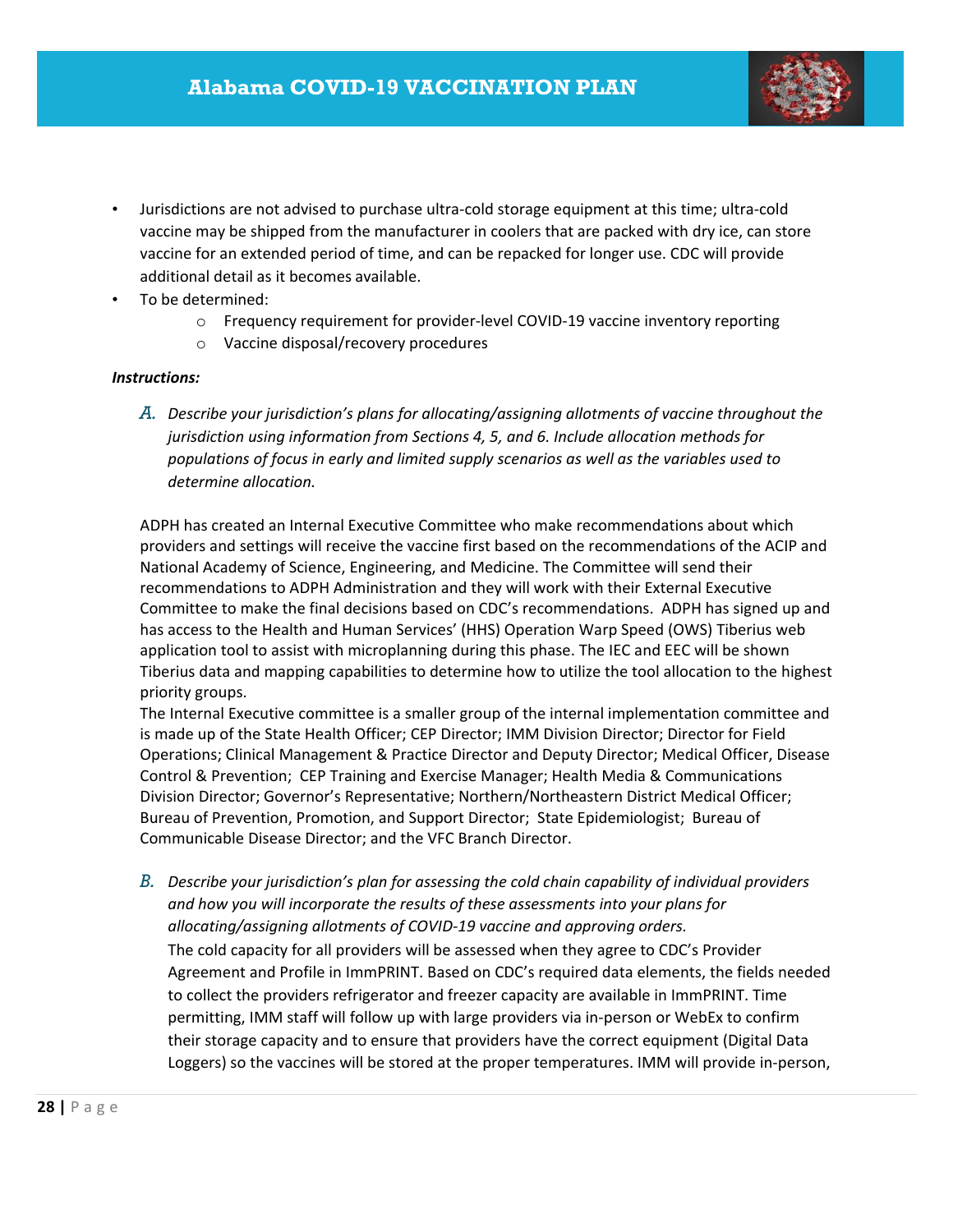

WebEx, and written materials/videos on the ADPH website to train providers. When IMM staff conduct training, they are required to document the training information in ImmPRINT. We will expand that process to include COVID‐19 vaccine views of the written materials and videos from the website. Immunization staff will provide education to providers (in-person or WebEx along with written materials) to ensure that the proper documentation of temperatures occurs each day to ensure vaccine viability. If it is determined that a provider is unable to provide proper cold chain capacity and documentation of proper temperatures after receiving education, the provider will be unable to receive vaccine until they can demonstrate proper cold chain capacity and documentation to ADPH.

*C. Describe your jurisdiction's procedures for ordering COVID‐19 vaccine, including entering/updating provider information in VTrckS and any other jurisdictional systems (e.g., IIS) used for provider ordering. Describe how you will incorporate the allocation process described in step A in provider order approval.*

IMM has created VOMS module in ImmPRINT to ensure uniform ordering, approval, and transmission to CDC of the vaccine. Providers will be placing their vaccine orders through ImmPRINT, and are required to update their information, including shipping information, times/dates for receipt of vaccine, etc. in ImmPRINT as the first step in the process for completing their profile. Providers must also complete the Provider Agreement and Profile before they can be placed in the queue for review by IMM staff. Once the agreement and profile are completed, the provider can place order in IIS. Based on provider's profile and verified information, their order will be approved. Initial IMM staff may enter orders directly into VTrckS with free adult flu until all major issues have been addressed for electronic submission to CDC. Once IMM has received the approved recommended allocation process from ADPH Administration, IMM will implement the approved process.

*D. Describe how your jurisdiction will coordinate any unplanned repositioning (i.e., transfer) of vaccine.*

IMM staff will redistribute vaccine as needed for non‐ultra‐cold vaccine. If the redistribution becomes overwhelming IMM will conduct a training for other non‐IMM ADPH staff who have not been previously trained on the proper pack out process. Most ADPH Districts have at least 2‐3 staff who have been trained during the Hepatitis A outbreak on how to properly pack, store, and transport non‐ultra cold vaccine. ADPH will limit any redistribution/transfer of refrigerated vaccines only to ensure that vaccine loss and wastage is kept at a minimum.

IMM VFC staff will review and follow the approved recommendations of the ADPH Administration to approve any redistribution of vaccine for health systems between their sites, smaller providers in the state, or other providers who are needing less than the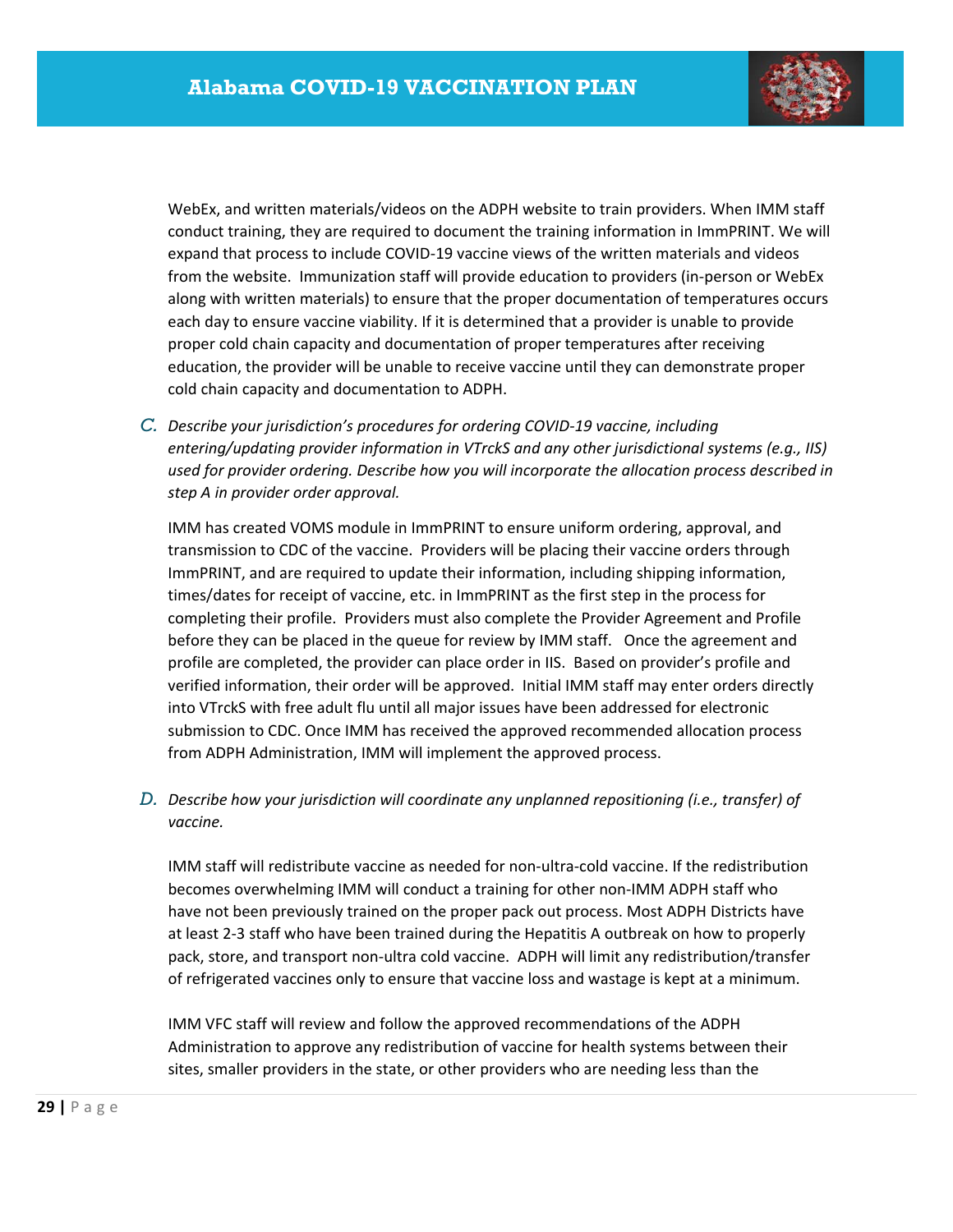

minimum order requirement and would normally be unable to place an order. Redistribution will also be utilized in any efforts to move vaccine from providers who may not administer all vaccine on hand in lieu of placing new orders or if vaccine needed to be broken down into smaller increments. ADPH will limit any redistribution to refrigerated vaccines only to ensure that vaccine loss and wastage is kept at a minimum. Redistribution will be conducted by ADPH staff who have been trained on the proper storage and handling and transport of vaccines.

*E. Describe jurisdictional plans for monitoring COVID‐19 vaccine wastage and inventory levels.*

IMM will follow the same process we use the VFC Program for wastage. When providers reorder, they will have to enter their current COVID‐19 vaccine inventory into ImmPRINT and ImmPRINT will display their current number of vaccines administered. This process will help with provider level accountability. Providers will be responsible for inventorying their vaccine daily for accountability purposes as well.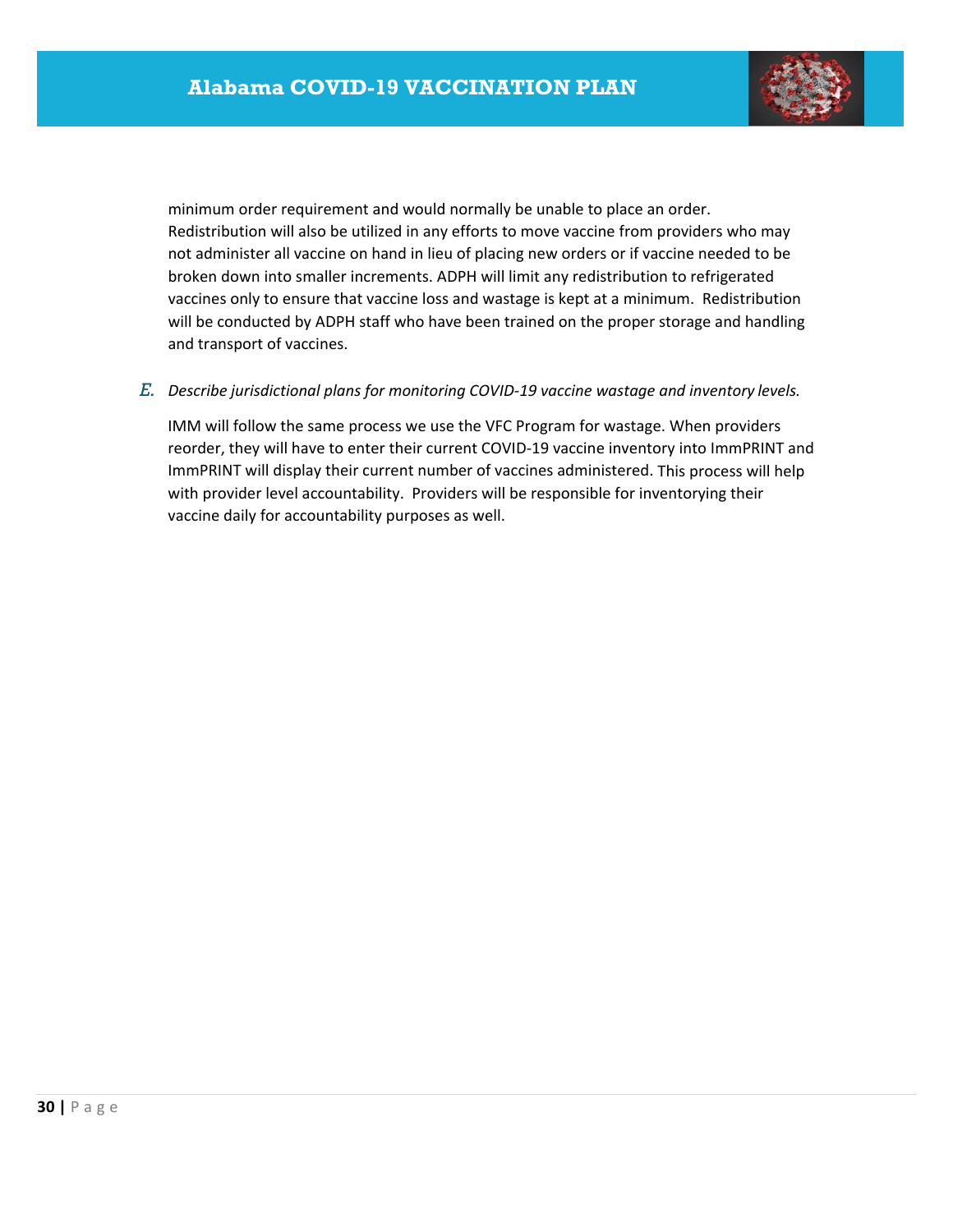

#### **Section 8: COVID‐19 Vaccine Storage and Handling**

#### *Instructions:*

- *A. Describe how your jurisdiction plans to ensure adherence to COVID‐19 vaccine storage and handling requirements, including cold and ultracold chain requirements, at all levels:*
	- *Individual provider locations*

IMM will provide in‐person, WebEx, and written materials/videos on the ADPH website to train providers. When IMM staff conduct training, they are required to document the training information in ImmPRINT. We will need to expand that process to include COVID‐19 vaccine views of the written materials and videos from the website.

The providers must sign the CDC Provider Agreement and Profile agreeing to store and handle the vaccine properly. IMM staff will follow up with large providers via in‐person or WebEx to confirm their storage capacity and to ensure that providers have the correct equipment (Digital Data Loggers), so the vaccines will be stored at the proper temperatures. IMM will provide in‐ person, WebEx, and written materials/videos on the ADPH website to train providers. When IMM staff conduct training, they are required to document the training information in ImmPRINT. We will expand that process to include COVID‐19 vaccine views of the written materials and videos from the website. Immunization staff will provide education to providers (in‐person or WebEx along with written materials) to ensure that the proper documentation of temperatures occurs each day to ensure vaccine viability. If it is determined that a provider is unable to provide proper cold chain capacity and documentation of proper temperatures after receiving education, the provider will be unable to receive vaccine until they can demonstrate proper cold chain capacity and documentation to ADPH.

*Satellite, temporary, or off‐site settings*

IMM field staff will train other ADPH staff. We have already been referring providers to the CDC website dedicated to this, but when COVID vaccine arrives, we will be sure this link is included with training resources (https://www.cdc.gov/vaccines/hcp/admin/mass‐clinic‐activities/index.html). The

information we include in training will reiterate CDC playbook guidance: COVID‐19 vaccines may be transported—not shipped—to a satellite, temporary, or off‐site COVID‐19 vaccination clinic setting using vaccine transportation procedures outlined in the upcoming COVID‐19 addendum to CDC's Vaccine Storage and Handling Toolkit. Once this addendum to the S&H toolkit is available, it will be linked on our COVID provider website and required to review for any provider intending to vaccinate using these methods. The Local Health Department will assist in oversight.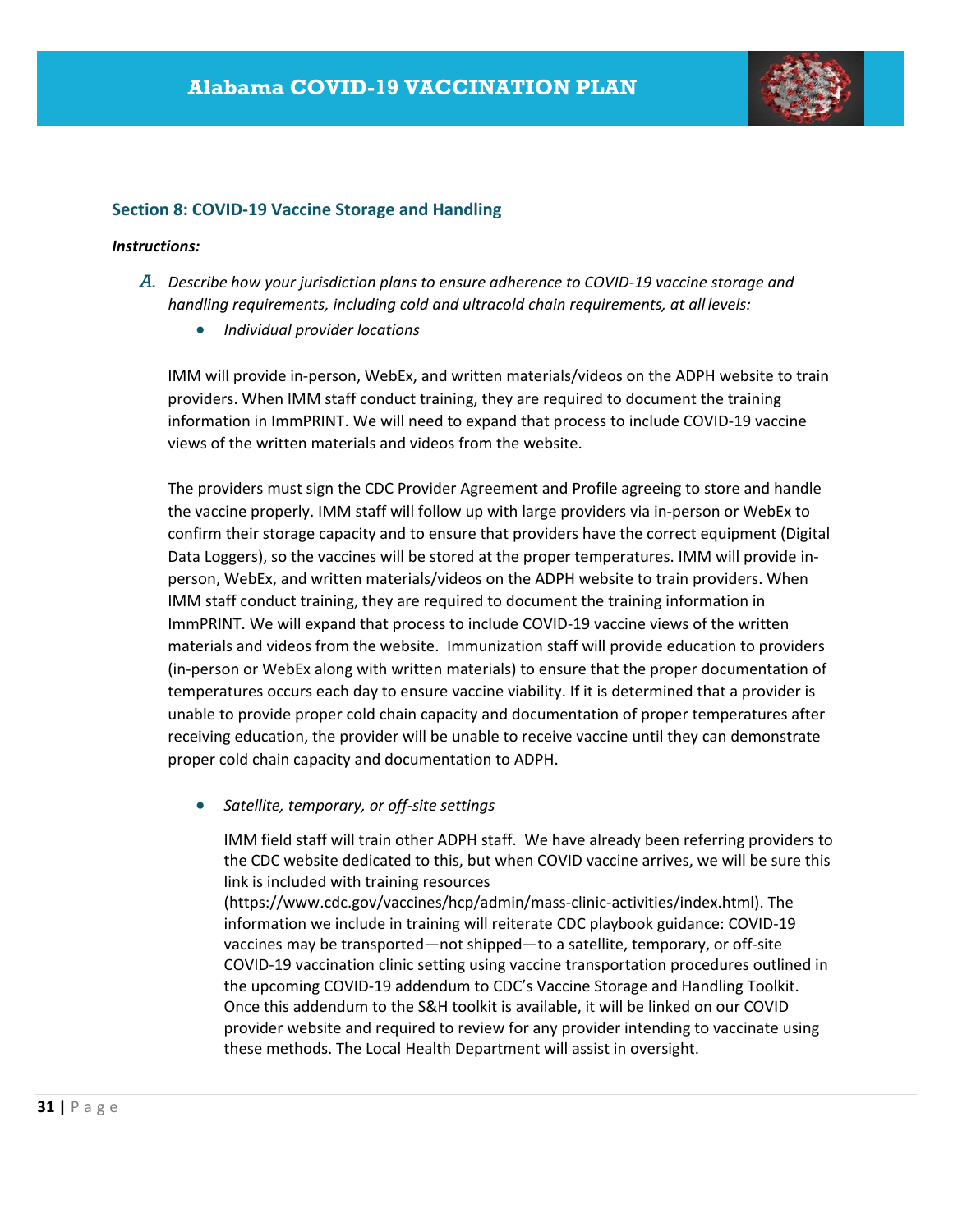

#### *Planned redistribution from depots to individual locations and from larger to smaller locations*

Alabama has no planned depots for COVID‐19 vaccine. All COVID‐19 vaccine will be shipped directed to providers. IMM staff will redistribute vaccine as needed. If the redistribution becomes overwhelming, IMM will conduct a training for other ADPH staff on the proper pack out process. ADPH will limit any redistribution/transfer of refrigerated vaccines only to ensure that vaccine loss and wastage is kept at a minimum. IMM VFC staff will review and follow the approved recommendations of the ADPH Administration to approve the order and any redistribution of vaccine for health systems between their sites, smaller providers in the state, or other providers who are needing less than the minimum order requirement and would normally be unable to place an order. Redistribution will also be utilized in any efforts to move vaccine from providers who may not administer all of their vaccine on hand in lieu of placing new orders or if vaccine needed to be broken down into smaller increments. ADPH will limit any redistribution to refrigerated vaccines only to ensure that vaccine loss and wastage is kept at a minimum. Redistribution will be conducted by ADPH staff who have been trained on the proper storage and handling and transport of vaccines.

*Unplanned repositioning among provider locations*

IMM staff will redistribute non‐ultra cold vaccine when needed. Should redistribution become overwhelming, IMM will conduct training for other ADPH staff on the proper pack out process. ADPH will limit any redistribution/transfer of refrigerated vaccines only to ensure that vaccine loss and wastage is kept at a minimum. Redistribution will be conducted by ADPH staff who have been trained on the proper storage and handling and transport of vaccines. IMM will conduct a training for other non‐IMM ADPH staff who have not been previously trained on the proper pack out process. Most ADPH Districts have at least 2‐3 staff who have been trained during the Hepatitis A outbreak on how to properly pack, store, and transport vaccine. Vaccine will be transported using vaccine transportation procedures outlined in the upcoming COVID‐19 addendum to CDC's Vaccine Storage and Handling Toolkit.

*B. Describe how your jurisdiction will assess provider/redistribution depot COVID‐19 vaccine storage and temperature monitoring capabilities.*

IMM will be providing either refrigerator or freezer digital data loggers to all COVID‐19 providers to ensure the capability to monitor the vaccine. IMM staff will follow up with large providers via in‐person or WebEx to confirm their capacity and to ensure that providers have the correct equipment (Digital Data Loggers) so the vaccines will be stored at the proper temperatures. IMM will provide in‐person, WebEx, and written materials/videos on the ADPH website to train providers. When IMM staff conduct training, they are required to document the training information in ImmPRINT. We will expand that process to include COVID‐19 vaccine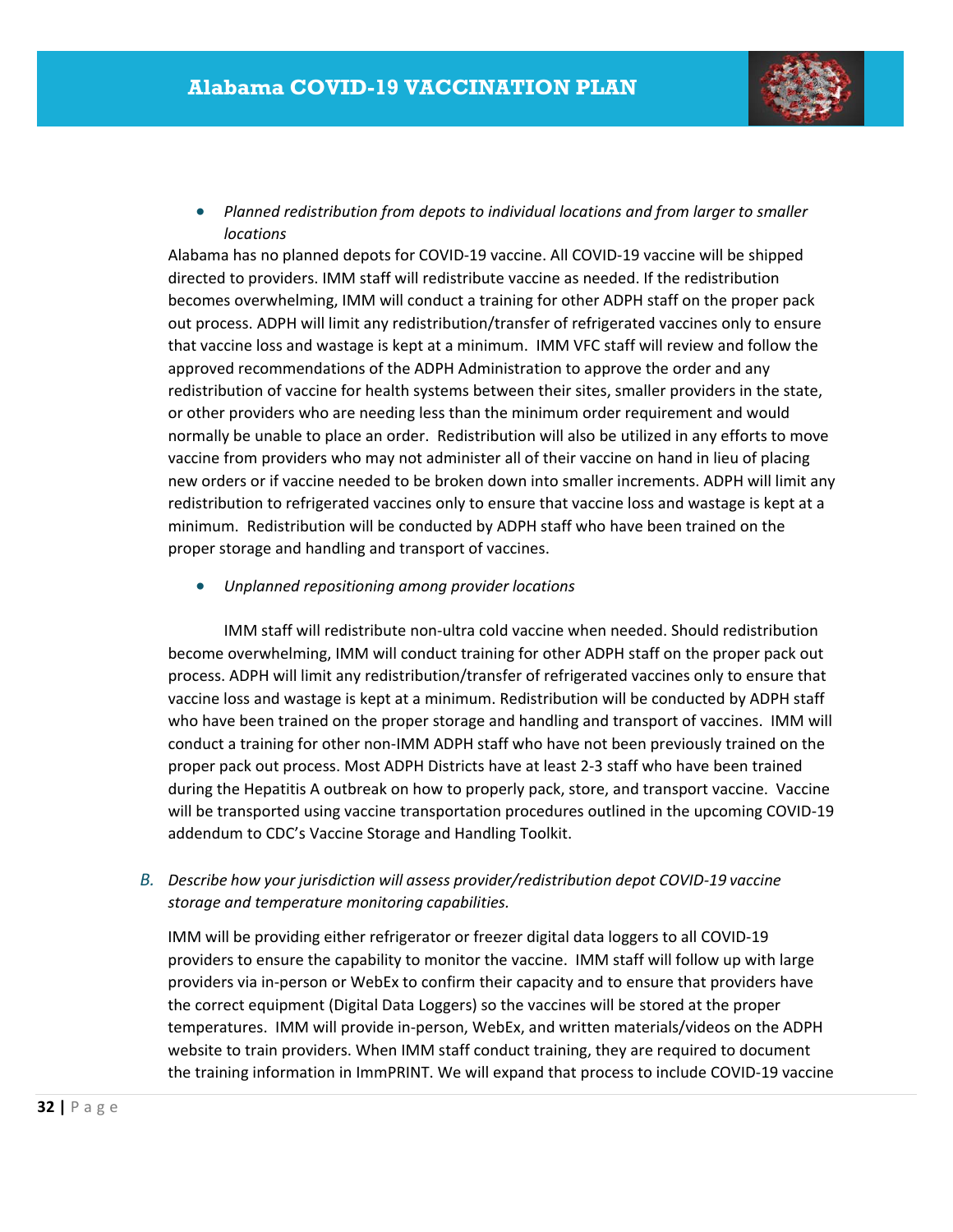

views of the written materials and videos from the website. Immunization staff will provide education to providers (in‐person or WebEx along with written materials) to ensure that the proper documentation of temperatures occurs each day to ensure vaccine viability. If it is determined that a provider is unable to provide proper cold chain capacity and documentation of proper temperatures, the provider will be unable to receive vaccine until they can demonstrate proper cold chain capacity to ADPH.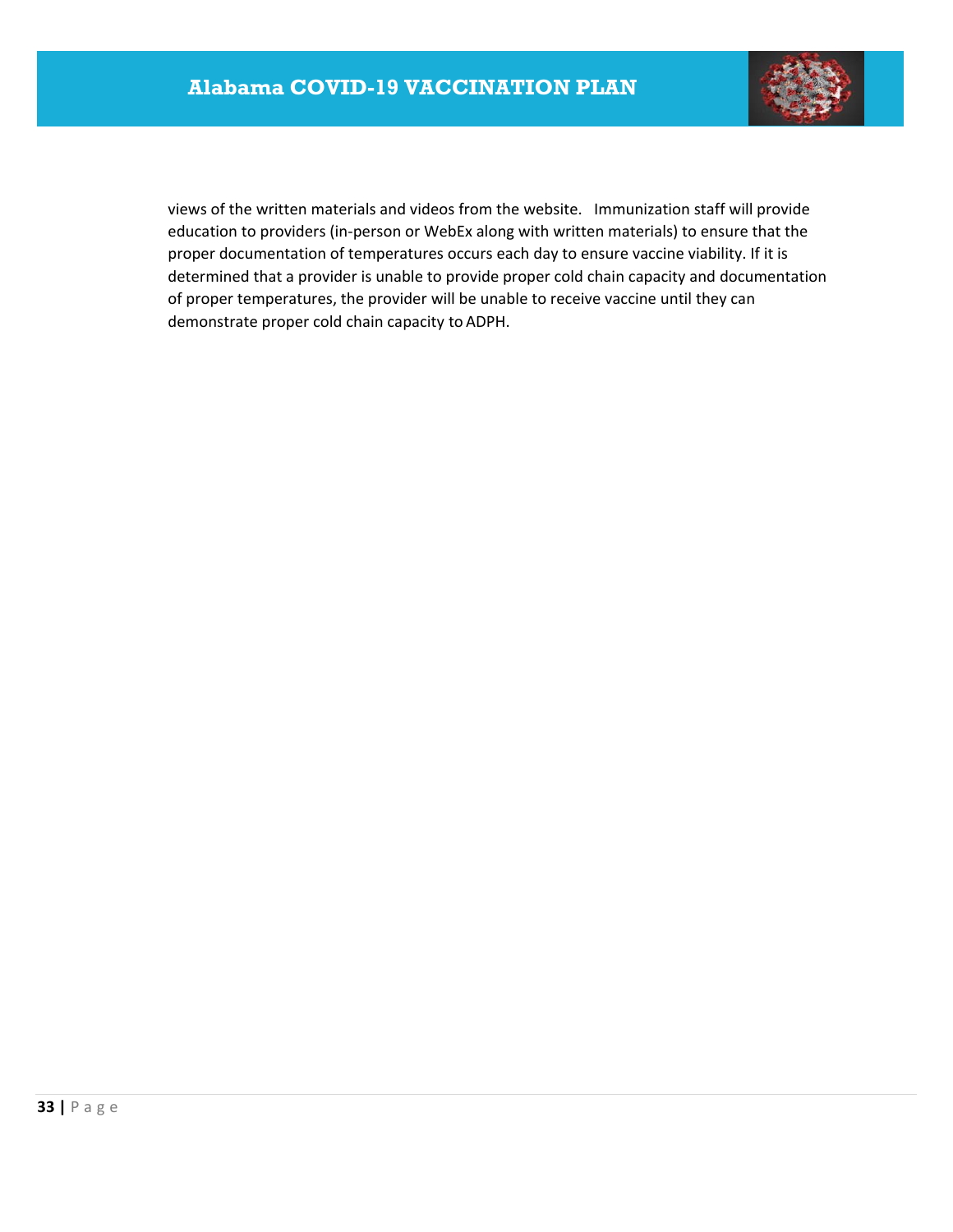

#### **Section 9: COVID‐19 Vaccine Administration Documentation and Reporting**

#### CDC's COVID‐19 VACCINE ADMINISTRATION DATA REPORTING

- Jurisdictions will be required to report CDC‐defined data elements related to vaccine administration daily (i.e., every 24 hours). CDC will provide information on these data elements tojurisdictions.
- To be determined:
	- o Jurisdiction responsibility/involvement concerning reporting of data from multijurisdictional providers
	- o Method and frequency for vaccination providers to report information to Vaccine Finder

#### *Instructions:*

*A. Describe the system your jurisdiction will use to collect COVID‐19 vaccine doses administered data from providers.*

Alabama has a large, robust, lifespan registry, ImmPRINT, to collect all vaccines administered. There are currently over 4,000 sites that utilize ImmPRINT daily, including clinics, pharmacies, hospitals, long‐term care facilities, urgent care, rural health center, federally qualified health centers, public and private schools, childcare centers, and insurers.

- *B. Describe how your jurisdiction will submit COVID‐19 vaccine administration data via the Immunization (IZ) Gateway.*
- *C.* Immunization will submit daily de‐identified vaccines administered to CDC's Data Lake. We will not use IZ Gateway *Describe how your jurisdiction will ensure each COVID‐19 vaccination provider is ready and able (e.g., staff is trained, internet connection and equipment are adequate) to report the required COVID‐19 vaccine administration data elements to the IIS or other external system every 24 hours.*

ImmPRINT has 2,677 healthcare providers already registered. About 1,800 of those sites have electronic interfaces, many with bi-directional capability. The remaining providers can either onboard to ImmPRINT now or manually enter all COVID‐19 vaccine administered. See Section A. ImmPRINT has 2,677 healthcare providers already registered. About 1,800 of those sites have electronic interfaces, many with bi-directional capability. The remaining providers can either onboard to ImmPRINT now or manually enter all COVID‐19 vaccine administered if they do not have an electronic interface. We are anticipating that the remaining 827 that want to vaccinate with Covid‐19 vaccine enroll with ImmPRINT. Once registration is received and documentation reviewed, Field Staff will seek to train them for this project. Field Staff can utilize in person training or they will have the option to use WEBEX to share screen information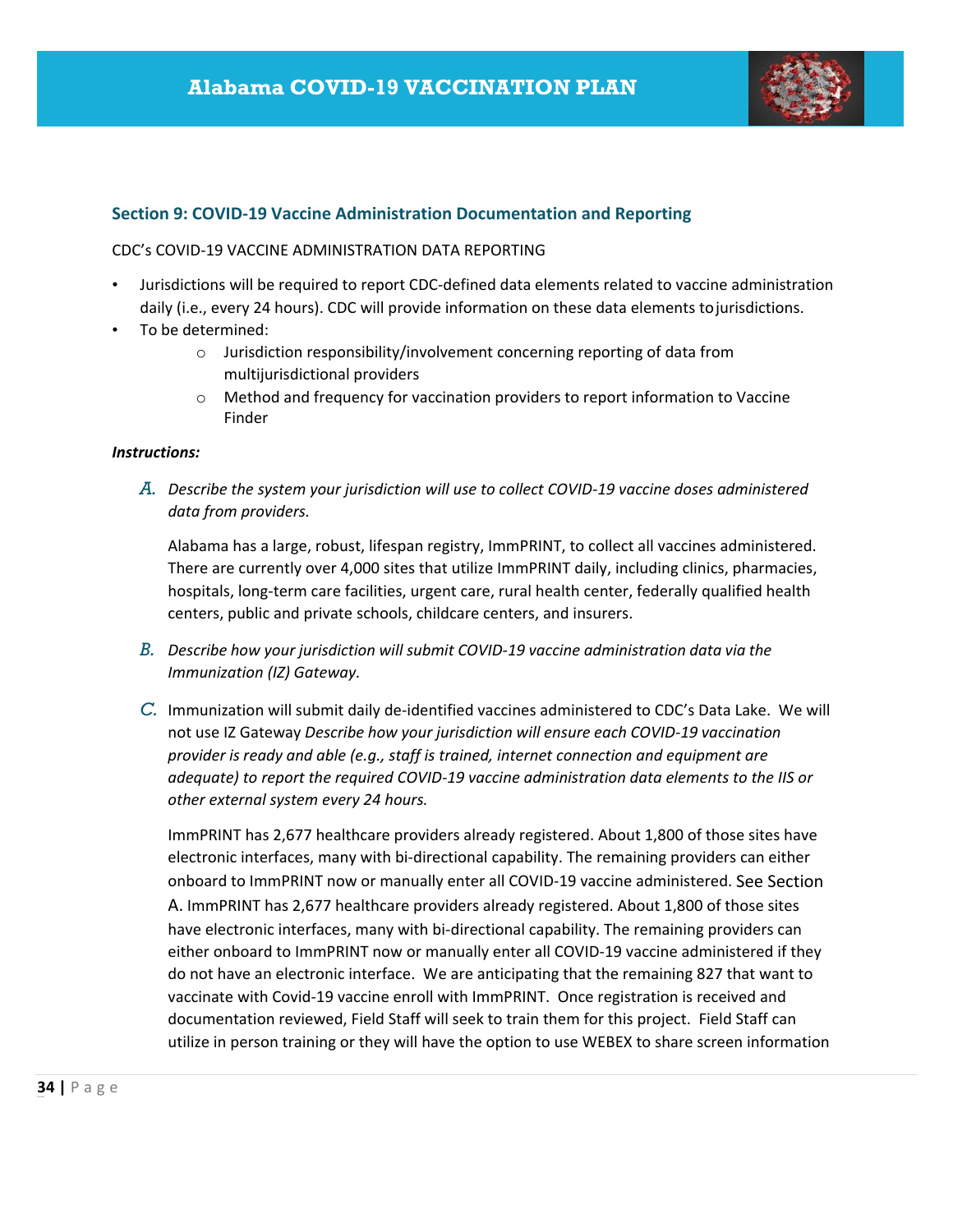

and provide ImmPRINT training. The Provider will receive training on how to enter vaccine information given at the point of contact. See Section A.

*D. Describe the steps your jurisdiction will take to ensure real‐time documentation and reporting of COVID‐19 vaccine administration data from satellite, temporary, or off‐site clinic settings.*

See Section 8 A. The Provider will receive training from Field Staff. This training will include how to report vaccines in ImmPRINT. Training will be held after the Provider has registered and has fulfilled the initial requirements. In person contact or WEBEX training will be offered to provide assistance. ImmPRINT also has a website that is available to provide additional information which includes: videos, a training manual, and contact information. Real time reporting can occur via the ImmPRINT application when shots have been given or within a 24‐ hour period.

E. Describe how your jurisdiction will monitor provider-level data to ensure each dose of COVID-19 *vaccine administered is fully documented and reported every 24 hours as well as steps to be taken when providers do not comply with documentation and reporting requirements.*

IMM will work to develop these steps in near future. Immunization will work to develop these steps in the near future so that we can run vaccine reports and train the Provider to adhere to the 24‐hour reporting period. The registry will comply with documentation and reporting requirements provided by CDC.

*F. Describe how your jurisdiction will generate and use COVID‐19 vaccination coverage reports.*

Immunization will share the vaccine coverage rates with the Internal Implementation Committee and Executive Committee, so they can have input into the plan on how to use the data. Reports will be generated based on Provider inventory reporting and Provider input of doses used. This information is a requirement that is posed to Providers that want to administer the Covid‐19 vaccine.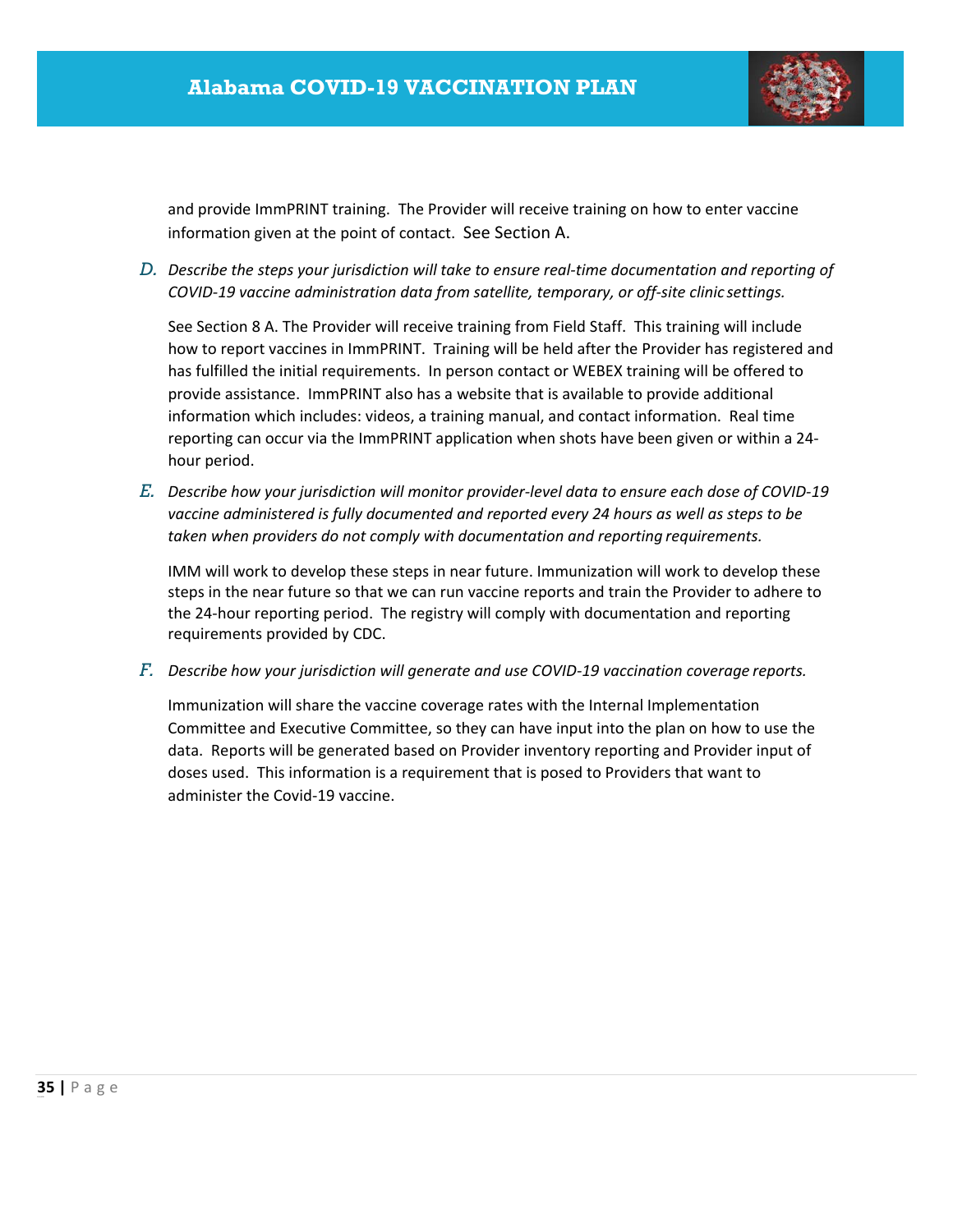

#### **Section 10: COVID‐19 Vaccination Second‐Dose Reminders**

#### *Instructions:*

A. Describe all methods your jurisdiction will use to remind COVID-19 vaccine recipients of the need *for a second dose, including planned redundancy of reminder methods.*

Currently, IMM has the capability to send second‐dose reminders via two methods. The first is a postcard and the second is email. IMM conducts multiple recall/reminder postcard programs each month. The postcard option takes much longer to prepare and send, and the cost is high. IMM has not sent out email reminders to patients, but we have the capability to so if the email address is present in ImmPRINT. More discussions about the best way to remind patients will need to occur to ensure effectiveness.

#### **Education Needed for the Reminder/Recall Intervention**

The IMM Administration Branch Manager will contract with Alabama marketing companies to create combined radio, billboards, print ads, commercials, or social media marketing campaigns to remind Alabamians of the second dose necessity.

#### **Planning Needed Prior to the Reminder/Recall Intervention**

The IMM ImmPRINT Manager will generate a COVID‐19 patient list via ImmPRINT to determine the second dose scheduling of all first dose recipients, prioritization of the groups to determine which reminder/recall intervention would be the most effective, and to determine the costs of the selected interventions. The reminder/recall interventions will include phone (auto‐dialer or text), U.S. mail (postcard), email, or a combination of message types.

#### **Reminder/Recall Intervention Process**

- The IMM ImmPRINT Manager will generate a semi‐monthly COVID‐19 vaccine dose administration report to determine which patients in the prioritization groups need a second dose of COVID‐19 vaccine.
- Once the patients are queried, the selected contact method will be implemented. For example, if the patient is a health care personnel, the selected reminder/recall intervention may be a text reminder.
- The IMM ImmPRINT Manager will generate a COVID-19 vaccine dose administration report assessing the second dose administration 30 days after the interventions have been implemented to track the effectiveness of the intervention. Notes: Reports will be tailored to capture all first and second dose COVID‐19 vaccine administration and capture the success of the reminder/recall interventions.
- The IMM Program will create a COVID-19 vaccine webpage with an emphasis on second-dose reminder messaging via this webpage. Also, a descriptive section specific for providers administering COVID‐19 vaccine with mention of the importance of second‐dose reminders at the provider level (strong provider recommendation) will be included.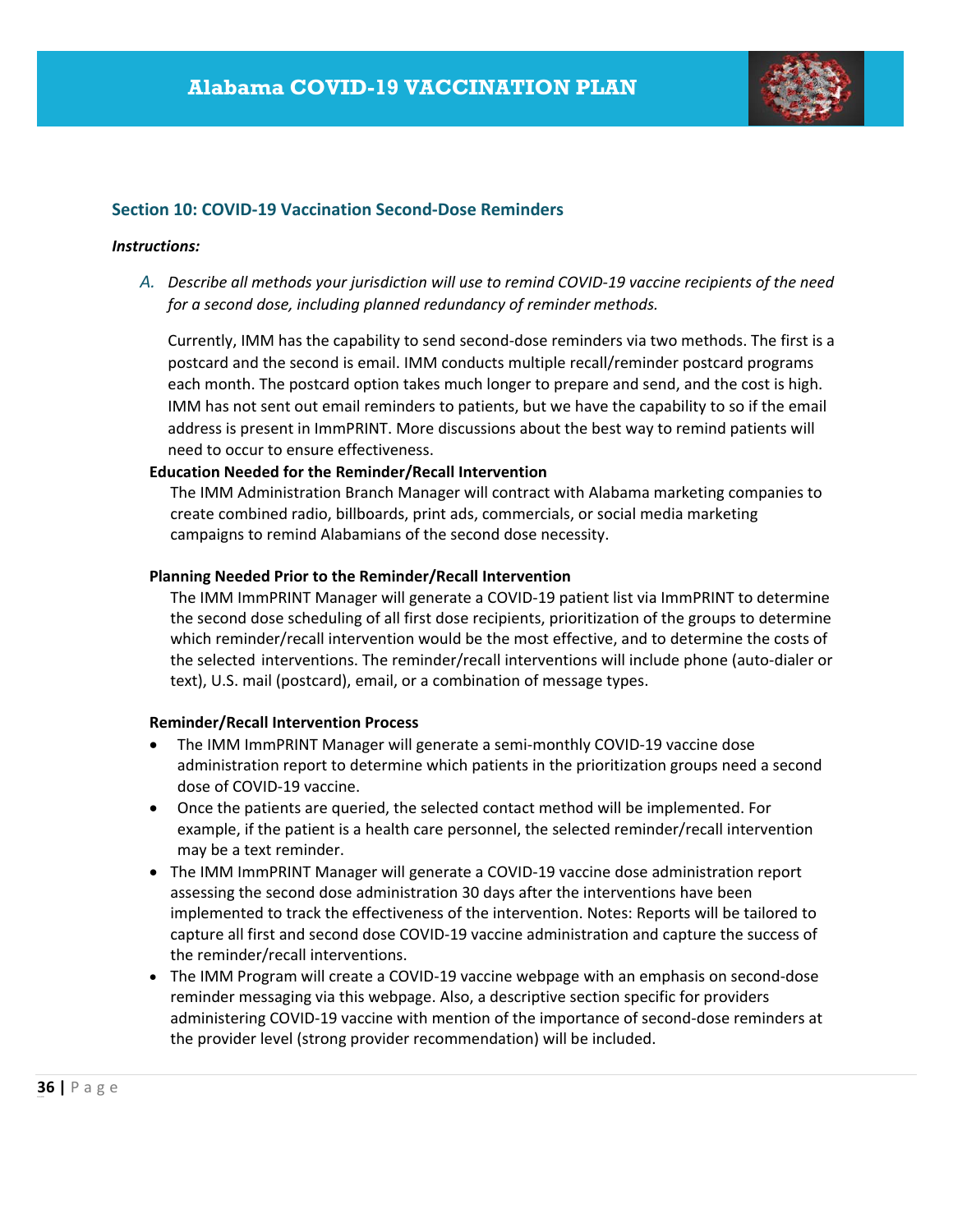

Additional COVID‐19 second dose reminder consideration may include the following:

- Create an interactive mobile app to send automated second dose (booster dose) text/email reminder to first‐dose recipients.
- Perform an on-site survey of each vaccine recipient to determine the preferred method of contact for the second dose reminder.
- Organize mobile clinics for second dose allocations in key locations at least 3 times per week including Saturdays (Site, location, and time must be pre‐planned and given to recipients at the time of the first dose administration).
- Create combined radio, billboards, print ads, commercials, or social media campaigns to remind Alabamians of the second dose necessity.
- Contract with non-profit organizations such as churches, etc. to aid in reminding high-risk populations to get the second dose.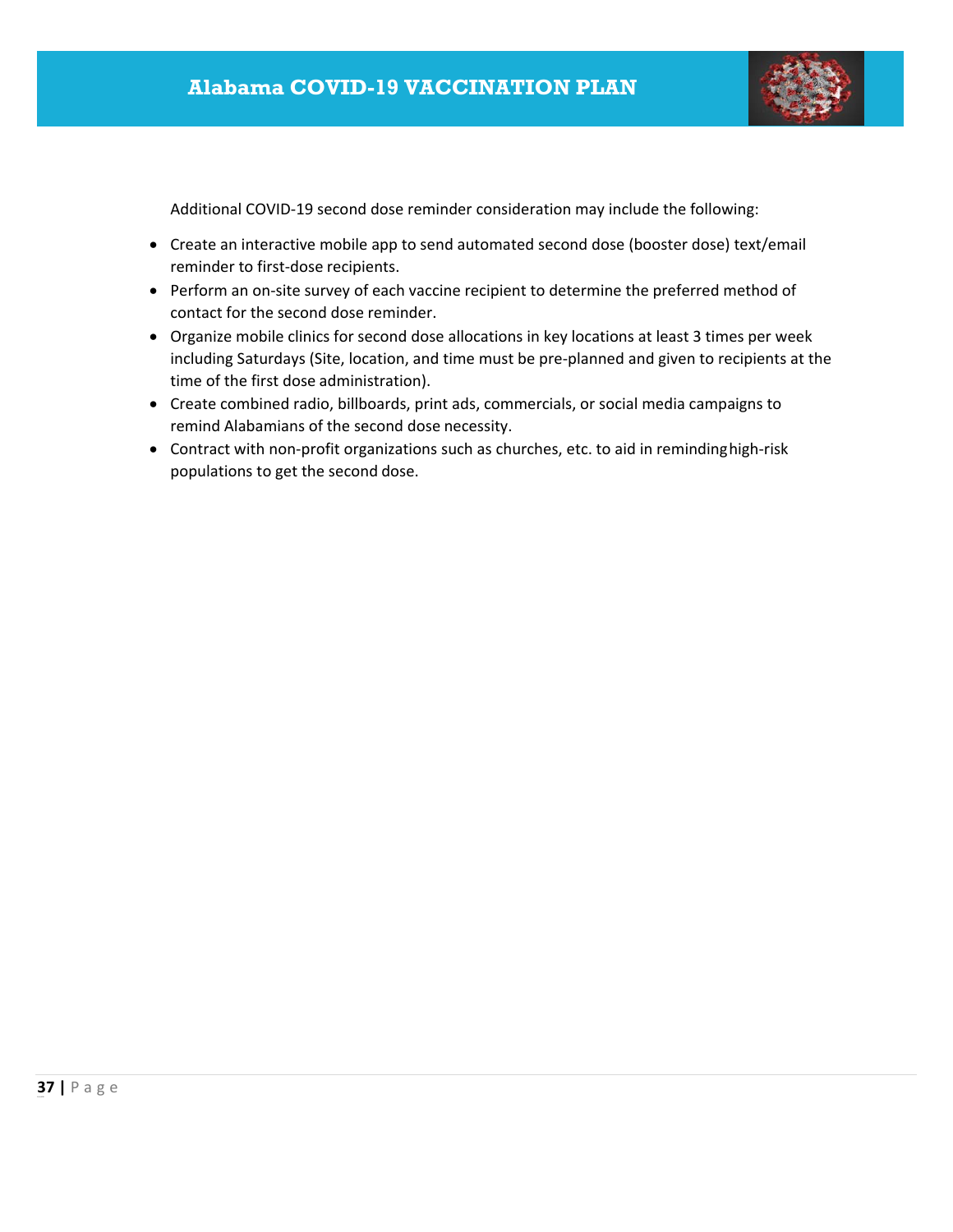

#### **Section 11: COVID‐19 Requirements for IISs or Other External Systems**

#### *Instructions:*

*A. Describe your jurisdiction's solution for documenting vaccine administration in temporary or high‐volume vaccination settings (e.g., CDC mobile app, IIS or module that interfaces with the IIS, or other jurisdiction‐based solution). Include planned contingencies for network outages or other access issues.*

ADPH will utilize an in‐house web application, Immunization Web Roster, in high volume vaccination settings. This application has an interface with ImmPRINT.

- IT will provide excel template for healthcare providers to enter data.
- IT will build a module in ImmPRINT where providers can login to ImmPRINT and then select a file to upload the vaccination data.
- Providers will upload the file, when they come to a place, where they have internet access.
- All of the data from the file selected will be uploaded to ImmPRINT
- B. List the variables your jurisdiction's IIS or other system will be able to capture for persons who will *receive COVID‐19 vaccine, including but not limited to age, race/ethnicity, chronic medical conditions, occupation, membership in other critical population groups.*

CDC does not require chronic medical conditions, occupation or membership in other critical population groups fields for the vaccine administration. They were included in the profile as requested. IMM has built these fields into the profile that every provider site must complete. Once IMM determines the process, we will send to all vendors to change on their end. We normally give vendors six month notice to make changes. In the interim, IMM will create a reporting form in ImmPRINT for all providers to report details each week.

*C. Describe your jurisdiction's current capacity for data exchange, storage, and reporting as well as any planned improvements (including timelines) to accommodate the COVID‐19 Vaccination Program.*

Current COVID‐19 Projects:

- Implementation of VOMS module in ImmPRINT for VFC, adult flu, and COVID-19 vaccine.
- Capture medical conditions andlocations.
- New reporting screen for providers to give aggregate critical populations administered.
- *D. Describe plans to rapidly enroll and onboard to the IIS those vaccination provider facilities and settings expected to serve healthcare personnel (e.g., paid and unpaid personnel working in*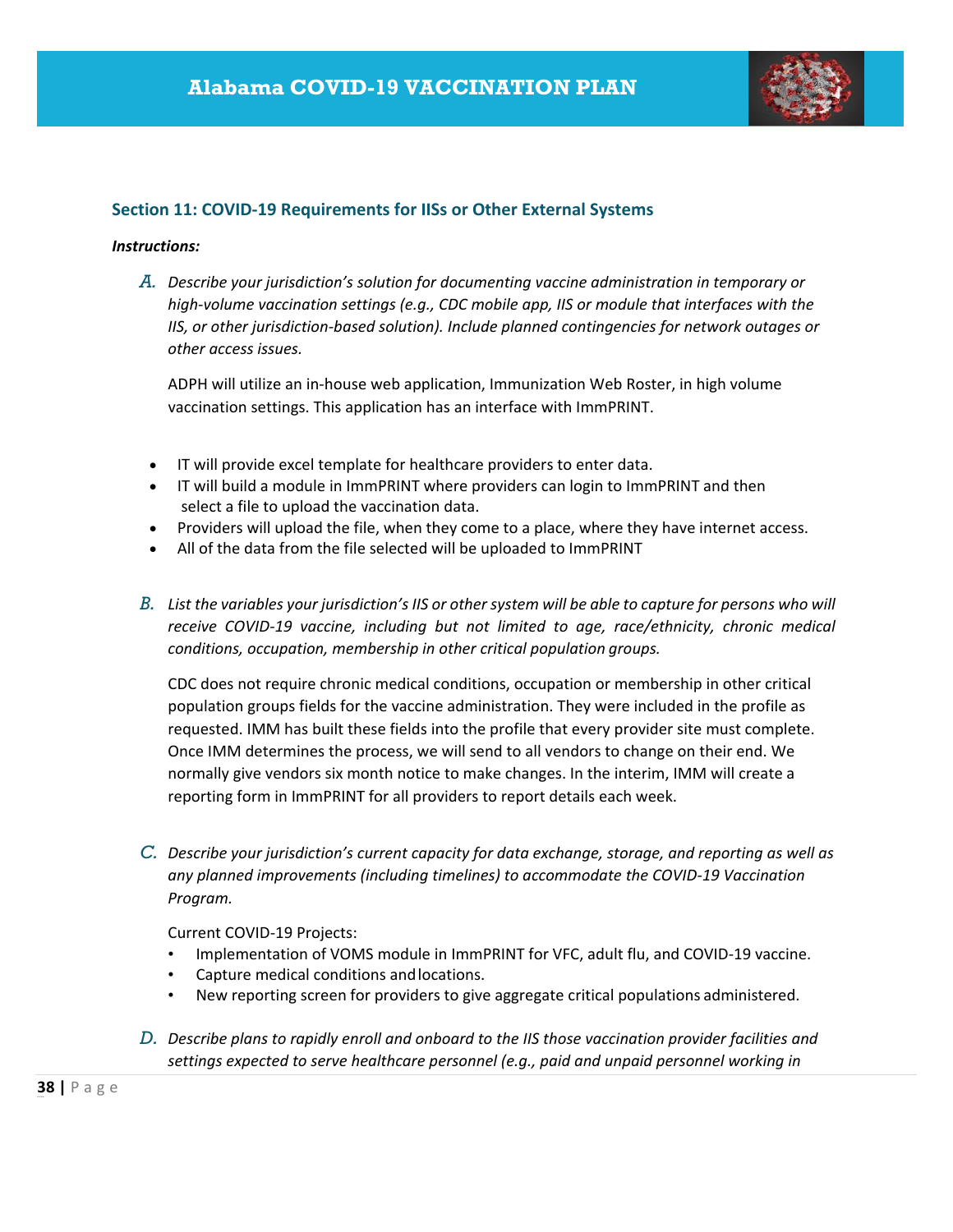## **Alabama COVID-19 VACCINATION PLAN**



*healthcare settings, including vaccinators, pharmacy staff, and ancillary staff) and other essential workers.*



#### *E. Describe your jurisdiction's status and plans to onboard to the IZ Gateway Connect and*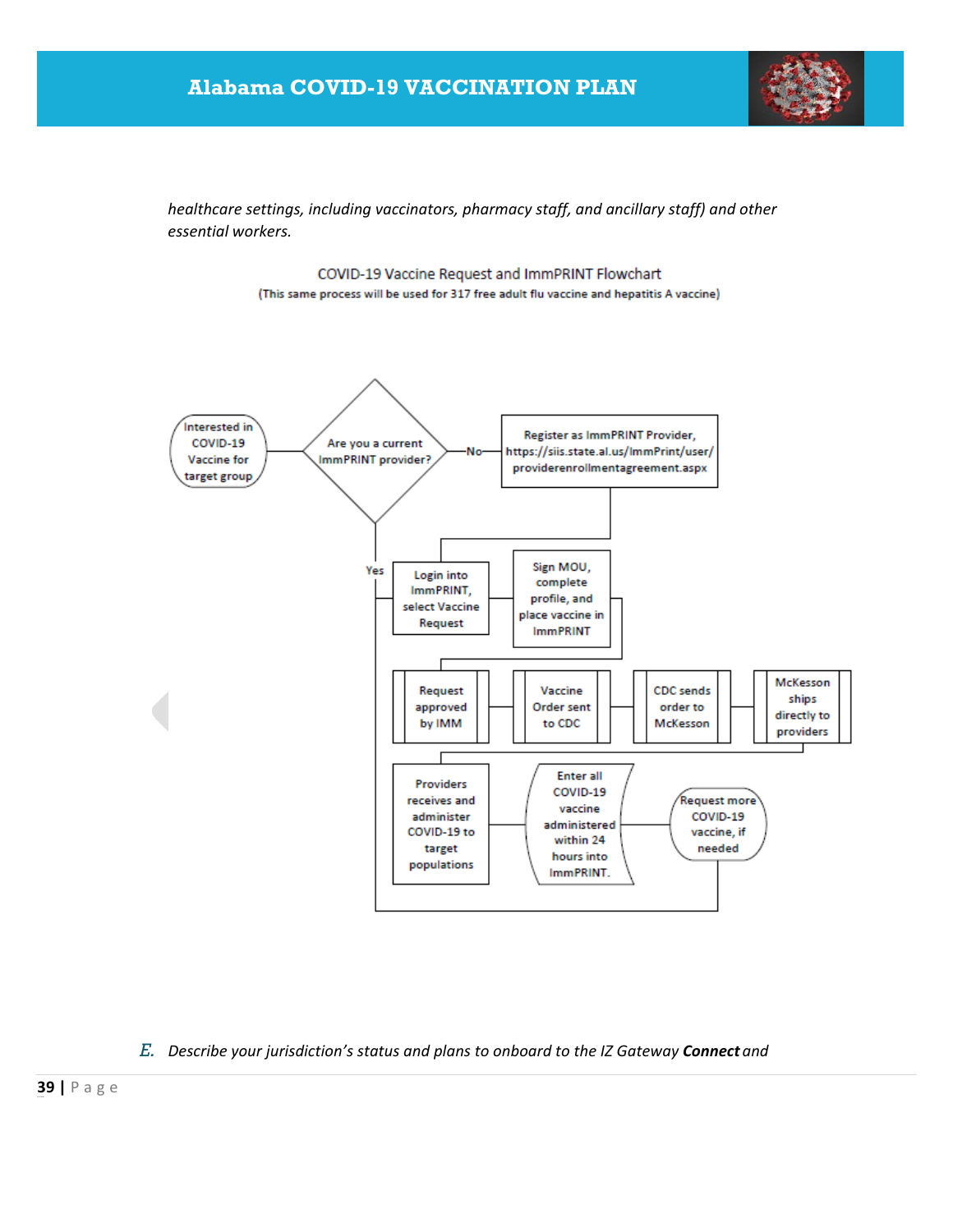

#### *Share components.*

Alabama plans to use ImmPRINT for all data reporting and sending bi‐weekly de‐ identified vaccine data to CDC's Data Lake.

- *F. Describe the status of establishing:*
	- *1. Data use agreement with the Association of Public Health Laboratories to participate in the IZ Gateway*
	- *2. Data use agreement with CDC for national coverage analyses*
	- *3. Memorandum of Understanding to share data with other jurisdictions via the IZ Gateway Share component*

See Section 10 E.

- *G. Describe planned backup solutions for offline use if internet connectivity is lost or not possible.*
- IT will provide excel template for healthcare providers to enter data.
- IT will build a module in ImmPRINT where providers can login to ImmPRINT and then select a file to upload the vaccination data.
- **•** Providers will upload the file, when they come to a place, where they have internet access.
- All of the data from the file selected will be uploaded to ImmPRINT
- H. Describe how your jurisdiction will monitor data quality and the steps to be taken to ensure data *are available, complete, timely, valid, accurate, consistent, and unique.*

ImmPRINT staff will continue to use the current system developed to conduct all of these activities.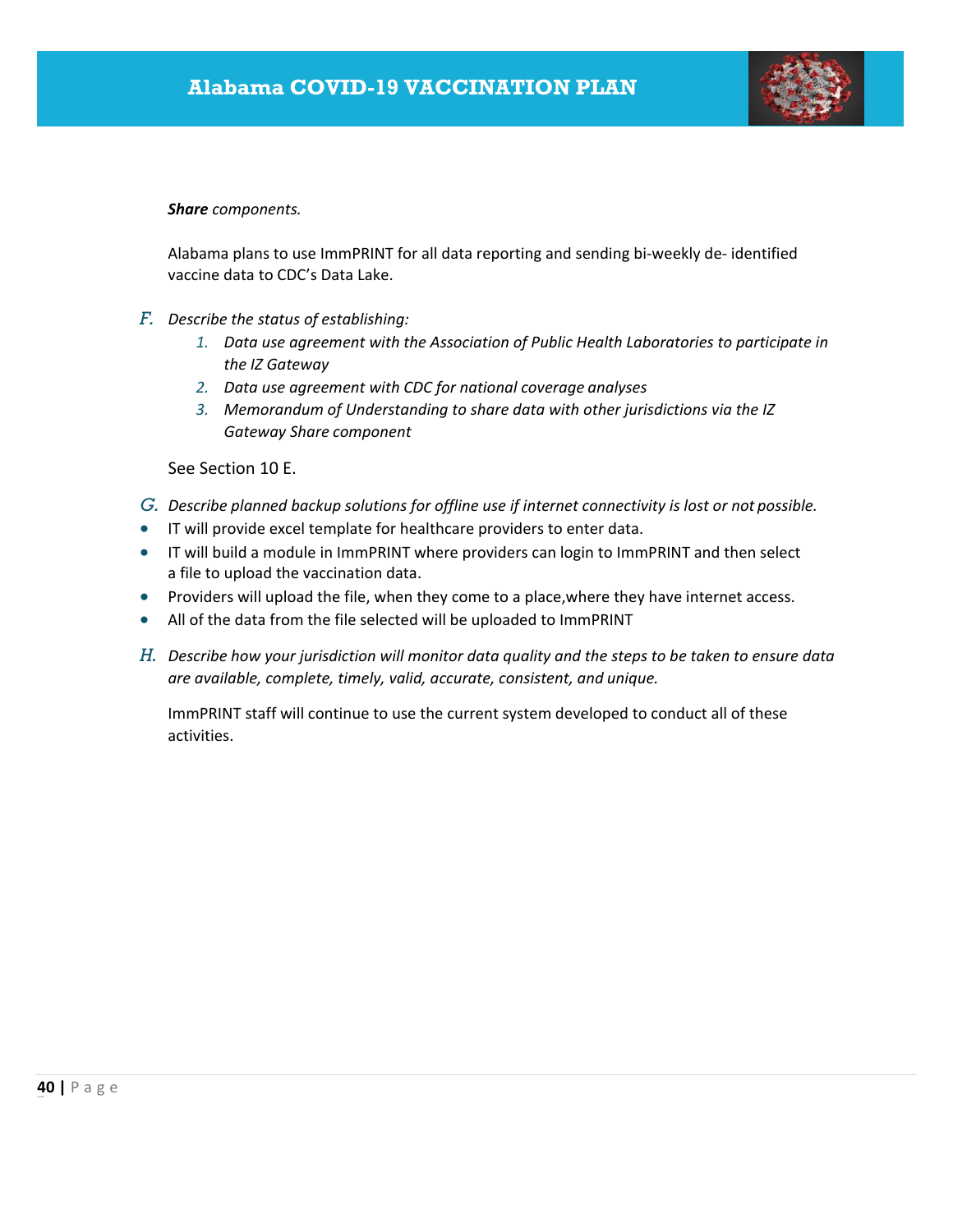

#### **Section 12: COVID‐19 Vaccination Program Communication**

#### CDC's COMMUNICATION

- CDC will develop communication resources for jurisdictions to use with key audiences. These resources will be available on a public‐facing website currently under development, but jurisdictions will likely need to tailor messaging and resources specific to special populations in their communities.
- CDC will work with national organizations to disseminate key messages.
- Communication and educational materials about COVID‐19 vaccination provider enrollment, COVID‐ 19 vaccine ordering, COVID‐19 vaccine storage, handling, administration (i.e., reconstitution, adjuvant use, administration techniques), etc. will be available in a variety of formats.
- When vaccine supply is available for expanded groups among the general population, a national COVID‐ 19 vaccine finder will be available on the public‐facing Vaccine Finder.
- A screening tool on the CDC website will help individuals determine their own eligibility for COVID‐ 19 vaccine and direct them to the Vaccine Finder.

#### *Instructions:*

*A. Describe your jurisdiction's COVID‐19 vaccination communication plan, including key audiences, communication channels, and partner activation for each of the three phases of the COVID‐19 Vaccination Program.*

Clear, accurate, timely, and effective communication is essential in successfully implementing Alabama's COVID‐19 Vaccination Program. Because vaccine supplies are anticipated to be limited initially, allocation is to be determined openly and fairly with input from internal and external partners. Vaccination messaging will be developed for the intended audiences and assessed regularly, so plans may evolve as needs change.

#### Key Audiences

In Phase 1, the supply of vaccine will be limited to those people critical for response and those at highest risk. Key messaging will be tailored for healthcare workers, health insurers, employers, government and community partners, and the public. These include essential workers, groups at risk for acquiring or transmitting COVID‐19, and those in groups at risk for severe outcomes or with limited access to vaccination services. Targeted will be healthcare personnel; residents and staff of nursing homes, assisted living facilities, and congregate living facilities; people at increased risk for severe illness; and people age 65 and older.

The audiences for Phase 2 will first be members of critical populations who were not vaccinated in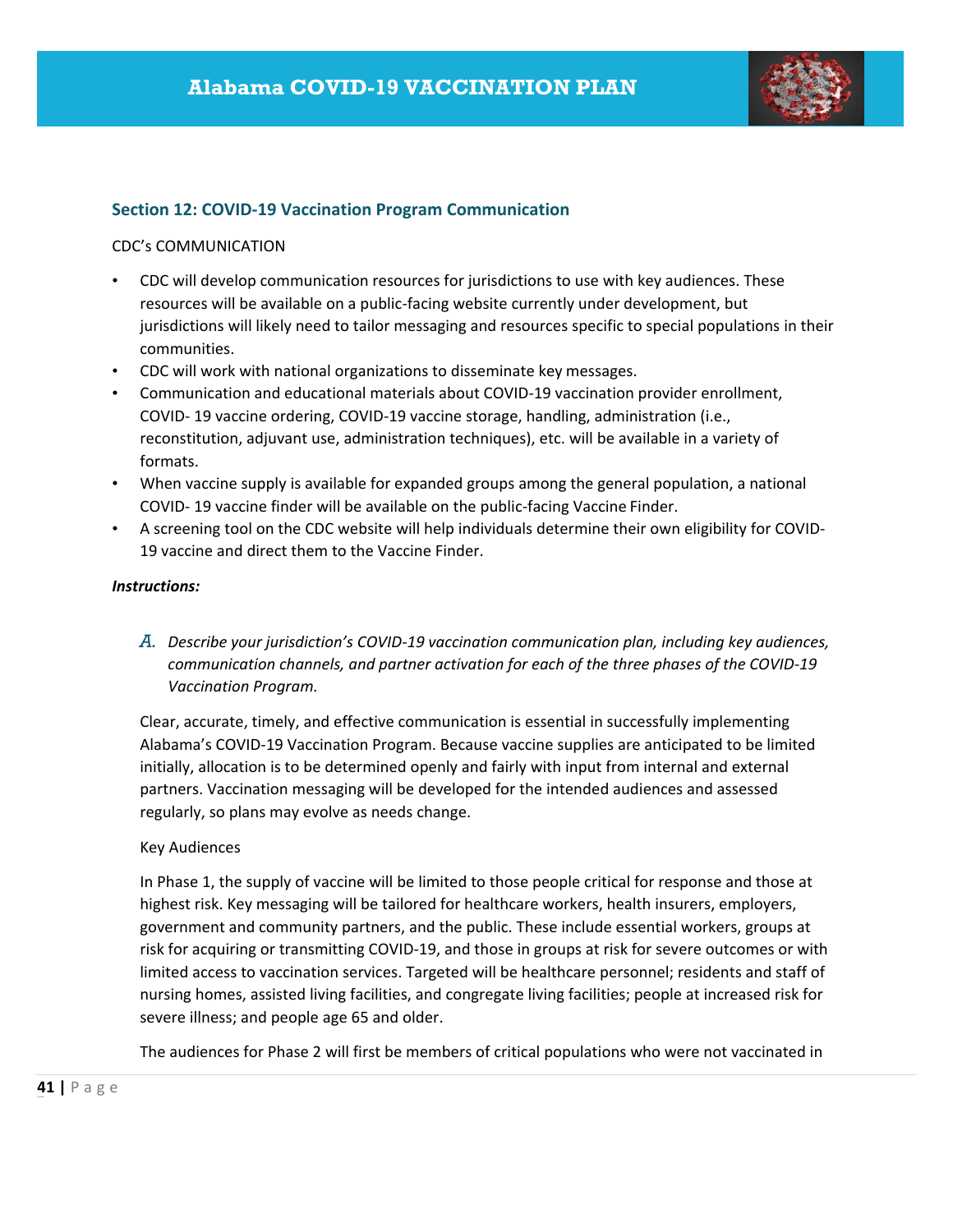

Phase 1. Business and industry leaders, members of racial and ethnic minority groups and tribes will be included in informational/educational marketing campaigns along with the general public.

In Phase 3 when there is anticipated to be widespread vaccine availability, all unvaccinated groups will be targeted, especially those portions of the population which are skeptical about vaccine safety and effectiveness. Special attention will be directed to populations or communities with low vaccine coverage.

Communication Channels

For all phases of the plan, ADPH has the following capabilities and will utilize them as needed:

- Well-reviewed information will be communicated to the public through trusted spokespersons on a regular basis.
- An in-house studio can be utilized if needed for news conferences. Sign language interpreters for the hearing impaired will be engaged.
- News releases will be emailed to traditional news media channels in print, radio, and television as well as digital media through the Internet and social media platforms that include Facebook, Instagram, Pinterest, Twitter, and YouTube.
- Staff graphic designers will prepare materials which will be translated into Spanish and other languages commonly spoken in Alabama. Recent translation requests include thefollowing:

Korean, Mandarin, and Vietnamese. Materials will be reviewed and placed on the alabamapublichealth.gov website and reproduced by the department for distribution throughout the state.

- Centers for Disease Control and Prevention toolkits will be utilized and reproduced asneeded.
- An existing COVID-19 hotline and email option will continue to be promoted to answer questions from the public. Staffing and hours of availability will be adjusted based on call and e‐ mail volume.
- Initial COVID-19 paid media will be purchased as follows:

Initial paid media will be purchased to include radio, television, digital display ads, sponsored social media posts, cinema media and streaming services.

Phase 1 will be the initial phase of developing materials and messages. Prior to distribution, drafts will be shared for review and input. Communicators will confer with local entities to help ensure equitable access to immunization sites and their hours of operation. At clinic sites, questionnaires will be made available to help assess effectiveness and direct future material/message development.

Phase 2 will allow communicators the opportunity to assess vaccination uptake to develop and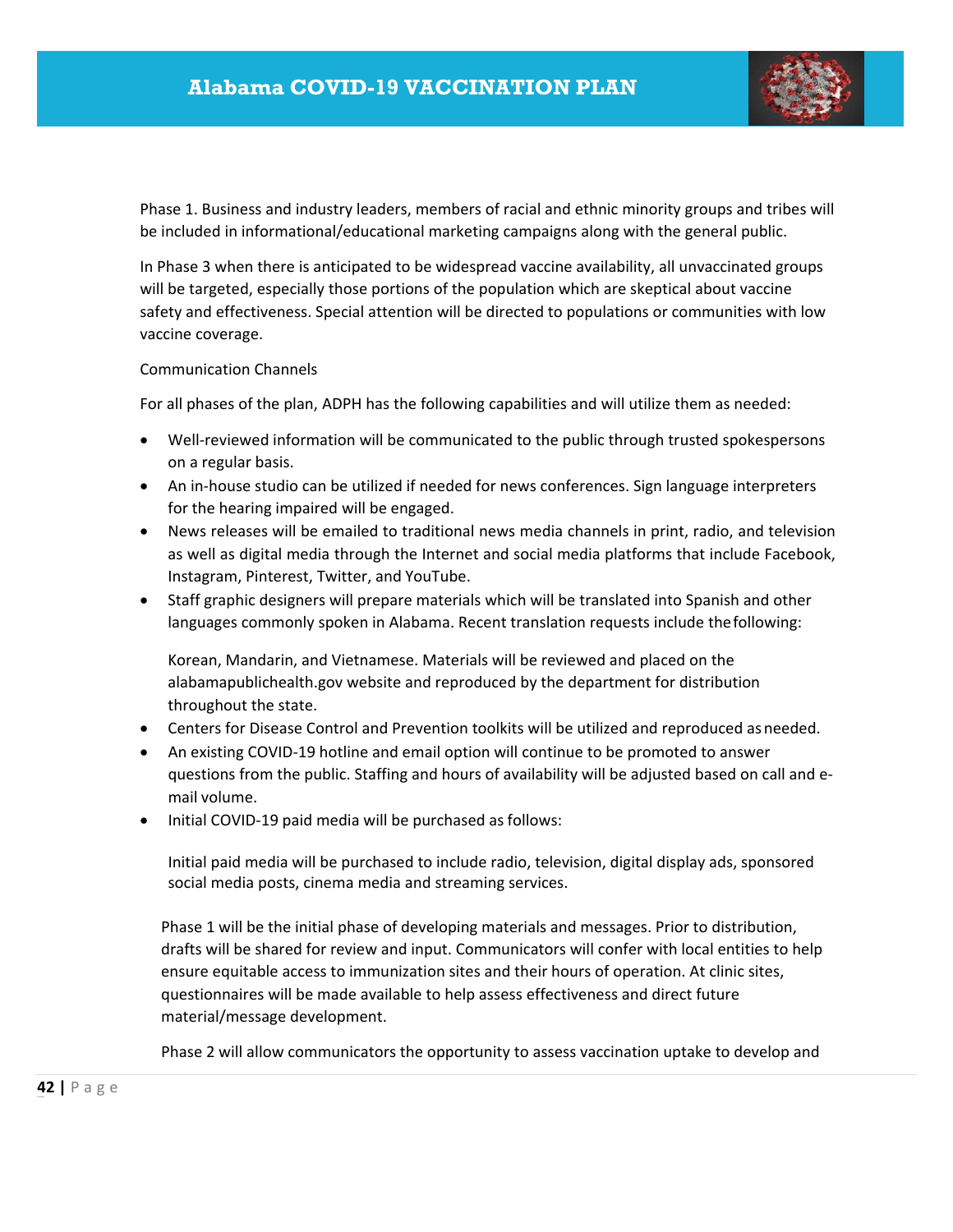

place paid advertisements intended to reach target audiences. At clinic sites, questionnaires will be made available to help assess effectiveness and direct future material/message development

Phase 3 messaging will reinforce information about immunization recommendations that include their importance, benefits, and risks.

#### Partner Activation

- A listing of partner's contact information will be developed, updated, and maintained.
- Partners will be consulted to help develop effective strategies for different populations. Internal and external partners will be informed about the status of ADPH efforts, plans, and activities before they are broadly known so messaging can be coordinated and disseminated more widely.
- Brief weekly or semimonthly email updates will be sent to partner organization contacts at state, county, and community levels.
- *B. Describe your jurisdiction's expedited procedures for risk/crisis/emergency communication, including timely message development as well as delivery methods as new information becomes available.*

Expedited Procedures for Risk/Crisis/Emergency Communication

- After consultation and approvals, messages can be communicated, usually within the hour, through the news media and social media channels. Trained staff in the Bureau of Prevention, Promotion, and Support can prepare, receive necessary approvals, and disseminate information within a short timeframe.
- Health Alert Network messages are sent to all healthcare providers in the state.
- A 24/7 answering service is in the Infectious Diseases and Outbreaks Division to respondto messages received from the public via toll-free phone number. The Alabama Emergency Response Technology (ALERT) system is available to make emergency notifications.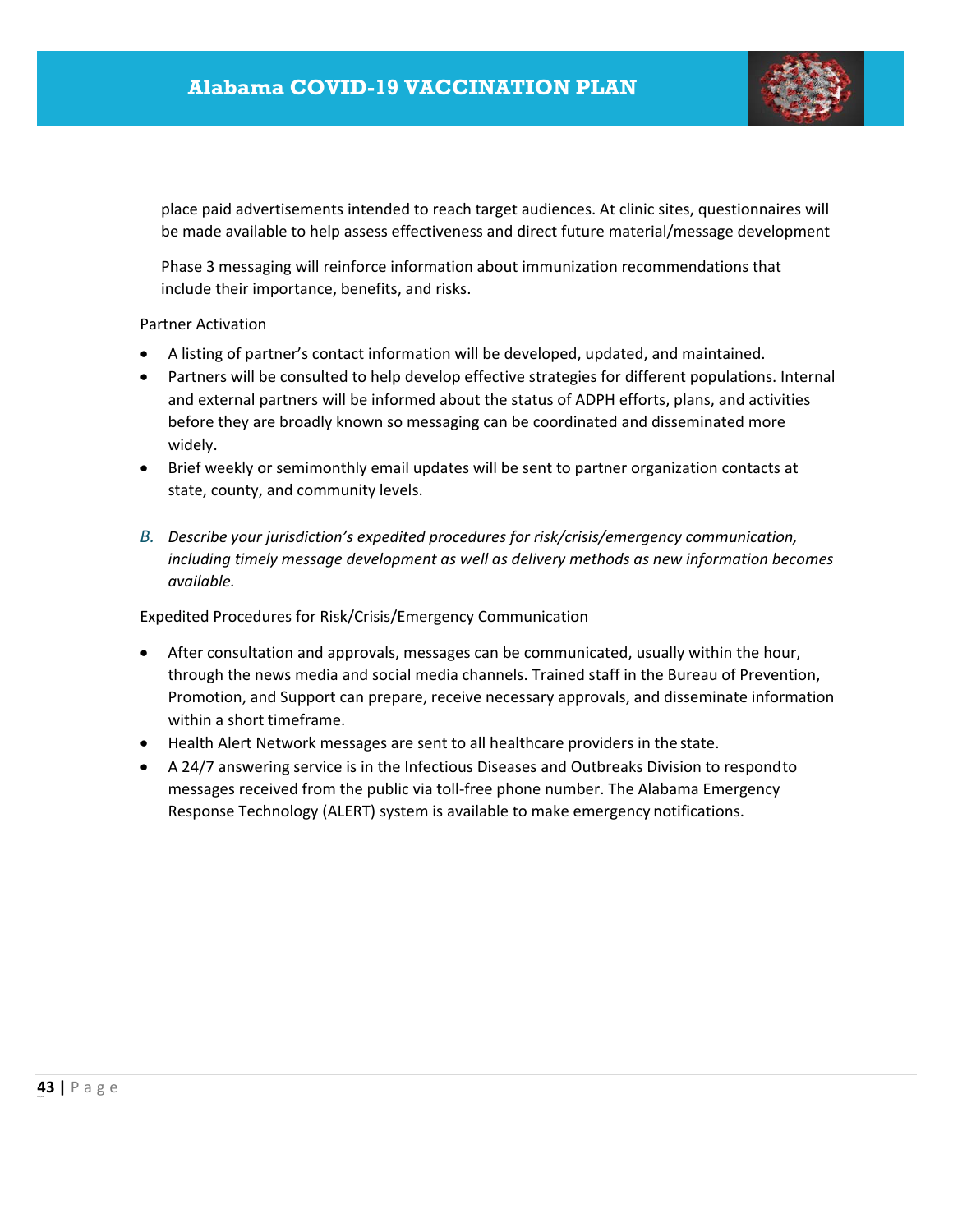

#### **Section 13: Regulatory Considerations for COVID‐19 Vaccination**

#### *Instructions:*

*A. Describe how your jurisdiction will ensure enrolled COVID‐19 vaccination providers are aware of, know where to locate, and understand the information in any Emergency Use Authorization (EUA) fact sheets for providers and vaccine recipients or vaccine information statements (VISs), as applicable.*

ADPH will send out training material through the Internal Implementation Committee, along with Web material.

*B. Describe how your jurisdiction will instruct enrolled COVID‐19 vaccination providers to provide Emergency Use Authorization (EUA) fact sheets or vaccine information statements (VISs), as applicable, to each vaccine recipient prior to vaccine administration.*

Once ADPH receives the vaccine information statements that are required to be provided to individuals that receive the vaccine the Office of General Counsel will recommend disseminating this information through a HAN. It will also be available on the IMM website. If the Department will be disseminating the vaccine, we could also have the providers sign an MOU and attach the vaccine information statement as an attachment to the MOU. If the Department has communicated this information to providers through a different route in the past, the Office of General Counsel will suggest using that option as well.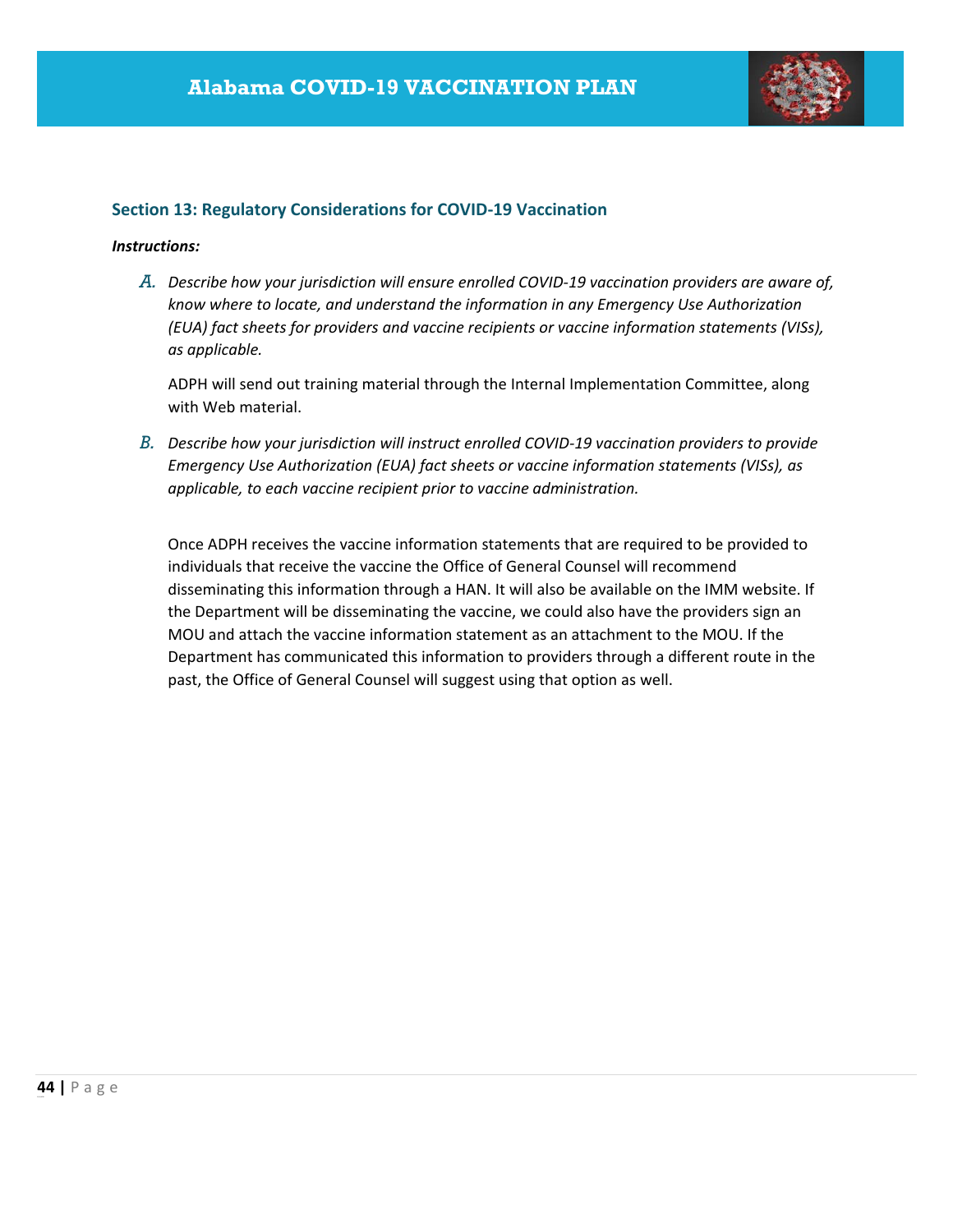

#### **Section 14: COVID‐19 Vaccine Safety Monitoring**

CDC's COVID‐19 VACCINE SAFETY

- Clinically important adverse events following any vaccination should be reported to the Vaccine Adverse Event Reporting System (VAERS).
- Adverse events will also be monitored through electronic health record (EHR)- and claims-based systems (e.g., Vaccine Safety Datalink).
- Additional vaccine safety monitoring may be required under the EUA.

#### *Instructions:*

A. *Describe how your jurisdiction will ensure enrolled COVID‐19 vaccination providers understand the requirement and process for reporting adverse events following vaccination to the Vaccine Adverse Event Reporting System (VAERS).*

The Medical Officer for Disease Control and Prevention will sign CDC's COVID‐19 Non‐disclosure Agreement. IMM will add a link in ImmPRINT, as well as ensure it is in the training. It is stated in the provider' COVID‐19 MOU, requiring reporting of adverse events. ADPH will create educational materials and add a poster to our website and will send it out through our internal partners. Additional questions will be fielded through the Vaccine Safety Datalink (VSD), CDC's Clinical Immunization Safety Assessment Project and other available resources.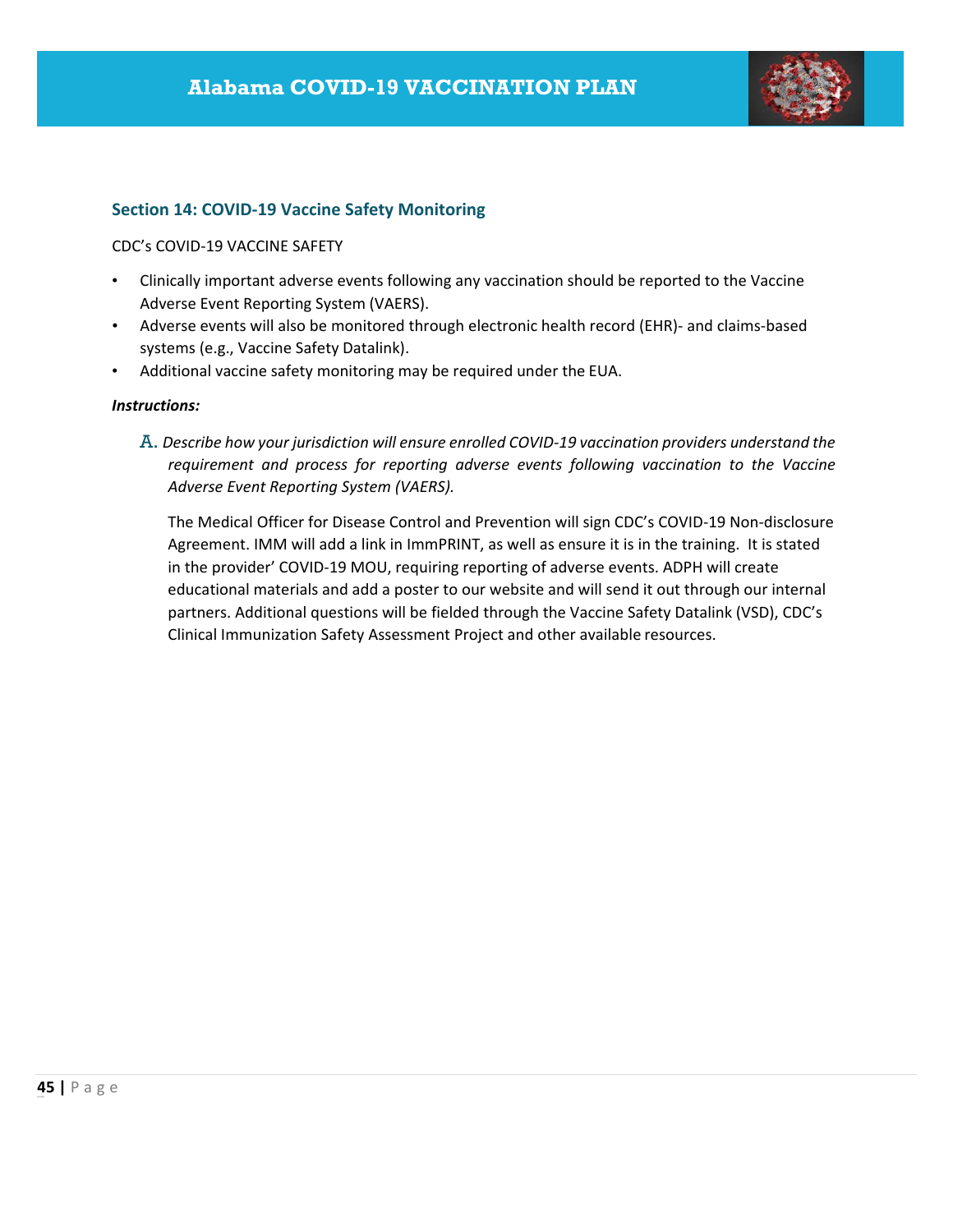

#### **Section 15: COVID‐19 Vaccination Program Monitoring**

#### *Instructions:*

- *A. Describe your jurisdiction's methods and procedures for monitoring progress in COVID‐19 Vaccination Program implementation, including:*
	- *Provider enrollment*

ADPH IMM IT Team will create and run all needed ImmPRINT Reports, including provider enrollment.

*Access to COVID‐19 vaccination services by population in all phases of implementation*

Section 11 B.

*IIS or other designated system performance*

ADPH is developing VOMS, a secure web‐based information technology system that would integrate with ImmPRINT and would enable the provider to order COVID 19 vaccines. It would allow health care providers to input their vaccine requests (orders) online, thereby improving efficiency and accountability. Providers enrolled in this program will be able to place vaccine orders, review previous orders, return vaccines, review previous vaccine returns, print packing slips, report wasted vaccines and review previous vaccine wastages within the application. Once the vaccine is ordered the system will generate the order file and other files as needed to upload to CDC in a timely manner. The provider will be able to track their order and know the order status. *Data reporting to CDC*

When CDC provides the information on how to report, IMM will create the files to share.

*Provider‐level data reporting*

ADPH IMM IT Team will create and run all needed ImmPRINT Reports, including provider‐level data reporting.

*Vaccine ordering and distribution*

ADPH IMM IT Team will create and run all needed ImmPRINT Reports, including vaccine ordering and distribution reporting.

*1‐ and 2‐dose COVID‐19 vaccination coverage*

ADPH IMM IT Team will create and run all needed ImmPRINT Reports, including 1‐ and 2‐dose COVID‐19 vaccination coverage reporting.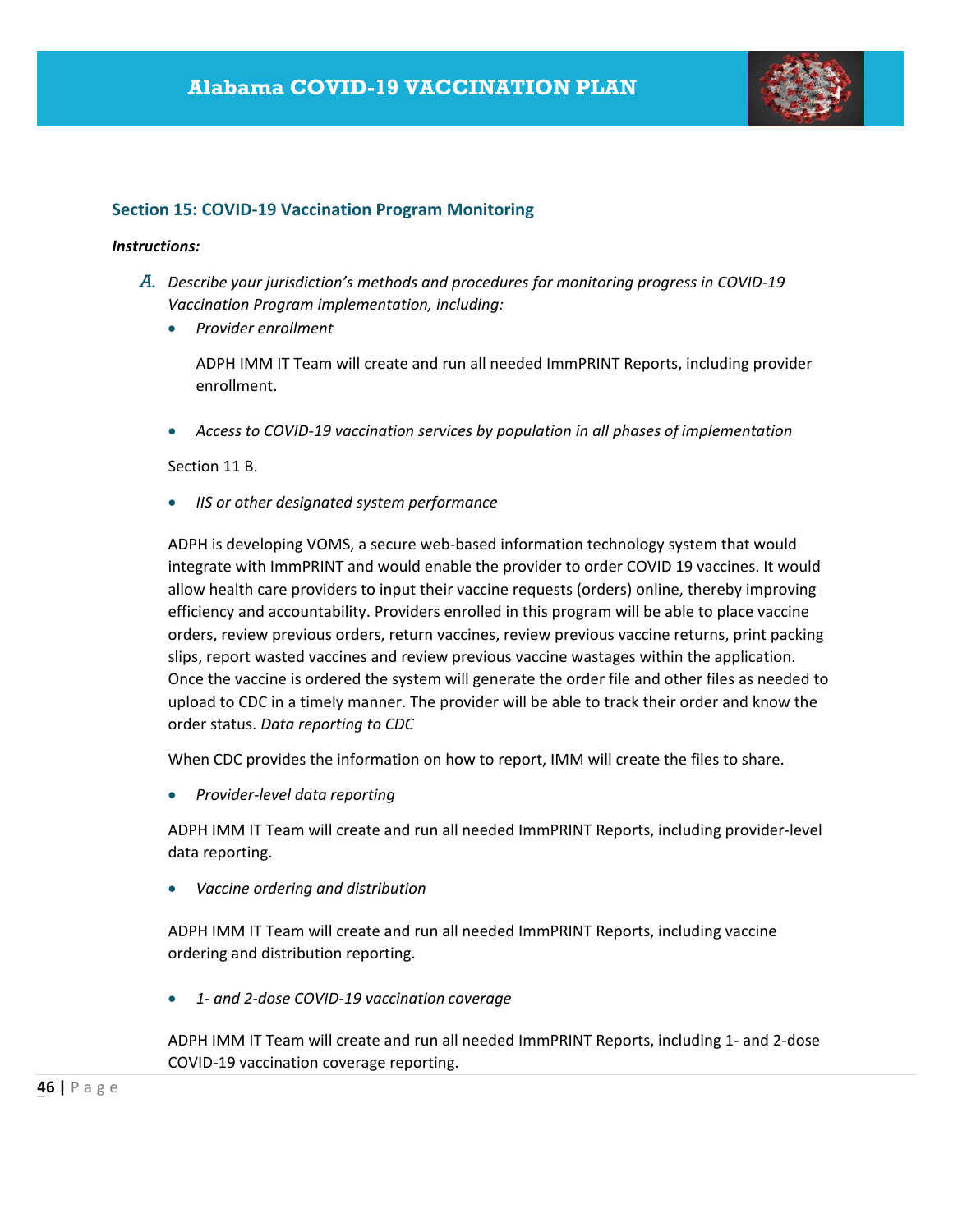

#### *B. Describe your jurisdiction's methods and procedures for monitoring resources, including:*

#### . *Budget*

All budgets are monitored in STAARS, the "State of Alabama Accounting and Resource System." As the State's enterprise-wide accounting system, STAARS supports all financial, procurement, and human resource transactions. All vendor interactions—including solicitations, purchase orders, payments, and receipts—are maintained in STAARS.

#### . *Staffing*

ADPH has adopted the State of Alabama Performance Appraisal system for merit system employees, semi‐monthly laborers, and hourly employees. Every supervisor is required to attend training on the Employee Performance Appraisal System. A Rating Supervisor (Rater), who is the immediate Supervisor of the employee, and a Reviewing Supervisor (Reviewer), who is usually the Rating Supervisor's immediate supervisor, complete the appraisal. The Department's Office of Human Resources (HR) provides training and a reference manual which covers the Department's procedures. There are three phases in the appraisal period: Preappraisal; Midappraisal; and Final Appraisal (Probationary or Annual). A form and meeting are associated with all three phases. The supervisor should monitor the employee's behavior and communicate performance feedback throughout the appraisal period so that the appraisal is based on objective and accurate information.

. *Supplies*

When equipment and/or furnishings, laptops, computers, etc. are received or transferred to another division or individual, the item must be entered into the Inventory Tracking Electronic Management Systems (ITEMS). When receiving new items which cost more than \$500 or more, a property history sticker is required and affixed to the item. After material receipting the invoice, it is sent to Finance for payment.

- *Describe your jurisdiction's methods and procedures for monitoring communication, including:*
- *Message delivery*
- *Reception of communication messages and materials among target audiences throughout jurisdiction*

See Section 12 A and B

*C. Describe your jurisdiction's methods and procedures for monitoring local‐level situational awareness (i.e., strategies, activities, progress, etc.).*

ADPH has local Medical Officers and District Administrators who are responsible for monitoring